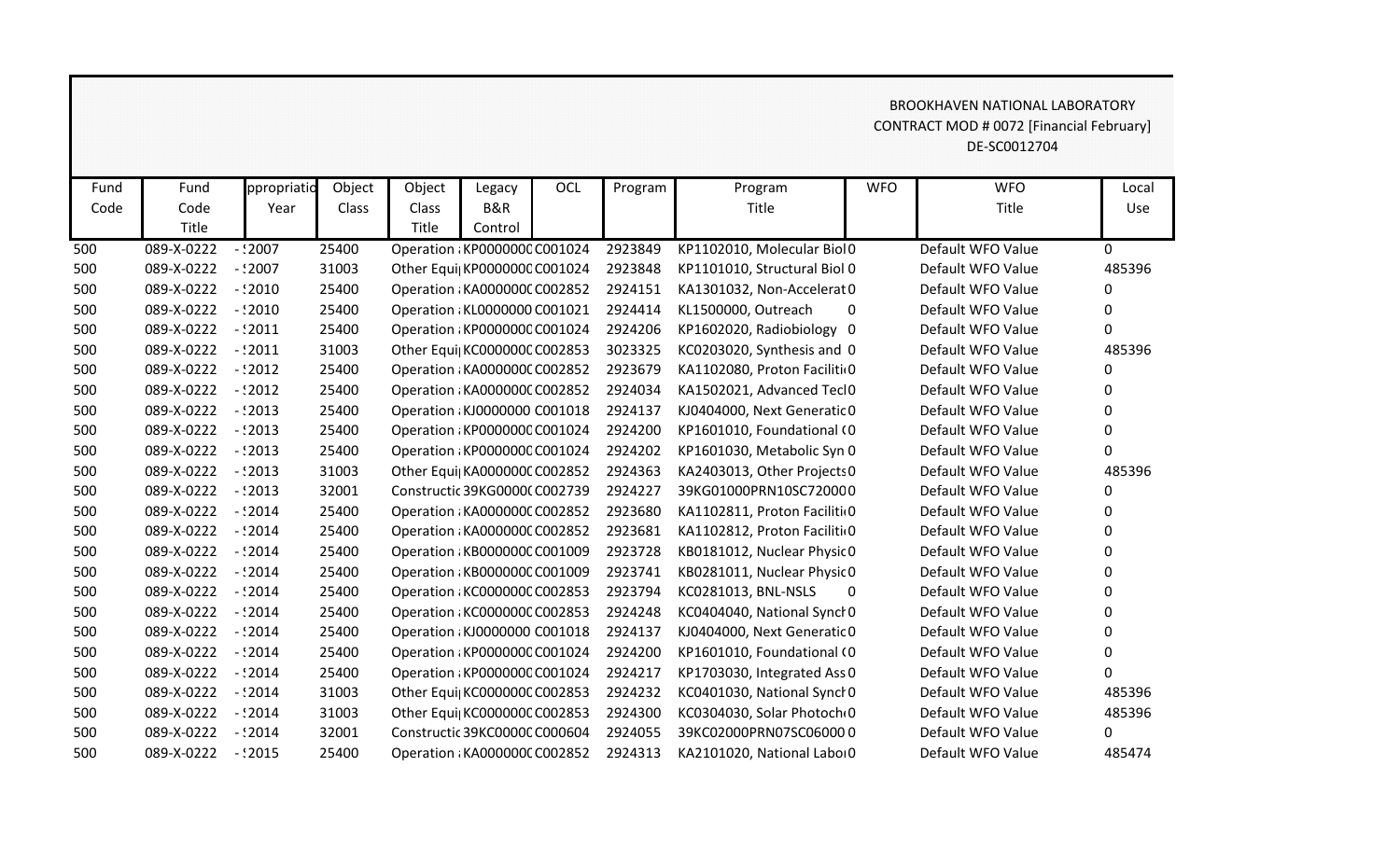| 500 | 089-X-0222 | $-$ :2015  | 25400 | Operation: KA000000C C002852  | 2924314 | KA2101030, University Ser 0  | Default WFO Value | 0        |
|-----|------------|------------|-------|-------------------------------|---------|------------------------------|-------------------|----------|
| 500 | 089-X-0222 | $-$ :2015  | 25400 | Operation : KA000000C C002852 | 2924336 | KA2202090, Other Facilitie 0 | Default WFO Value | 0        |
| 500 | 089-X-0222 | $-$ :2015  | 25400 | Operation: KA000000C C002852  | 2924342 | KA2203012, Line Item OPC 0   | Default WFO Value | 0        |
| 500 | 089-X-0222 | $-$ : 2015 | 25400 | Operation: KA000000C C002852  | 2924363 | KA2403013, Other Projects 0  | Default WFO Value | 0        |
| 500 | 089-X-0222 | $-2015$    | 25400 | Operation: KC000000C C002853  | 2924232 | KC0401030, National Synch 0  | Default WFO Value | $\Omega$ |
| 500 | 089-X-0222 | $-$ : 2015 | 25400 | Operation: KC000000C C002853  | 2924447 | KC0213010, Computationa 0    | Default WFO Value | 0        |
| 500 | 089-X-0222 | $-12015$   | 25400 | Operation : KJ0000000 C001018 | 2924135 | KJ0402000, Computer Scie 0   | Default WFO Value | 0        |
| 500 | 089-X-0222 | $-$ :2015  | 25400 | Operation : KJ0000000 C001018 | 2924137 | KJ0404000, Next Generatic 0  | Default WFO Value | 0        |
| 500 | 089-X-0222 | $-$ : 2015 | 25400 | Operation: KP000000C C001024  | 2924200 | KP1601010, Foundational (0   | Default WFO Value | 0        |
| 500 | 089-X-0222 | $-$ : 2015 | 25400 | Operation: KP000000C C001024  | 2924209 | KP1605010, Structural Biol 0 | Default WFO Value | 0        |
| 500 | 089-X-0222 | $-$ : 2015 | 25400 | Operation: KP000000C C001024  | 2924216 | KP1703020, Earth System IO   | Default WFO Value | 0        |
| 500 | 089-X-0222 | $-12015$   | 25400 | Operation: KP000000C C001024  | 2924417 | KP1606000, Mesoscale to I0   | Default WFO Value | 0        |
| 500 | 089-X-0222 | $-$ : 2015 | 31003 | Other Equi  KB000000C C001009 | 2923736 | KB0202011, Heavy Ion, RH 0   | Default WFO Value | 485396   |
| 500 | 089-X-0222 | $-$ :2015  | 31003 | Other Equi KC000000C C002853  | 2923774 | KC0202020, Experimental (0   | Default WFO Value | 485396   |
| 500 | 089-X-0222 | $-$ : 2016 | 25400 | Operation : FS1000000 C000984 | 2923652 | FS1001000, Protective Ford0  | Default WFO Value | 0        |
| 500 | 089-X-0222 | $-12016$   | 25400 | Operation : FS1000000 C000984 | 2923653 | FS1002000, Security Syster 0 | Default WFO Value | 0        |
| 500 | 089-X-0222 | $-$ : 2016 | 25400 | Operation : FS1000000 C000984 | 2923654 | FS1004000, Information Se0   | Default WFO Value | 0        |
| 500 | 089-X-0222 | $-$ : 2016 | 25400 | Operation : FS1000000 C000984 | 2923655 | FS1005000, Cyber Security 0  | Default WFO Value | 0        |
| 500 | 089-X-0222 | $-2016$    | 25400 | Operation : FS1000000 C000984 | 2923656 | FS1006000, Personnel Sect 0  | Default WFO Value | 0        |
| 500 | 089-X-0222 | $-$ :2016  | 25400 | Operation : FS1000000 C000984 | 2923657 | FS1007000, Material Contr 0  | Default WFO Value | 0        |
| 500 | 089-X-0222 | $-$ :2016  | 25400 | Operation : FS1000000 C000984 | 2923658 | FS1009000, Program Mana0     | Default WFO Value | 0        |
| 500 | 089-X-0222 | $-$ : 2016 | 25400 | Operation: KA000000C C002852  | 2924313 | KA2101020, National Labor 0  | Default WFO Value | 0        |
| 500 | 089-X-0222 | $-$ :2016  | 25400 | Operation: KA000000C C002852  | 2924314 | KA2101030, University Ser 0  | Default WFO Value | $\Omega$ |
| 500 | 089-X-0222 | $-$ : 2016 | 25400 | Operation : KA000000C C002852 | 2924317 | KA2102021, ATLAS Detecto 0   | Default WFO Value | 0        |
| 500 | 089-X-0222 | $-$ : 2016 | 25400 | Operation: KA000000C C002852  | 2924319 | KA2102090, Other Facilitie 0 | Default WFO Value | 0        |
| 500 | 089-X-0222 | $-$ :2016  | 25400 | Operation: KA000000C C002852  | 2924320 | KA2103011, MIE<br>0          | Default WFO Value | 485493   |
| 500 | 089-X-0222 | $-$ 2016   | 25400 | Operation : KA000000C C002852 | 2924325 | KA2201020, National Laboi 0  | Default WFO Value | 0        |
| 500 | 089-X-0222 | $-$ :2016  | 25400 | Operation: KA000000C C002852  | 2924328 | KA2202010, Experimental (0   | Default WFO Value | 0        |
| 500 | 089-X-0222 | $-$ :2016  | 25400 | Operation: KA000000C C002852  | 2924336 | KA2202090, Other Facilitie 0 | Default WFO Value | 0        |
| 500 | 089-X-0222 | $-12016$   | 25400 | Operation: KA000000C C002852  | 2924346 | KA2301020, National Labor 0  | Default WFO Value | 0        |
| 500 | 089-X-0222 | $-$ :2016  | 25400 | Operation: KA000000C C002852  | 2924355 | KA2401012, National Labor 0  | Default WFO Value | 0        |
| 500 | 089-X-0222 | $-$ :2016  | 25400 | Operation : KA000000C C002852 | 2924357 | KA2401021, Scientific Disco0 | Default WFO Value | $\Omega$ |
| 500 | 089-X-0222 | $-$ :2016  | 25400 | Operation : KA000000C C002852 | 2924358 | KA2401022, Scientific Com 0  | Default WFO Value | $\Omega$ |
| 500 | 089-X-0222 | $-$ :2016  | 25400 | Operation : KA000000C C002852 | 2924366 | KA2501012, National Labo 0   | Default WFO Value | 0        |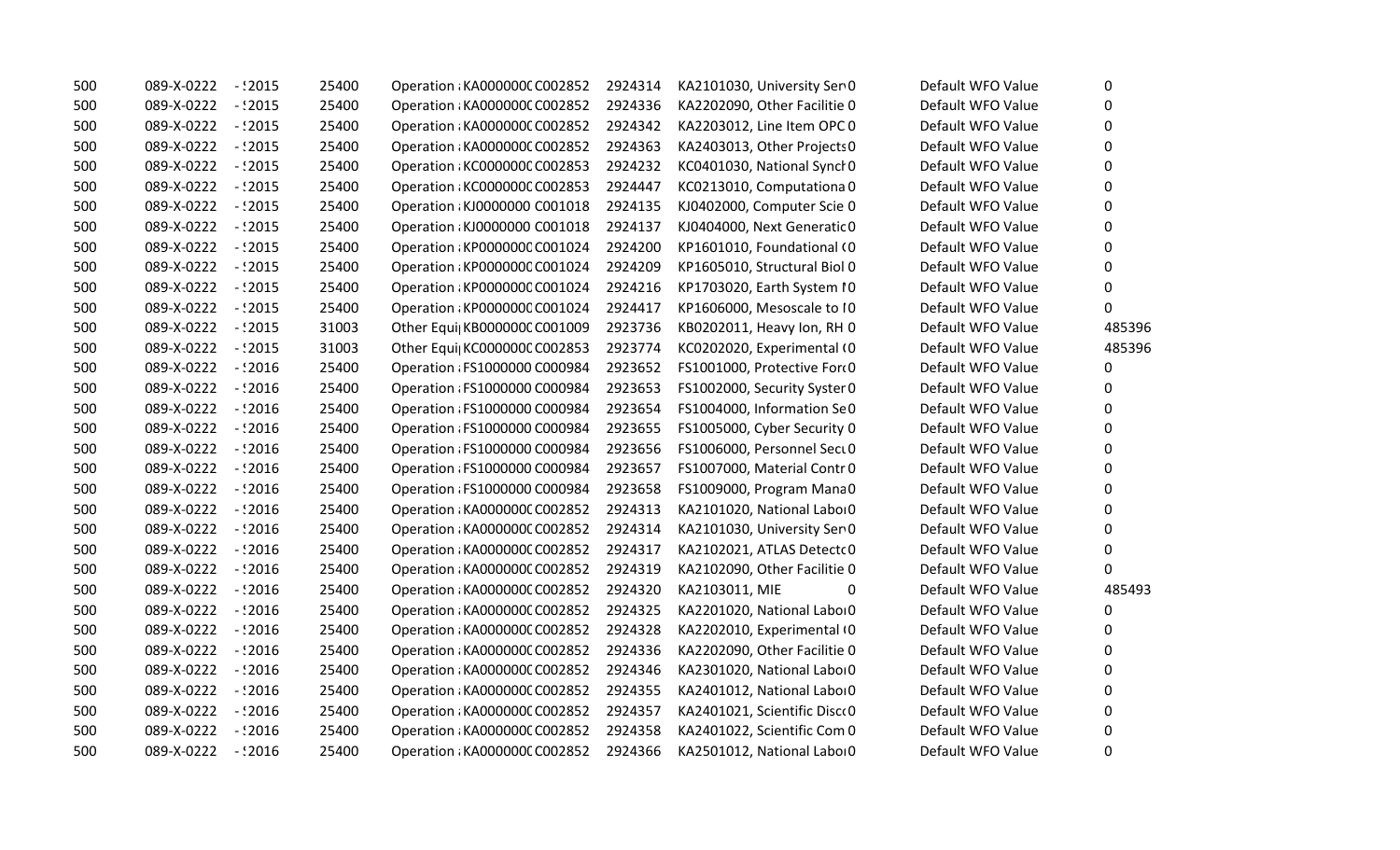| 500 | 089-X-0222        | $-$ :2016  | 25400 | Operation: KA000000C C002852  | 2924368 | KA2501021, LHC Accelerat 0   | Default WFO Value | 0            |
|-----|-------------------|------------|-------|-------------------------------|---------|------------------------------|-------------------|--------------|
| 500 | 089-X-0222        | $-2016$    | 25400 | Operation: KA0000000 C002852  | 2924369 | KA2501022, Muon Acceler 0    | Default WFO Value | 0            |
| 500 | 089-X-0222        | - 2016 -   | 25400 | Operation: KA000000C C002852  | 2924371 | KA2501032, National Labor 0  | Default WFO Value | 0            |
| 500 | 089-X-0222        | $-$ : 2016 | 25400 | Operation: KA000000C C002852  | 2924380 | KA2601020, National Labor 0  | Default WFO Value | $\mathbf{0}$ |
| 500 | 089-X-0222        | $-12016$   | 25400 | Operation: KA000000C C002852  | 2924382 | KA2602010, Accelerator OI0   | Default WFO Value | $\mathbf{0}$ |
| 500 | 089-X-0222        | $-$ : 2016 | 25400 | Operation: KB000000C C001009  | 2923721 | KB0101022, Medium Energ 0    | Default WFO Value | 0            |
| 500 | 089-X-0222        | $-$ : 2016 | 25400 | Operation: KB000000C C001009  | 2923733 | KB0201021, Heavy Ion, RH 0   | Default WFO Value | $\mathbf{0}$ |
| 500 | 089-X-0222        | -12016     | 25400 | Operation: KB000000C C001009  | 2923734 | KB0201022, Heavy Ion, Otl 0  | Default WFO Value | $\mathbf{0}$ |
| 500 | 089-X-0222        | $-$ :2016  | 25400 | Operation: KB000000C C001009  | 2923736 | KB0202011, Heavy Ion, RH 0   | Default WFO Value | 0            |
| 500 | 089-X-0222        | $-$ : 2016 | 25400 | Operation: KB000000C C001009  | 2923737 | KB0202012, Heavy Ion, RH 0   | Default WFO Value | $\mathbf{0}$ |
| 500 | 089-X-0222        | - 2016 -   | 25400 | Operation: KB000000C C001009  | 2923746 | KB0301020, Theory, Natior 0  | Default WFO Value | $\mathbf 0$  |
| 500 | 089-X-0222        | $-$ : 2016 | 25400 | Operation: KB000000C C001009  | 2923749 | KB0301042, Theory, Nuclei 0  | Default WFO Value | $\mathbf{0}$ |
| 500 | 089-X-0222        | - : 2016   | 25400 | Operation: KB000000C C001009  | 2923752 | KB0301052, Theory, SciDA(0   | Default WFO Value | $\mathbf{0}$ |
| 500 | 089-X-0222        | - 2016 -   | 25400 | Operation: KB000000C C001009  | 2923755 | KB0401022, Low Energy, OO    | Default WFO Value | $\Omega$     |
| 500 | 089-X-0222        | $-$ :2016  | 25400 | Operation : KB000000C C001009 | 2924156 | KB0201052, Heavy Ion Acc 0   | Default WFO Value | $\Omega$     |
| 500 | 089-X-0222        | $-$ :2016  | 25400 | Operation: KC000000C C002853  | 2923769 | KC0201010, Structure Of NO   | Default WFO Value | 0            |
| 500 | 089-X-0222        | - 2016 -   | 25400 | Operation: KC000000C C002853  | 2923774 | KC0202020, Experimental (0   | Default WFO Value | $\mathbf{0}$ |
| 500 | 089-X-0222        | $-$ :2016  | 25400 | Operation : KC000000C C002853 | 2923775 | KC0202030, Condensed Mi0     | Default WFO Value | $\mathbf{0}$ |
| 500 | 089-X-0222        | - 2016 -   | 25400 | Operation: KC000000C C002853  | 2923803 | KC0301020, Chemical Phys 0   | Default WFO Value | $\mathbf{0}$ |
| 500 | 089-X-0222        | $-$ :2016  | 25400 | Operation: KC000000C C002853  | 2923807 | KC0302010, Chemical Ener 0   | Default WFO Value | 0            |
| 500 | 089-X-0222        | $-$ :2016  | 25400 | Operation: KC000000C C002853  | 2923809 | KC0302030, Heavy Elemen 0    | Default WFO Value | 0            |
| 500 | 089-X-0222        | - 2016 -   | 25400 | Operation: KC000000C C002853  | 2924192 | KC0207010, Energy Frontie 0  | Default WFO Value | $\mathbf{0}$ |
| 500 | 089-X-0222        | $-$ : 2016 | 25400 | Operation: KC000000C C002853  | 2924233 | KC0401040, National Synch0   | Default WFO Value | $\mathbf{0}$ |
| 500 | 089-X-0222        | - : 2016   | 25400 | Operation: KC000000C C002853  | 2924242 | KC0403020, Center for Fun 0  | Default WFO Value | $\mathbf{0}$ |
| 500 | 089-X-0222        | - 2016 -   | 25400 | Operation: KC000000C C002853  | 2924295 | KC0202050, Physical Behav0   | Default WFO Value | 0            |
| 500 | 089-X-0222        | $-$ : 2016 | 25400 | Operation: KC000000C C002853  | 2924299 | KC0304020, Physical Biosci 0 | Default WFO Value | $\mathbf{0}$ |
| 500 | 089-X-0222        | - 12016    | 25400 | Operation: KC000000C C002853  | 2924300 | KC0304030, Solar Photoch 0   | Default WFO Value | $\mathbf{0}$ |
| 500 | 089-X-0222        | $-$ :2016  | 25400 | Operation : KC000000C C002853 | 2924305 | KC0406020, Accelerator an 0  | Default WFO Value | 0            |
| 500 | 089-X-0222        | - 2016 -   | 25400 | Operation: KC000000C C002853  | 2924405 | KC0201060, Neutron and X0    | Default WFO Value | 0            |
| 500 | 089-X-0222        | $-2016$    | 25400 | Operation: KC000000C C002853  | 2924421 | KC0406030, Long Term Sur 0   | Default WFO Value | $\mathbf{0}$ |
| 500 | 089-X-0222        | $-$ : 2016 | 25400 | Operation: KC000000C C002853  | 2924447 | KC0213010, Computationa 0    | Default WFO Value | 0            |
| 500 | 089-X-0222        | $-$ : 2016 | 25400 | Operation : KC000000C C002853 | 2924460 | KC0301050, Condensed Ph 0    | Default WFO Value | 0            |
| 500 | 089-X-0222        | $-$ :2016  | 25400 | Operation : KC000000C C002853 | 3023325 | KC0203020, Synthesis and 0   | Default WFO Value | $\mathbf{0}$ |
| 500 | 089-X-0222 - 2016 |            | 25400 | Operation : KJ0000000 C001018 | 2924135 | KJ0402000, Computer Scie 0   | Default WFO Value | 0            |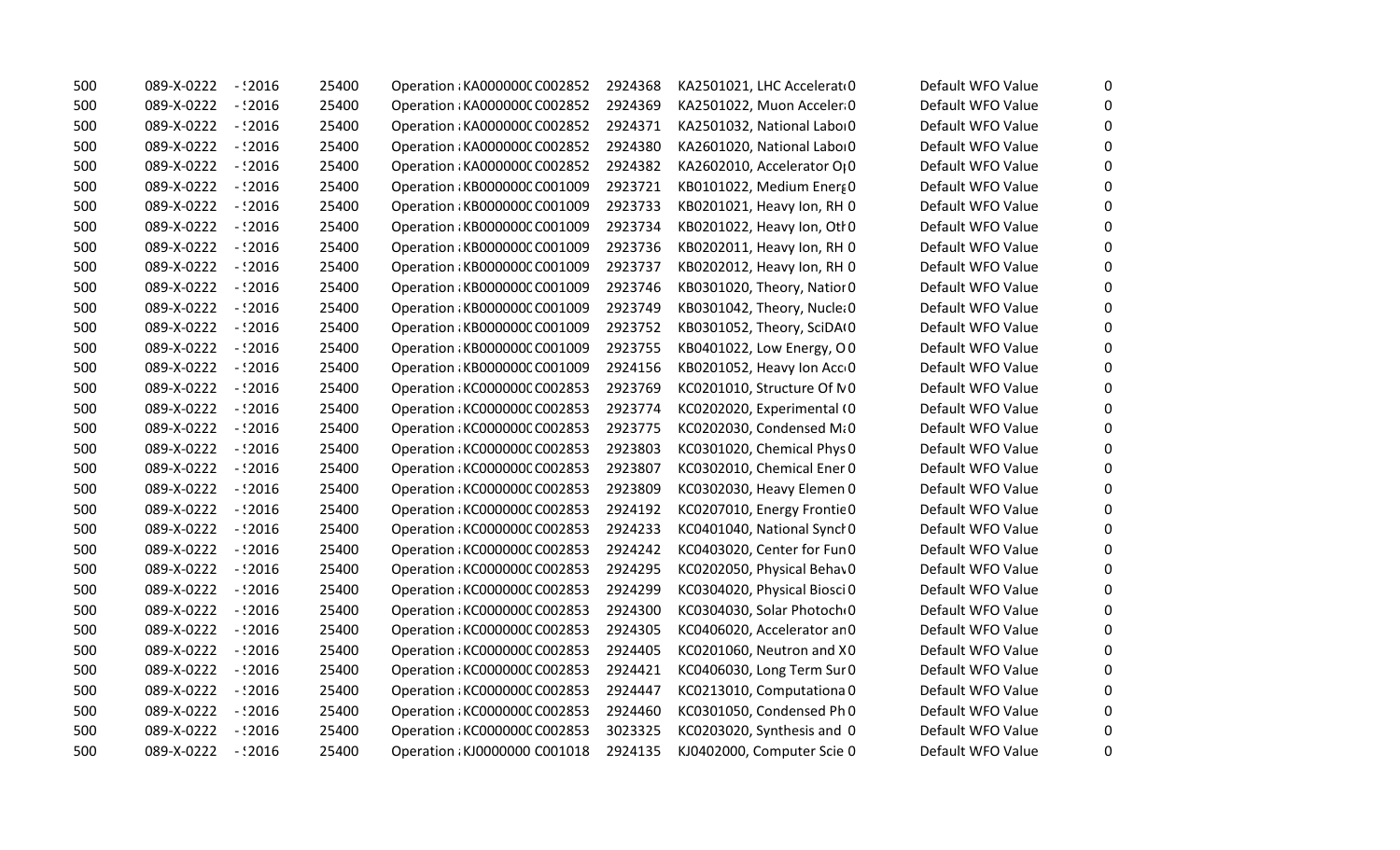| 500 | $-$ : 2016<br>089-X-0222 | 25400 | Operation: KJ0000000 C001018  | 2924137 | KJ0404000, Next Generatic 0   | Default WFO Value | 0        |
|-----|--------------------------|-------|-------------------------------|---------|-------------------------------|-------------------|----------|
| 500 | 089-X-0222<br>$-$ : 2016 | 25400 | Operation : KL0000000 C001021 | 2924406 | KL1001000, Science Under 0    | Default WFO Value | 0        |
| 500 | 089-X-0222 - :2016       | 25400 | Operation : KL0000000 C001021 | 2924407 | KL1002000, Community Cc 0     | Default WFO Value | 0        |
| 500 | 089-X-0222<br>$-$ :2016  | 25400 | Operation : KL0000000 C001021 | 2924408 | KL1003000, Visiting Faculty 0 | Default WFO Value | $\Omega$ |
| 500 | 089-X-0222<br>-12016     | 25400 | Operation : KL0000000 C001021 | 2924414 | KL1500000, Outreach<br>0      | Default WFO Value | 0        |
| 500 | 089-X-0222<br>$-$ : 2016 | 25400 | Operation: KP000000C C001024  | 2924203 | KP1601040, Computationa 0     | Default WFO Value | 0        |
| 500 | 089-X-0222<br>$-$ :2016  | 25400 | Operation: KP000000C C001024  | 2924205 | KP1602010, Radiochemistr 0    | Default WFO Value | 0        |
| 500 | 089-X-0222<br>$-$ : 2016 | 25400 | Operation: KP000000C C001024  | 2924209 | KP1605010, Structural Biol 0  | Default WFO Value | 0        |
| 500 | 089-X-0222<br>$-$ : 2016 | 25400 | Operation: KP000000C C001024  | 2924211 | KP1701000, Atmospheric SO     | Default WFO Value | 0        |
| 500 | 089-X-0222<br>$-$ :2016  | 25400 | Operation: KP000000C C001024  | 2924462 | KP1703040, Climate Mode 0     | Default WFO Value | 0        |
| 500 | 089-X-0222<br>$-$ : 2016 | 31001 | Major Item KA000000C C002852  | 2924320 | KA2103011, MIE<br>0           | Default WFO Value | 485486   |
| 500 | 089-X-0222<br>$-$ :2016  | 31001 | Major Item KA000000C C002852  | 2924350 | KA2303011, MIE<br>0           | Default WFO Value | 4809008  |
| 500 | 089-X-0222<br>$-2016$    | 31001 | Major Item KC000000C C002853  | 2924289 | KC0405060, NSLS-II Experir 0  | Default WFO Value | 485469   |
| 500 | 089-X-0222<br>$-$ : 2016 | 31003 | Other Equi  FS1000000 C000984 | 2923655 | FS1005000, Cyber Security 0   | Default WFO Value | 485396   |
| 500 | 089-X-0222<br>$-$ :2016  | 31003 | Other Equi  KB000000C C001009 | 2923736 | KB0202011, Heavy Ion, RH 0    | Default WFO Value | 485396   |
| 500 | 089-X-0222<br>$-$ : 2016 | 31003 | Other Equi  KB000000C C001009 | 2923737 | KB0202012, Heavy Ion, RH 0    | Default WFO Value | 485396   |
| 500 | 089-X-0222<br>$-$ : 2016 | 31003 | Other Equi  KC000000C C002853 | 2924233 | KC0401040, National Synch0    | Default WFO Value | 485396   |
| 500 | 089-X-0222<br>$-$ : 2016 | 31003 | Other Equi  KC000000C C002853 | 2924242 | KC0403020, Center for Fun 0   | Default WFO Value | 485396   |
| 500 | 089-X-0222<br>$-12016$   | 31003 | Other Equi  KP000000C C001024 | 2924209 | KP1605010, Structural Biol 0  | Default WFO Value | 485396   |
| 500 | 089-X-0222<br>$-2016$    | 32001 | Constructic 39KA0000C C002786 | 2924263 | 39KA00000PRN11SC400000        | Default WFO Value | 0        |
| 500 | 089-X-0222<br>$-$ : 2016 | 32003 | Accelerato KA000000C C002852  | 2924382 | KA2602010, Accelerator OI0    | Default WFO Value | 485395   |
| 500 | 089-X-0222<br>$-2016$    | 32003 | Accelerator KB000000C C001009 | 2923736 | KB0202011, Heavy Ion, RH 0    | Default WFO Value | 485395   |
| 500 | 089-X-0222<br>$-12017$   | 25400 | Operation : FS1000000 C000984 | 2923652 | FS1001000, Protective Ford0   | Default WFO Value | 0        |
| 500 | 089-X-0222<br>$-12017$   | 25400 | Operation : FS1000000 C000984 | 2923653 | FS1002000, Security Syster 0  | Default WFO Value | 0        |
| 500 | 089-X-0222<br>$-12017$   | 25400 | Operation : FS1000000 C000984 | 2923654 | FS1004000, Information Se0    | Default WFO Value | 0        |
| 500 | 089-X-0222<br>$-$ : 2017 | 25400 | Operation : FS1000000 C000984 | 2923655 | FS1005000, Cyber Security 0   | Default WFO Value | 0        |
| 500 | 089-X-0222<br>- : 2017   | 25400 | Operation : FS1000000 C000984 | 2923656 | FS1006000, Personnel Sect 0   | Default WFO Value | 0        |
| 500 | 089-X-0222<br>$-$ : 2017 | 25400 | Operation : FS1000000 C000984 | 2923657 | FS1007000, Material Contr 0   | Default WFO Value | 0        |
| 500 | 089-X-0222<br>$-12017$   | 25400 | Operation : FS1000000 C000984 | 2923658 | FS1009000, Program Mana0      | Default WFO Value | 0        |
| 500 | 089-X-0222<br>$-2017$    | 25400 | Operation: KA000000C C002852  | 2924313 | KA2101020, National Labo 0    | Default WFO Value | 0        |
| 500 | 089-X-0222<br>$-$ : 2017 | 25400 | Operation: KA000000C C002852  | 2924317 | KA2102021, ATLAS Detecto 0    | Default WFO Value | 0        |
| 500 | 089-X-0222<br>$-$ : 2017 | 25400 | Operation: KA000000C C002852  | 2924320 | KA2103011, MIE<br>0           | Default WFO Value | 485493   |
| 500 | 089-X-0222<br>$-2017$    | 25400 | Operation: KA000000C C002852  | 2924325 | KA2201020, National Labo 0    | Default WFO Value | 0        |
| 500 | 089-X-0222<br>$-12017$   | 25400 | Operation : KA0000000 C002852 | 2924328 | KA2202010, Experimental (0    | Default WFO Value | 0        |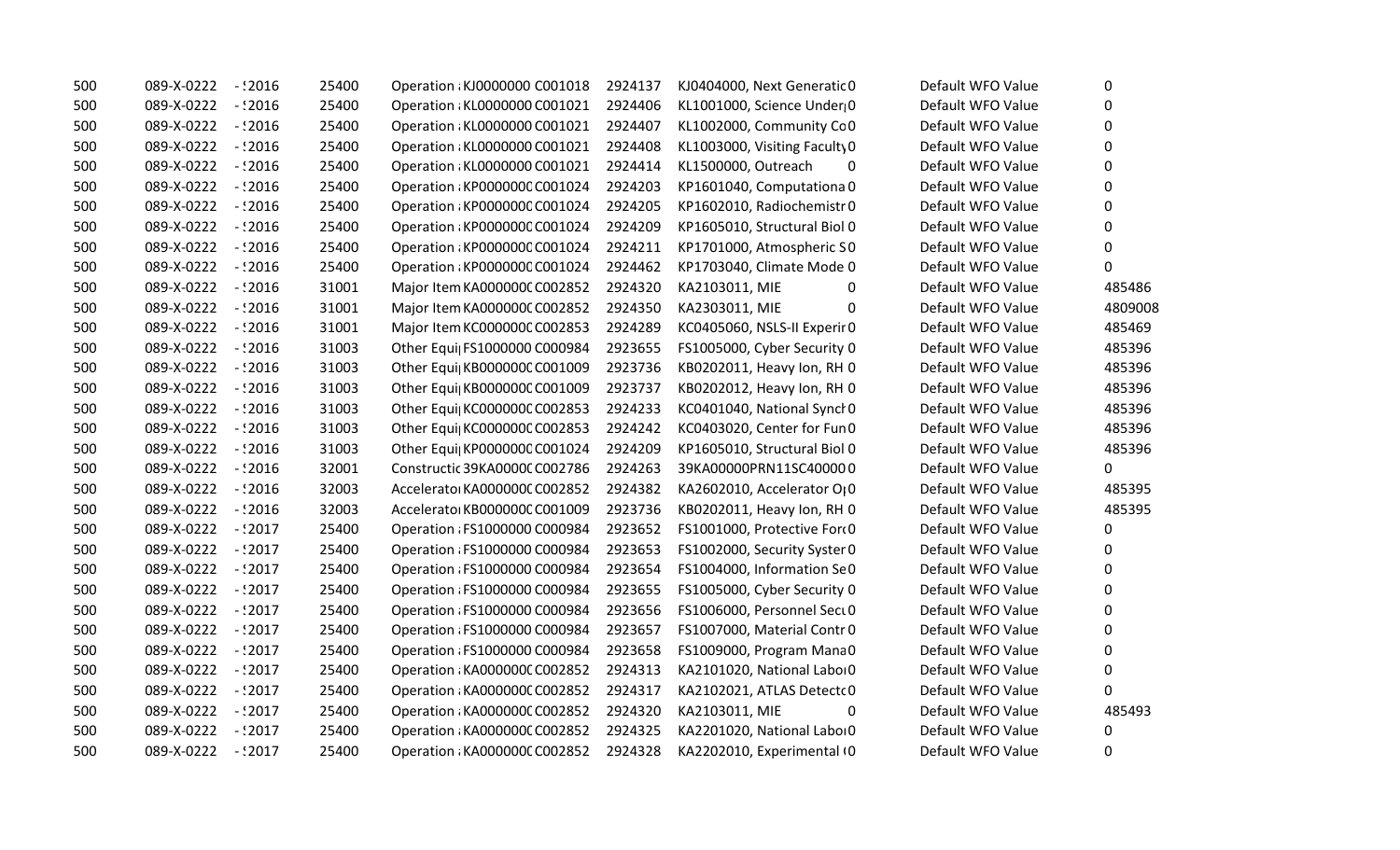| 500 | 089-X-0222          | - 12017    | 25400 | Operation: KA000000C C002852  | 2924336 | KA2202090, Other Facilitie 0 | Default WFO Value | 0            |
|-----|---------------------|------------|-------|-------------------------------|---------|------------------------------|-------------------|--------------|
| 500 | 089-X-0222          | $-$ : 2017 | 25400 | Operation: KA000000C C002852  | 2924346 | KA2301020, National Labor 0  | Default WFO Value | 0            |
| 500 | 089-X-0222          | $-12017$   | 25400 | Operation: KA000000C C002852  | 2924355 | KA2401012, National Labor 0  | Default WFO Value | $\mathbf{0}$ |
| 500 | 089-X-0222          | $-12017$   | 25400 | Operation: KA000000C C002852  | 2924358 | KA2401022, Scientific Com 0  | Default WFO Value | $\mathbf{0}$ |
| 500 | 089-X-0222          | -12017     | 25400 | Operation: KA000000C C002852  | 2924363 | KA2403013, Other Projects 0  | Default WFO Value | $\mathbf{0}$ |
| 500 | 089-X-0222          | - 12017    | 25400 | Operation: KA000000C C002852  | 2924366 | KA2501012, National Labor 0  | Default WFO Value | 0            |
| 500 | 089-X-0222          | $-$ : 2017 | 25400 | Operation: KA000000C C002852  | 2924368 | KA2501021, LHC Accelerat 0   | Default WFO Value | 0            |
| 500 | 089-X-0222          | - : 2017   | 25400 | Operation: KA000000C C002852  | 2924369 | KA2501022, Muon Acceler 0    | Default WFO Value | $\mathbf{0}$ |
| 500 | 089-X-0222          | $-$ : 2017 | 25400 | Operation : KA000000C C002852 | 2924371 | KA2501032, National Labor 0  | Default WFO Value | 0            |
| 500 | 089-X-0222          | $-$ : 2017 | 25400 | Operation : KA000000C C002852 | 2924380 | KA2601020, National Labor0   | Default WFO Value | $\mathbf{0}$ |
| 500 | 089-X-0222          | $-$ : 2017 | 25400 | Operation: KA000000C C002852  | 2924382 | KA2602010, Accelerator OI0   | Default WFO Value | $\Omega$     |
| 500 | 089-X-0222          | $-$ : 2017 | 25400 | Operation: KB000000C C001009  | 2923721 | KB0101022, Medium Energ 0    | Default WFO Value | 0            |
| 500 | 089-X-0222          | - 12017    | 25400 | Operation: KB000000C C001009  | 2923733 | KB0201021, Heavy Ion, RH 0   | Default WFO Value | $\mathbf{0}$ |
| 500 | 089-X-0222          | $-$ : 2017 | 25400 | Operation: KB000000C C001009  | 2923734 | KB0201022, Heavy Ion, Otl 0  | Default WFO Value | $\mathbf{0}$ |
| 500 | 089-X-0222          | - 12017    | 25400 | Operation: KB000000C C001009  | 2923736 | KB0202011, Heavy Ion, RH 0   | Default WFO Value | $\Omega$     |
| 500 | 089-X-0222          | $-$ : 2017 | 25400 | Operation: KB000000C C001009  | 2923737 | KB0202012, Heavy Ion, RH 0   | Default WFO Value | 0            |
| 500 | 089-X-0222          | $-12017$   | 25400 | Operation: KB000000C C001009  | 2923746 | KB0301020, Theory, Natior 0  | Default WFO Value | 0            |
| 500 | 089-X-0222          | - 12017    | 25400 | Operation : KB000000C C001009 | 2923749 | KB0301042, Theory, Nuclei 0  | Default WFO Value | $\mathbf{0}$ |
| 500 | 089-X-0222          | $-$ : 2017 | 25400 | Operation : KB000000C C001009 | 2923755 | KB0401022, Low Energy, OO    | Default WFO Value | $\mathbf{0}$ |
| 500 | 089-X-0222          | - : 2017   | 25400 | Operation: KC000000C C002853  | 2923769 | KC0201010, Structure Of N0   | Default WFO Value | 0            |
| 500 | 089-X-0222          | $-2017$    | 25400 | Operation: KC000000C C002853  | 2923774 | KC0202020, Experimental (0   | Default WFO Value | $\mathbf{0}$ |
| 500 | 089-X-0222          | -12017     | 25400 | Operation: KC000000C C002853  | 2923775 | KC0202030, Condensed Mi0     | Default WFO Value | $\mathbf{0}$ |
| 500 | 089-X-0222          | -12017     | 25400 | Operation: KC000000C C002853  | 2923803 | KC0301020, Chemical Phys 0   | Default WFO Value | $\mathbf{0}$ |
| 500 | 089-X-0222          | $-12017$   | 25400 | Operation: KC000000C C002853  | 2923807 | KC0302010, Chemical Ener 0   | Default WFO Value | 0            |
| 500 | 089-X-0222          | $-12017$   | 25400 | Operation: KC000000C C002853  | 2923809 | KC0302030, Heavy Elemen 0    | Default WFO Value | 0            |
| 500 | 089-X-0222          | $-12017$   | 25400 | Operation: KC000000C C002853  | 2924233 | KC0401040, National Synch0   | Default WFO Value | 0            |
| 500 | 089-X-0222          | - : 2017   | 25400 | Operation : KC000000C C002853 | 2924242 | KC0403020, Center for Fun 0  | Default WFO Value | $\mathbf{0}$ |
| 500 | 089-X-0222          | $-$ : 2017 | 25400 | Operation: KC000000C C002853  | 2924294 | KC0202040, Mechanical BeO    | Default WFO Value | 0            |
| 500 | 089-X-0222          | $-$ : 2017 | 25400 | Operation: KC000000C C002853  | 2924295 | KC0202050, Physical Behav0   | Default WFO Value | $\mathbf{0}$ |
| 500 | 089-X-0222          | - 2017 -   | 25400 | Operation: KC000000C C002853  | 2924299 | KC0304020, Physical Biosci 0 | Default WFO Value | $\mathbf{0}$ |
| 500 | 089-X-0222          | $-12017$   | 25400 | Operation: KC000000C C002853  | 2924300 | KC0304030, Solar Photoch 0   | Default WFO Value | $\mathbf{0}$ |
| 500 | 089-X-0222          | - : 2017   | 25400 | Operation: KC000000C C002853  | 2924305 | KC0406020, Accelerator an 0  | Default WFO Value | 0            |
| 500 | 089-X-0222          | $-$ : 2017 | 25400 | Operation : KC000000C C002853 | 2924405 | KC0201060, Neutron and X0    | Default WFO Value | $\mathbf{0}$ |
| 500 | 089-X-0222 - : 2017 |            | 25400 | Operation: KC000000C C002853  | 2924421 | KC0406030, Long Term Sur 0   | Default WFO Value | 0            |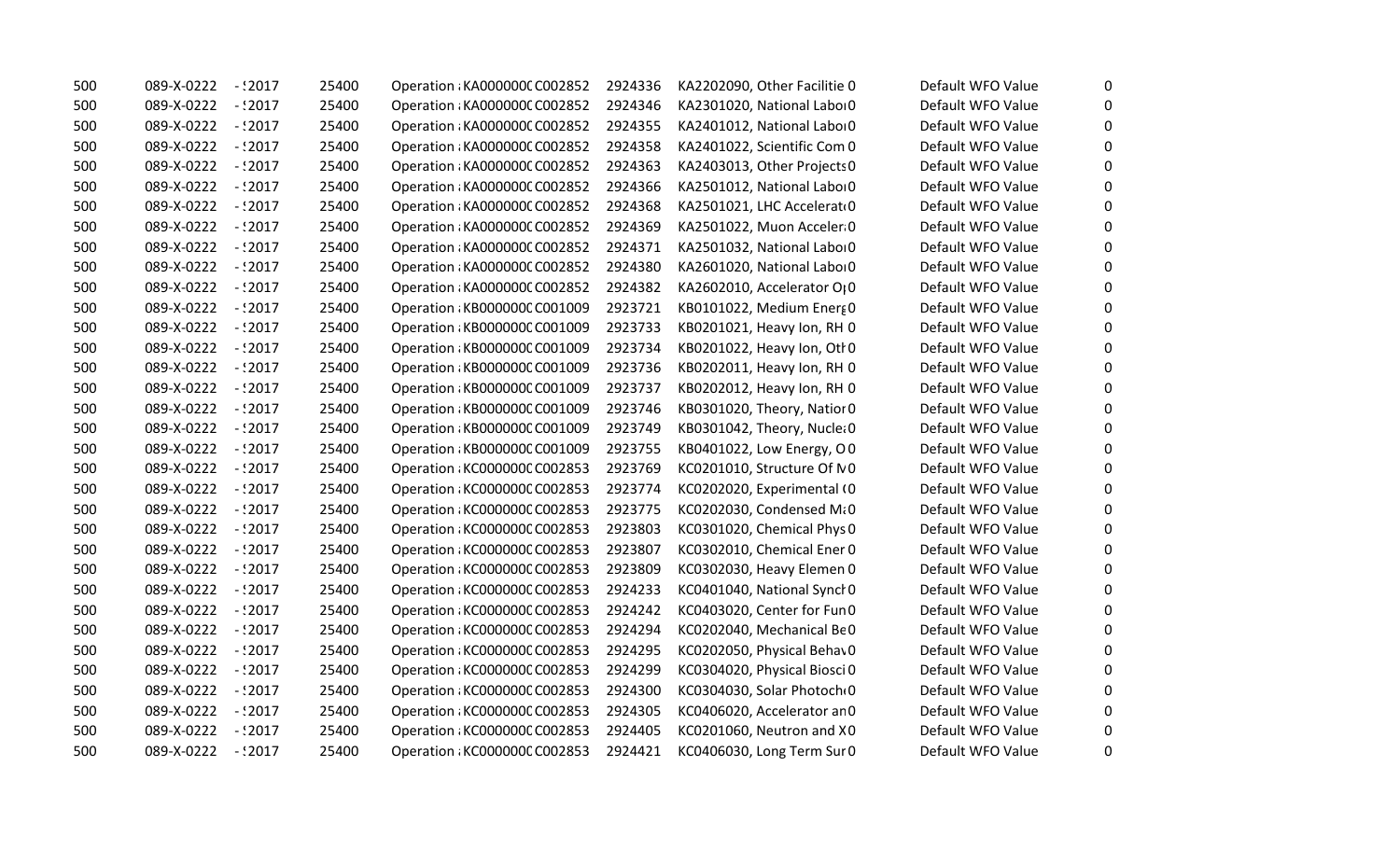| 500 | 089-X-0222          | $-$ :2017  | 25400 | Operation : KC000000C C002853   | 2924460 | KC0301050, Condensed Ph 0               | Default WFO Value | 0        |
|-----|---------------------|------------|-------|---------------------------------|---------|-----------------------------------------|-------------------|----------|
| 500 | 089-X-0222          | $-12017$   | 25400 | Operation : KC000000C C002853   | 2924472 | KC0201070, X-Ray Scatterii 0            | Default WFO Value | 0        |
| 500 | 089-X-0222          | $-$ : 2017 | 25400 | Operation : KC000000C C002853   | 3023325 | KC0203020, Synthesis and 0              | Default WFO Value | $\Omega$ |
| 500 | 089-X-0222          | $-12017$   | 25400 | Operation : KJ0000000 C001018   | 2924137 | KJ0404000, Next Generatic 0             | Default WFO Value | 0        |
| 500 | 089-X-0222          | $-12017$   | 25400 | Operation : KJ0000000 C001018   | 2924474 | KJ0402010, Computer Scie 0              | Default WFO Value | 0        |
| 500 | 089-X-0222          | $-12017$   | 25400 | Operation: KL0000000 C001021    | 2924406 | KL1001000, Science Under 0              | Default WFO Value | 0        |
| 500 | 089-X-0222          | $-$ : 2017 | 25400 | Operation: KL0000000 C001021    | 2924407 | KL1002000, Community Cc 0               | Default WFO Value | 0        |
| 500 | 089-X-0222 - : 2017 |            | 25400 | Operation : KL0000000 C001021   | 2924408 | KL1003000, Visiting Faculty 0           | Default WFO Value | 0        |
| 500 | 089-X-0222          | $-$ : 2017 | 25400 | Operation : KP000000C C001024   | 2924203 | KP1601040, Computationa 0               | Default WFO Value | 0        |
| 500 | 089-X-0222          | $-2017$    | 25400 | Operation : KP000000C C001024   | 2924209 | KP1605010, Structural Biol 0            | Default WFO Value | 0        |
| 500 | 089-X-0222          | $-12017$   | 25400 | Operation : KP000000C C001024   | 2924211 | KP1701000, Atmospheric S0               | Default WFO Value | 0        |
| 500 | 089-X-0222          | $-12017$   | 25400 | Operation: KP000000C C001024    | 2924216 | KP1703020, Earth System IO              | Default WFO Value | $\Omega$ |
| 500 | 089-X-0222          | $-12017$   | 25400 | Operation : KP000000C C001024   | 2924462 | KP1703040, Climate Mode 0               | Default WFO Value | 0        |
| 500 | 089-X-0222          | $-$ : 2017 | 31001 | Major Item KA000000C C002852    | 2924320 | KA2103011, MIE<br>0                     | Default WFO Value | 485486   |
| 500 | 089-X-0222          | $-12017$   | 31001 | Major Item KA000000C C002852    | 2924350 | KA2303011, MIE<br>0                     | Default WFO Value | 4809008  |
| 500 | 089-X-0222          | $-12017$   | 31003 | Other Equi  KA000000C C002852   | 2924363 | KA2403013, Other Projects 0             | Default WFO Value | 485396   |
| 500 | 089-X-0222          | $-12017$   | 31003 | Other Equi  KB000000C C001009   | 2923736 | KB0202011, Heavy Ion, RH 0              | Default WFO Value | 485396   |
| 500 | 089-X-0222          | - 12017    | 31003 | Other Equi KB000000C C001009    | 2923737 | KB0202012, Heavy Ion, RH 0              | Default WFO Value | 485396   |
| 500 | 089-X-0222          | $-$ : 2017 | 32001 | Constructic 39KA0000C C002786   | 2924263 | 39KA00000PRN11SC400000                  | Default WFO Value | 0        |
| 500 | 089-X-0222          | $-12017$   | 32003 | Accelerato KA000000C C002852    | 2924382 | KA2602010, Accelerator O <sub>1</sub> 0 | Default WFO Value | 485395   |
| 500 | 089-X-0222          | $-$ : 2017 | 32003 | Accelerato KB000000C C001009    | 2923736 | KB0202011, Heavy Ion, RH 0              | Default WFO Value | 485395   |
| 510 | 089-X-0222          | $-2014$    | 25400 | Operation: 4.56E+08 C003005     | 6600199 | 456165021, Cooperative R 4860866        | <b>CHAGR87261</b> | 0        |
| 510 | 089-X-0222          | -12015 -   | 25400 | Operation : 4.56E+08<br>C003005 | 6600199 | 456165021, Cooperative R 4860797        | <b>CHAGR87174</b> | 0        |
| 510 | 089-X-0222          | $-2015$    | 25400 | Operation: 4.56E+08<br>C003005  | 6600199 | 456165021, Cooperative R 4860839        | <b>CHAGR87245</b> | $\Omega$ |
| 510 | 089-X-0222          | $-2016$    | 25400 | Operation : 4.56E+08<br>C003005 | 6600199 | 456165021, Cooperative R 4860747        | <b>CHAGR87105</b> | 0        |
| 510 | 089-X-0222          | $-$ :2016  | 25400 | C003005<br>Operation : 4.56E+08 | 6600199 | 456165021, Cooperative R 4860892        | <b>CHAGR87283</b> | 0        |
| 510 | 089-X-0222          | $-$ : 2016 | 25400 | Operation : 4.56E+08<br>C003005 | 6600199 | 456165021, Cooperative R 4860926        | <b>CHAGR87289</b> | 0        |
| 510 | 089-X-0222          | $-$ :2016  | 25400 | Operation : 4.56E+08<br>C003005 | 6600199 | 456165021, Cooperative R 4860934        | <b>CHAGR87395</b> | 0        |
| 510 | 089-X-0222          | $-$ : 2016 | 25400 | Operation : 4.56E+08<br>C003005 | 6600199 | 456165021, Cooperative R 4860958        | CHAGR87361        | 0        |
| 510 | 089-X-0222          | $-$ : 2016 | 25400 | Operation : 4.56E+08<br>C003005 | 6600199 | 456165021, Cooperative R 4860983        | <b>CHAGR84051</b> | 0        |
| 510 | 089-X-0222          | $-$ :2016  | 25400 | Operation : 4.56E+08<br>C003005 | 6600199 | 456165021, Cooperative R 4861014        | <b>CHAGR84075</b> | 0        |
| 510 | 089-X-0222          | $-$ 2017   | 25400 | Operation : 4.56E+08<br>C003005 | 6600199 | 456165021, Cooperative R 4860747        | <b>CHAGR87105</b> | 0        |
| 510 | 089-X-0222          | $-12017$   | 25400 | Operation : 4.56E+08<br>C003005 | 6600199 | 456165021, Cooperative R 4861004        | <b>CHAGR84181</b> | 0        |
| 511 | 089-X-0222          | $-12014$   | 25400 | Operation : 4.56E+08<br>C003005 | 6600146 | 456160031, Industry - Don 4860840       | <b>CHAGR87246</b> | 0        |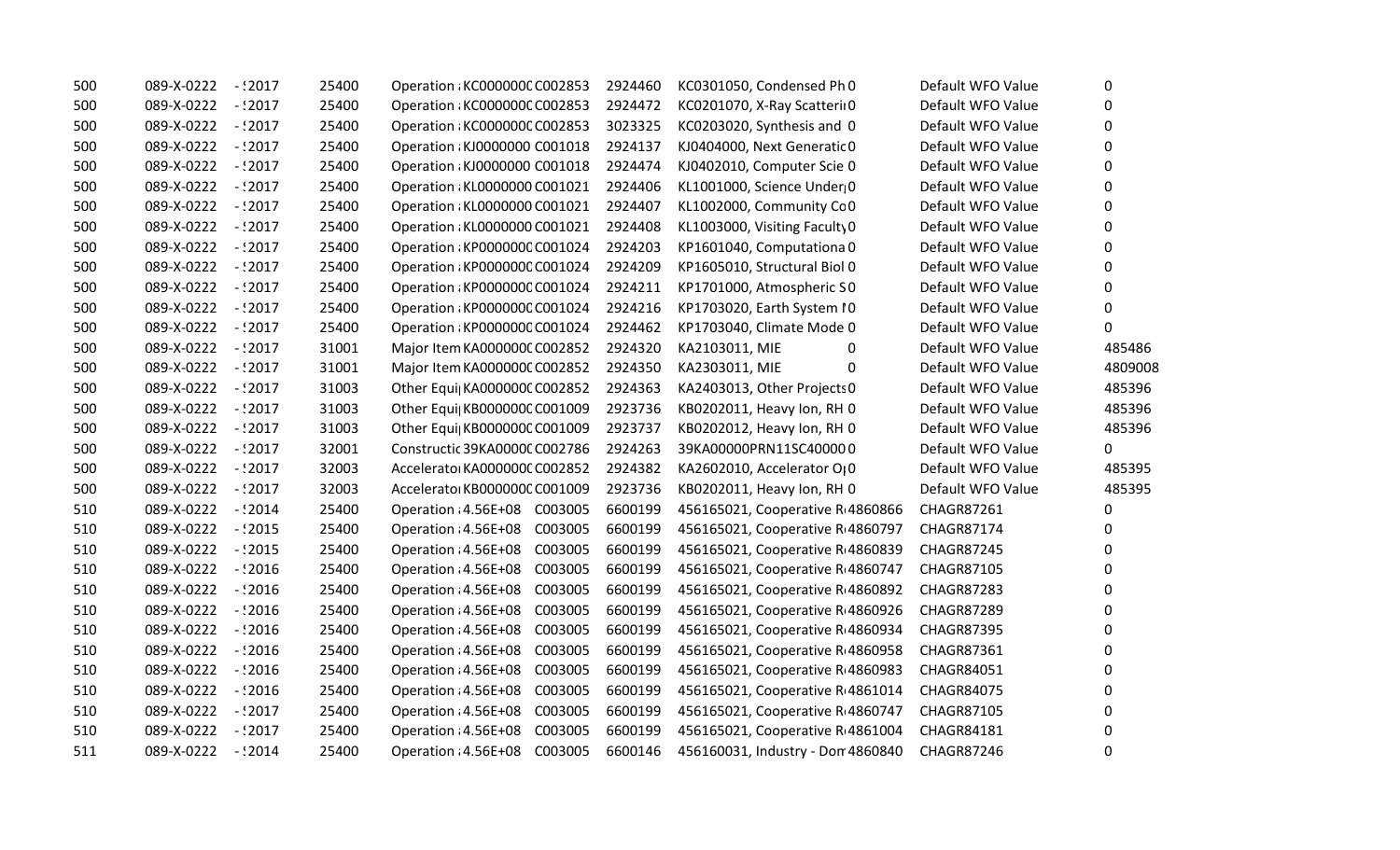| 511 | 089-X-0222 | $-12014$   | 25400 | Operation : 4.56E+08         | C003005 | 6600146 | 456160031, Industry - Don 4860871 | CHAGR87266        | 0        |
|-----|------------|------------|-------|------------------------------|---------|---------|-----------------------------------|-------------------|----------|
| 511 | 089-X-0222 | $-$ : 2015 | 25400 | Operation : 4.56E+08         | C003005 | 6600146 | 456160031, Industry - Don 4860857 | <b>CHAGR87258</b> | 0        |
| 511 | 089-X-0222 | $-$ : 2015 | 25400 | Operation : 4.56E+08 C003005 |         | 6600146 | 456160031, Industry - Don 4860868 | <b>CHAGR87263</b> | 0        |
| 511 | 089-X-0222 | $-$ :2015  | 25400 | Operation : 4.56E+08         | C003005 | 6600146 | 456160031, Industry - Don 4860880 | <b>CHAGR87277</b> | 0        |
| 511 | 089-X-0222 | $-$ :2015  | 25400 | Operation : 4.56E+08         | C003005 | 6600146 | 456160031, Industry - Don 4860883 | <b>CHAGR87278</b> | 0        |
| 511 | 089-X-0222 | $-$ : 2016 | 25400 | Operation : 4.56E+08         | C003005 | 6600146 | 456160031, Industry - Don 4860577 | <b>CHAGR87035</b> | 0        |
| 511 | 089-X-0222 | $-$ : 2016 | 25400 | Operation : 4.56E+08         | C003005 | 6600146 | 456160031, Industry - Don 4860686 | <b>CHAGR87872</b> | 0        |
| 511 | 089-X-0222 | $-$ : 2016 | 25400 | Operation : 4.56E+08         | C003005 | 6600146 | 456160031, Industry - Don 4860731 | CHAGR87344        | 0        |
| 511 | 089-X-0222 | $-$ :2016  | 25400 | Operation : 4.56E+08         | C003005 | 6600146 | 456160031, Industry - Don 4860748 | <b>CHAGR87106</b> | 0        |
| 511 | 089-X-0222 | $-$ :2016  | 25400 | Operation : 4.56E+08         | C003005 | 6600146 | 456160031, Industry - Don 4860811 | CHAGR87216        | 0        |
| 511 | 089-X-0222 | $-$ :2016  | 25400 | Operation : 4.56E+08         | C003005 | 6600146 | 456160031, Industry - Don 4860831 | <b>CHAGR87242</b> | 0        |
| 511 | 089-X-0222 | $-$ :2016  | 25400 | Operation : 4.56E+08         | C003005 | 6600146 | 456160031, Industry - Don 4860854 | <b>CHAGR87257</b> | 0        |
| 511 | 089-X-0222 | - 12016    | 25400 | Operation : 4.56E+08         | C003005 | 6600146 | 456160031, Industry - Don 4860868 | CHAGR87263        | 0        |
| 511 | 089-X-0222 | $-$ :2016  | 25400 | Operation : 4.56E+08         | C003005 | 6600146 | 456160031, Industry - Don 4860871 | <b>CHAGR87266</b> | 0        |
| 511 | 089-X-0222 | $-$ :2016  | 25400 | Operation : 4.56E+08         | C003005 | 6600146 | 456160031, Industry - Don 4860878 | <b>CHAGR87268</b> | 0        |
| 511 | 089-X-0222 | $-$ : 2016 | 25400 | Operation : 4.56E+08         | C003005 | 6600146 | 456160031, Industry - Don 4860880 | <b>CHAGR87277</b> | 0        |
| 511 | 089-X-0222 | - 12016    | 25400 | Operation : 4.56E+08         | C003005 | 6600146 | 456160031, Industry - Don 4860883 | <b>CHAGR87278</b> | 0        |
| 511 | 089-X-0222 | - 2016 -   | 25400 | Operation : 4.56E+08         | C003005 | 6600146 | 456160031, Industry - Don 4860893 | <b>CHAGR87363</b> | 0        |
| 511 | 089-X-0222 | $-$ : 2016 | 25400 | Operation : 4.56E+08         | C003005 | 6600146 | 456160031, Industry - Don 4860916 | <b>CHAGR87285</b> | 0        |
| 511 | 089-X-0222 | $-$ : 2016 | 25400 | Operation : 4.56E+08         | C003005 | 6600146 | 456160031, Industry - Don 4860922 | <b>CHAGR87287</b> | 0        |
| 511 | 089-X-0222 | $-$ :2016  | 25400 | Operation : 4.56E+08         | C003005 | 6600146 | 456160031, Industry - Don 4860928 | <b>CHAGR87371</b> | 0        |
| 511 | 089-X-0222 | - 12016    | 25400 | Operation : 4.56E+08         | C003005 | 6600146 | 456160031, Industry - Don 4860929 | CHAGR87290        | $\Omega$ |
| 511 | 089-X-0222 | $-$ :2016  | 25400 | Operation : 4.56E+08         | C003005 | 6600146 | 456160031, Industry - Don 4860931 | <b>CHAGR87291</b> | 0        |
| 511 | 089-X-0222 | - 12016    | 25400 | Operation : 4.56E+08         | C003005 | 6600146 | 456160031, Industry - Don 4860935 | CHAGR87292        | 0        |
| 511 | 089-X-0222 | $-$ : 2016 | 25400 | Operation : 4.56E+08         | C003005 | 6600146 | 456160031, Industry - Don 4860936 | <b>CHAGR87293</b> | 0        |
| 511 | 089-X-0222 | $-$ : 2016 | 25400 | Operation : 4.56E+08         | C003005 | 6600146 | 456160031, Industry - Don 4860943 | <b>CHAGR87390</b> | 0        |
| 511 | 089-X-0222 | -12016     | 25400 | Operation : 4.56E+08         | C003005 | 6600146 | 456160031, Industry - Don 4860944 | CHAGR87355        | 0        |
| 511 | 089-X-0222 | $-$ :2016  | 25400 | Operation : 4.56E+08         | C003005 | 6600146 | 456160031, Industry - Don 4860946 | <b>CHAGR87357</b> | 0        |
| 511 | 089-X-0222 | $-$ :2016  | 25400 | Operation : 4.56E+08         | C003005 | 6600146 | 456160031, Industry - Don 4860949 | <b>CHAGR87358</b> | 0        |
| 511 | 089-X-0222 | $-$ :2016  | 25400 | Operation : 4.56E+08         | C003005 | 6600146 | 456160031, Industry - Don 4860963 | <b>CHAGR87370</b> | 0        |
| 511 | 089-X-0222 | $-$ : 2016 | 25400 | Operation : 4.56E+08         | C003005 | 6600146 | 456160031, Industry - Don 4860969 | <b>CHAGR87369</b> | 0        |
| 511 | 089-X-0222 | - 2016 -   | 25400 | Operation : 4.56E+08         | C003005 | 6600146 | 456160031, Industry - Don 4860971 | CHAGR87368        | 0        |
| 511 | 089-X-0222 | $-$ : 2016 | 25400 | Operation : 4.56E+08         | C003005 | 6600146 | 456160031, Industry - Don 4860972 | <b>CHAGR87382</b> | $\Omega$ |
| 511 | 089-X-0222 | -12016     | 25400 | Operation : 4.56E+08         | C003005 | 6600146 | 456160031, Industry - Don 4860976 | <b>CHAGR87385</b> | 0        |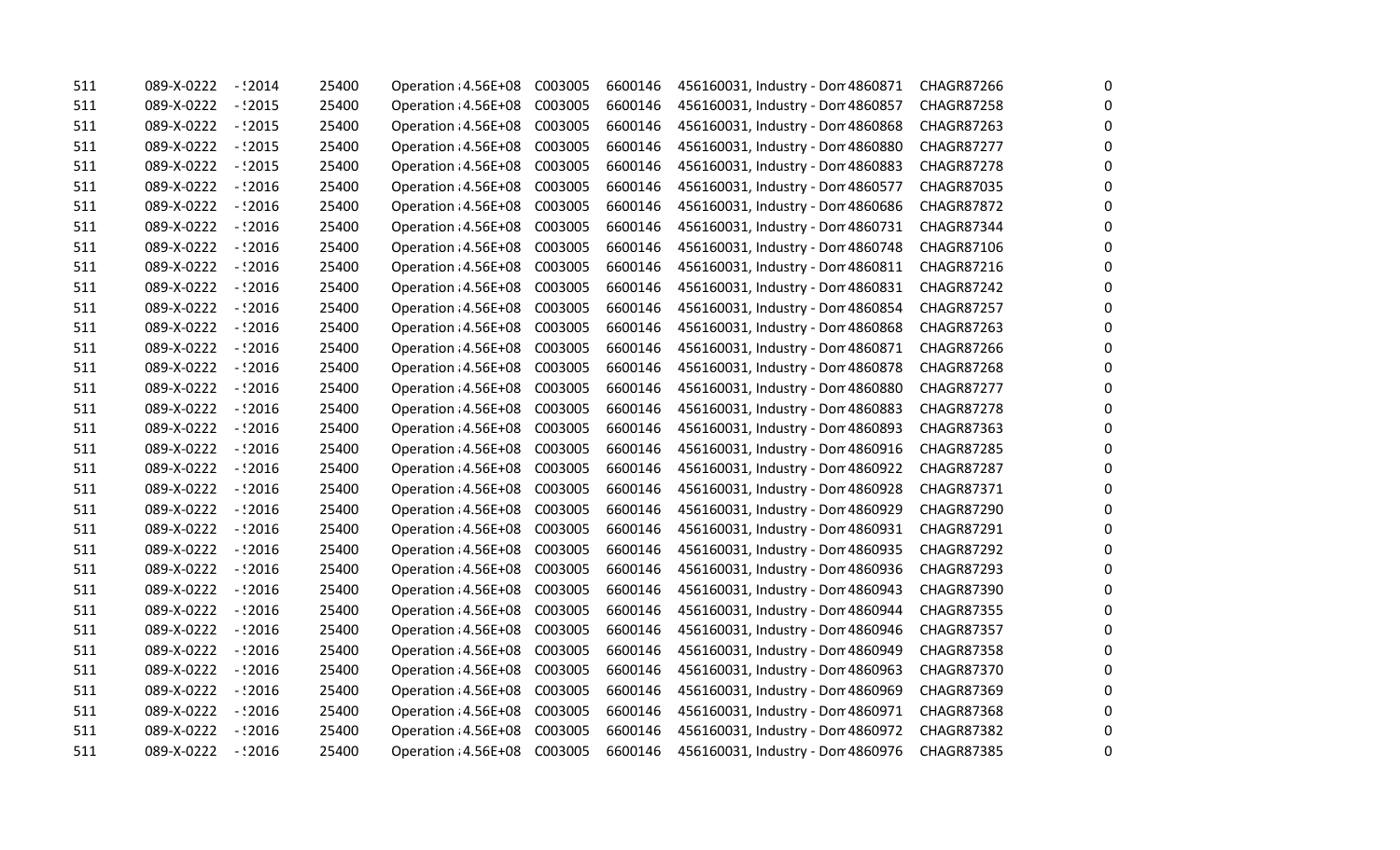| 511 | 089-X-0222 | $-$ :2016  | 25400 | Operation : 4.56E+08 | C003005 | 6600146 | 456160031, Industry - Don 4860977  | <b>CHAGR87386</b>  | 0        |
|-----|------------|------------|-------|----------------------|---------|---------|------------------------------------|--------------------|----------|
| 511 | 089-X-0222 | $-$ :2016  | 25400 | Operation : 4.56E+08 | C003005 | 6600146 | 456160031, Industry - Don 4860981  | <b>CHAGR87389</b>  | 0        |
| 511 | 089-X-0222 | $-$ : 2016 | 25400 | Operation : 4.56E+08 | C003005 | 6600146 | 456160031, Industry - Don 4860985  | <b>CHAGR84053</b>  | 0        |
| 511 | 089-X-0222 | $-$ : 2016 | 25400 | Operation : 4.56E+08 | C003005 | 6600146 | 456160031, Industry - Don 4860986  | <b>CHAGR84054</b>  | 0        |
| 511 | 089-X-0222 | $-2016$    | 25400 | Operation : 4.56E+08 | C003005 | 6600146 | 456160031, Industry - Don 4860987  | <b>CHAGR84056</b>  | 0        |
| 511 | 089-X-0222 | $-$ :2016  | 25400 | Operation : 4.56E+08 | C003005 | 6600146 | 456160031, Industry - Don 4860990  | <b>CHAGR84060</b>  | $\Omega$ |
| 511 | 089-X-0222 | $-$ :2016  | 25400 | Operation : 4.56E+08 | C003005 | 6600146 | 456160031, Industry - Don 4860998  | <b>CHAGR84064</b>  | 0        |
| 511 | 089-X-0222 | - 12016    | 25400 | Operation : 4.56E+08 | C003005 | 6600146 | 456160031, Industry - Don 4860999  | CHAGR84100         | 0        |
| 511 | 089-X-0222 | $-$ : 2016 | 25400 | Operation : 4.56E+08 | C003005 | 6600146 | 456160031, Industry - Don 4861003  | <b>CHAGR84070</b>  | 0        |
| 511 | 089-X-0222 | $-$ :2016  | 25400 | Operation : 4.56E+08 | C003005 | 6600147 | 456160032, Industry - Fore 4801577 | <b>CH AGR87807</b> | 0        |
| 511 | 089-X-0222 | $-$ :2016  | 25400 | Operation : 4.56E+08 | C003005 | 6600147 | 456160032, Industry - Fore 4860800 | CHAGR87197         | 0        |
| 511 | 089-X-0222 | $-$ :2016  | 25400 | Operation : 4.56E+08 | C003005 | 6600147 | 456160032, Industry - Fore 4860813 | <b>CHAGR87217</b>  | 0        |
| 511 | 089-X-0222 | $-$ :2016  | 25400 | Operation : 4.56E+08 | C003005 | 6600147 | 456160032, Industry - Fore 4860874 | <b>CHAGR87280</b>  | 0        |
| 511 | 089-X-0222 | $-$ :2016  | 25400 | Operation : 4.56E+08 | C003005 | 6600147 | 456160032, Industry - Fore 4860908 | CHAGR87284         | $\Omega$ |
| 511 | 089-X-0222 | $-$ : 2016 | 25400 | Operation : 4.56E+08 | C003005 | 6600147 | 456160032, Industry - Fore 4860919 | <b>CHAGR87364</b>  | 0        |
| 511 | 089-X-0222 | $-$ :2016  | 25400 | Operation : 4.56E+08 | C003005 | 6600147 | 456160032, Industry - Fore 4860924 | <b>CHAGR87412</b>  | 0        |
| 511 | 089-X-0222 | $-$ :2016  | 25400 | Operation : 4.56E+08 | C003005 | 6600147 | 456160032, Industry - Fore 4860956 | CHAGR87360         | 0        |
| 511 | 089-X-0222 | $-$ :2016  | 25400 | Operation : 4.56E+08 | C003005 | 6600147 | 456160032, Industry - Fore 4860975 | <b>CHAGR87384</b>  | 0        |
| 511 | 089-X-0222 | $-$ :2016  | 25400 | Operation : 4.56E+08 | C003005 | 6600147 | 456160032, Industry - Fore 4860978 | <b>CHAGR87387</b>  | 0        |
| 511 | 089-X-0222 | $-2016$    | 25400 | Operation : 4.56E+08 | C003005 | 6600147 | 456160032, Industry - Fore 4860984 | CHAGR84052         | 0        |
| 511 | 089-X-0222 | $-$ :2016  | 25400 | Operation : 4.56E+08 | C003005 | 6600147 | 456160032, Industry - Fore 4860988 | <b>CHAGR84057</b>  | 0        |
| 511 | 089-X-0222 | - 12016    | 25400 | Operation : 4.56E+08 | C003005 | 6600147 | 456160032, Industry - Fore 4861000 | <b>CHAGR84066</b>  | 0        |
| 511 | 089-X-0222 | $-2016$    | 25400 | Operation : 4.56E+08 | C003005 | 6600147 | 456160032, Industry - Fore 4861001 | CHAGR84164         | 0        |
| 511 | 089-X-0222 | $-$ : 2017 | 25400 | Operation : 4.56E+08 | C003005 | 6600146 | 456160031, Industry - Don 4860731  | <b>CHAGR87344</b>  | 0        |
| 511 | 089-X-0222 | $-$ : 2017 | 25400 | Operation : 4.56E+08 | C003005 | 6600146 | 456160031, Industry - Don 4860748  | <b>CHAGR87106</b>  | 0        |
| 511 | 089-X-0222 | $-$ : 2017 | 25400 | Operation : 4.56E+08 | C003005 | 6600146 | 456160031, Industry - Don 4860916  | CHAGR87285         | 0        |
| 511 | 089-X-0222 | - 12017    | 25400 | Operation : 4.56E+08 | C003005 | 6600146 | 456160031, Industry - Don 4860922  | <b>CHAGR87287</b>  | 0        |
| 511 | 089-X-0222 | $-2017$    | 25400 | Operation : 4.56E+08 | C003005 | 6600146 | 456160031, Industry - Don 4860936  | <b>CHAGR87293</b>  | 0        |
| 511 | 089-X-0222 | $-$ :2017  | 25400 | Operation : 4.56E+08 | C003005 | 6600146 | 456160031, Industry - Don 4860946  | CHAGR87357         | 0        |
| 511 | 089-X-0222 | $-2017$    | 25400 | Operation : 4.56E+08 | C003005 | 6600146 | 456160031, Industry - Don 4860949  | <b>CHAGR87358</b>  | 0        |
| 511 | 089-X-0222 | $-$ : 2017 | 25400 | Operation : 4.56E+08 | C003005 | 6600146 | 456160031, Industry - Don 4860969  | <b>CHAGR87369</b>  | 0        |
| 511 | 089-X-0222 | - 2017     | 25400 | Operation : 4.56E+08 | C003005 | 6600146 | 456160031, Industry - Don 4860971  | CHAGR87368         | 0        |
| 511 | 089-X-0222 | $-$ : 2017 | 25400 | Operation : 4.56E+08 | C003005 | 6600146 | 456160031, Industry - Don 4860977  | CHAGR87386         | 0        |
| 511 | 089-X-0222 | - 12017    | 25400 | Operation : 4.56E+08 | C003005 | 6600146 | 456160031, Industry - Don 4860982  | <b>CHAGR84050</b>  | 0        |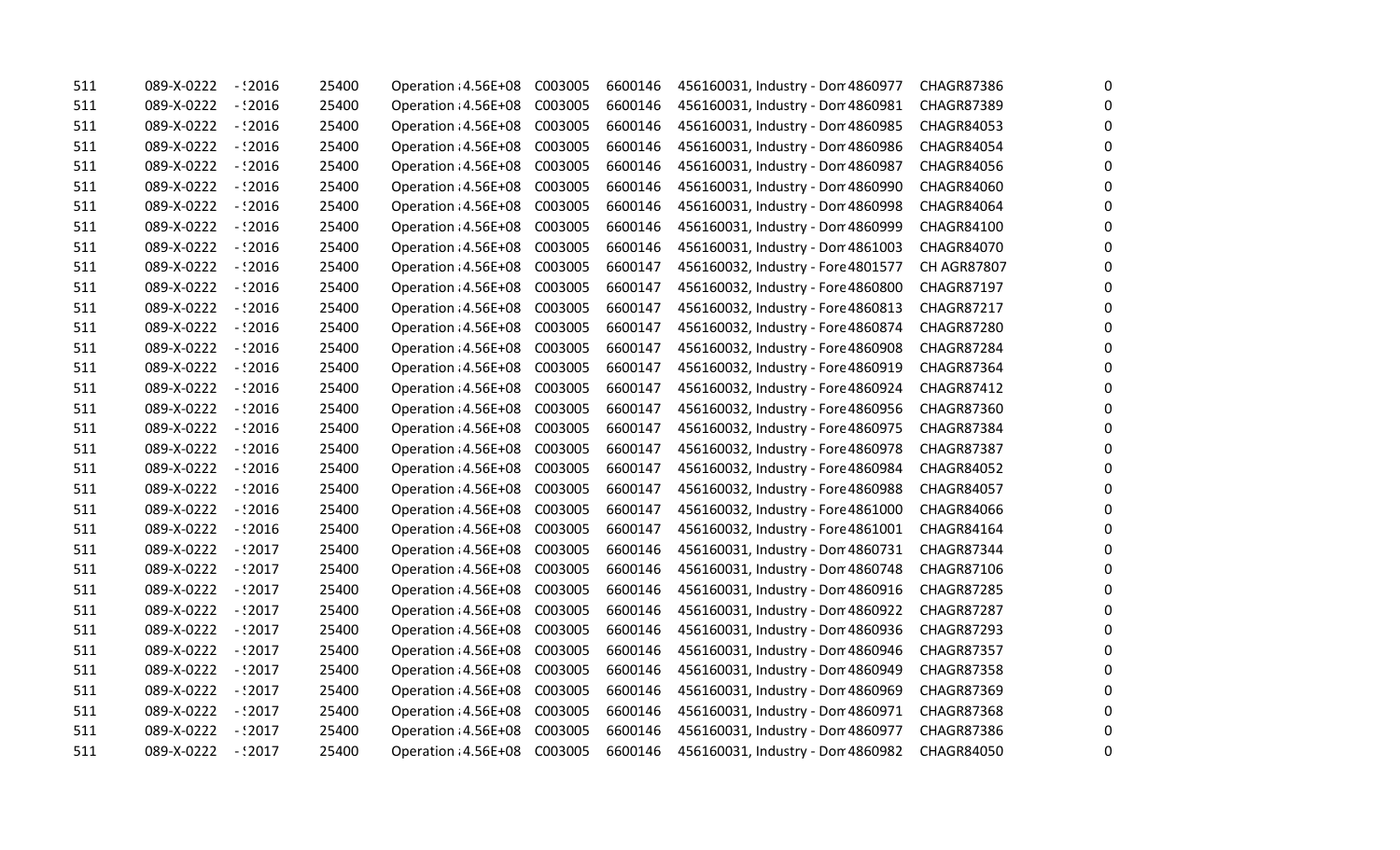| 511 | $-12017$<br>089-X-0222   | 25400 | Operation : 4.56E+08<br>C003005 | 6600146 | 456160031, Industry - Don 4860986  | <b>CHAGR84054</b>  | 0      |
|-----|--------------------------|-------|---------------------------------|---------|------------------------------------|--------------------|--------|
| 511 | 089-X-0222<br>$-12017$   | 25400 | Operation: 4.56E+08<br>C003005  | 6600146 | 456160031, Industry - Don 4860989  | <b>CHAGR84058</b>  | 0      |
| 511 | 089-X-0222<br>$-$ :2017  | 25400 | Operation : 4.56E+08<br>C003005 | 6600146 | 456160031, Industry - Don 4861003  | <b>CHAGR84070</b>  | 0      |
| 511 | 089-X-0222<br>$-$ : 2017 | 25400 | Operation : 4.56E+08<br>C003005 | 6600146 | 456160031, Industry - Don 4861009  | <b>CHAGR84182</b>  | 0      |
| 511 | 089-X-0222<br>$-$ :2017  | 25400 | Operation: 4.56E+08<br>C003005  | 6600146 | 456160031, Industry - Don 4861016  | <b>CHAGR84068</b>  | 0      |
| 511 | 089-X-0222<br>- : 2017   | 25400 | Operation: 4.56E+08<br>C003005  | 6600146 | 456160031, Industry - Don 4861017  | <b>CHAGR84112</b>  | 0      |
| 511 | 089-X-0222<br>$-$ :2017  | 25400 | Operation: 4.56E+08<br>C003005  | 6600146 | 456160031, Industry - Don 4861018  | <b>CHAGR84069</b>  | 0      |
| 511 | 089-X-0222<br>$-12017$   | 25400 | Operation : 4.56E+08<br>C003005 | 6600146 | 456160031, Industry - Don 4861019  | CHAGR84071         | 0      |
| 511 | 089-X-0222<br>$-$ :2017  | 25400 | Operation: 4.56E+08<br>C003005  | 6600146 | 456160031, Industry - Don 4861020  | <b>CHAGR84072</b>  | 0      |
| 511 | 089-X-0222<br>$-$ :2017  | 25400 | Operation : 4.56E+08<br>C003005 | 6600146 | 456160031, Industry - Don 4861021  | <b>CHAGR84073</b>  | 0      |
| 511 | 089-X-0222<br>$-$ :2017  | 25400 | Operation: 4.56E+08<br>C003005  | 6600146 | 456160031, Industry - Don 4861022  | CHAGR84113         | 0      |
| 511 | 089-X-0222<br>$-$ : 2017 | 25400 | Operation : 4.56E+08<br>C003005 | 6600146 | 456160031, Industry - Don 4861023  | <b>CHAGR84077</b>  | 0      |
| 511 | 089-X-0222<br>$-12017$   | 25400 | Operation: 4.56E+08<br>C003005  | 6600146 | 456160031, Industry - Don 4861028  | CHAGR84101         | 0      |
| 511 | 089-X-0222<br>$-12017$   | 25400 | Operation : 4.56E+08<br>C003005 | 6600147 | 456160032, Industry - Fore 4801577 | <b>CH AGR87807</b> | 0      |
| 511 | 089-X-0222<br>$-$ :2017  | 25400 | Operation: 4.56E+08<br>C003005  | 6600147 | 456160032, Industry - Fore 4860800 | <b>CHAGR87197</b>  | 0      |
| 511 | 089-X-0222<br>$-$ :2017  | 25400 | Operation: 4.56E+08<br>C003005  | 6600147 | 456160032, Industry - Fore 4860813 | <b>CHAGR87217</b>  | 0      |
| 511 | 089-X-0222<br>$-$ : 2017 | 25400 | Operation: 4.56E+08<br>C003005  | 6600147 | 456160032, Industry - Fore 4860874 | <b>CHAGR87280</b>  | 0      |
| 511 | 089-X-0222<br>$-12017$   | 25400 | Operation: 4.56E+08<br>C003005  | 6600147 | 456160032, Industry - Fore 4860975 | <b>CHAGR87384</b>  | 0      |
| 511 | 089-X-0222<br>$-$ :2017  | 25400 | Operation: 4.56E+08<br>C003005  | 6600147 | 456160032, Industry - Fore 4860978 | <b>CHAGR87387</b>  | 0      |
| 511 | 089-X-0222<br>$-2017$    | 25400 | Operation : 4.56E+08<br>C003005 | 6600147 | 456160032, Industry - Fore 4860984 | <b>CHAGR84052</b>  | 0      |
| 511 | 089-X-0222<br>$-$ :2017  | 25400 | Operation: 4.56E+08<br>C003005  | 6600147 | 456160032, Industry - Fore 4861001 | CHAGR84164         | 0      |
| 511 | $-12017$<br>089-X-0222   | 25400 | Operation : 4.56E+08<br>C003005 | 6600147 | 456160032, Industry - Fore 4861015 | <b>CHAGR84099</b>  | 0      |
| 517 | 089-X-0222<br>$-$ : 2015 | 25400 | Operation : 4.56E+08<br>C003005 | 6600207 | 456167SC0, Office of Scien 4860823 | <b>CHAGR87225</b>  | 0      |
| 517 | 089-X-0222<br>$-$ :2016  | 25400 | Operation : 4.56E+08<br>C003005 | 6600207 | 456167SC0, Office of Scien 4860826 | <b>CHAGR87228</b>  | 0      |
| 517 | 089-X-0222 -: 2016       | 25400 | Operation : 4.56E+08 C003005    | 6600207 | 456167SC0, Office of Scien 4860834 | CHAGR87231         | 0      |
| 679 | 089-15/16-0228 2015      | 25400 | Operation : WA220000 C001104    | 2822390 | WA2230100, Other Relater 0         | Default WFO Value  | 302064 |
| 681 | 089-14/15-0228 2014      | 25400 | Operation: WA220000 C001104     | 2822390 | WA2230100, Other Relater 0         | Default WFO Value  | 0      |
| 692 | 089-14/15-0228 2014      | 25400 | Operation: WN000000 C001118     | 1721222 | WN0219060, State and Loc 4860825   | <b>CHAGR87227</b>  | 0      |
| 900 | 089-X-0240 - '2014       | 25400 | Operation : DP120400(C000912    | 2220743 | DP1204010, Secondary Ass 0         | Default WFO Value  | 0      |
| 900 | 089-X-0240<br>$-12014$   | 25400 | Operation: DP400000(C000925     | 2222480 | DP4011093, Nuclear Count 0         | Default WFO Value  | 0      |
| 900 | 089-X-0240<br>$-12015$   | 25400 | Operation : DP400000(C000925    | 2221775 | DP4015011 - Radiological / 0       | Default WFO Value  | 0      |
| 900 | 089-X-0240<br>$-12015$   | 25400 | Operation : DP400000(C000925    | 2221791 | DP4015042 - Direct Respor 0        | Default WFO Value  | 0      |
| 900 | 089-X-0240<br>$-12015$   | 25400 | Operation : DP400000(C000925    | 2221792 | DP4015043 - Exercise Prog 0        | Default WFO Value  | 0      |
| 900 | 089-X-0240<br>$-12015$   | 25400 | Operation : DP800000(C002982    | 2222989 | DP8000000, Counterterror 0         | Default WFO Value  | 0      |
|     |                          |       |                                 |         |                                    |                    |        |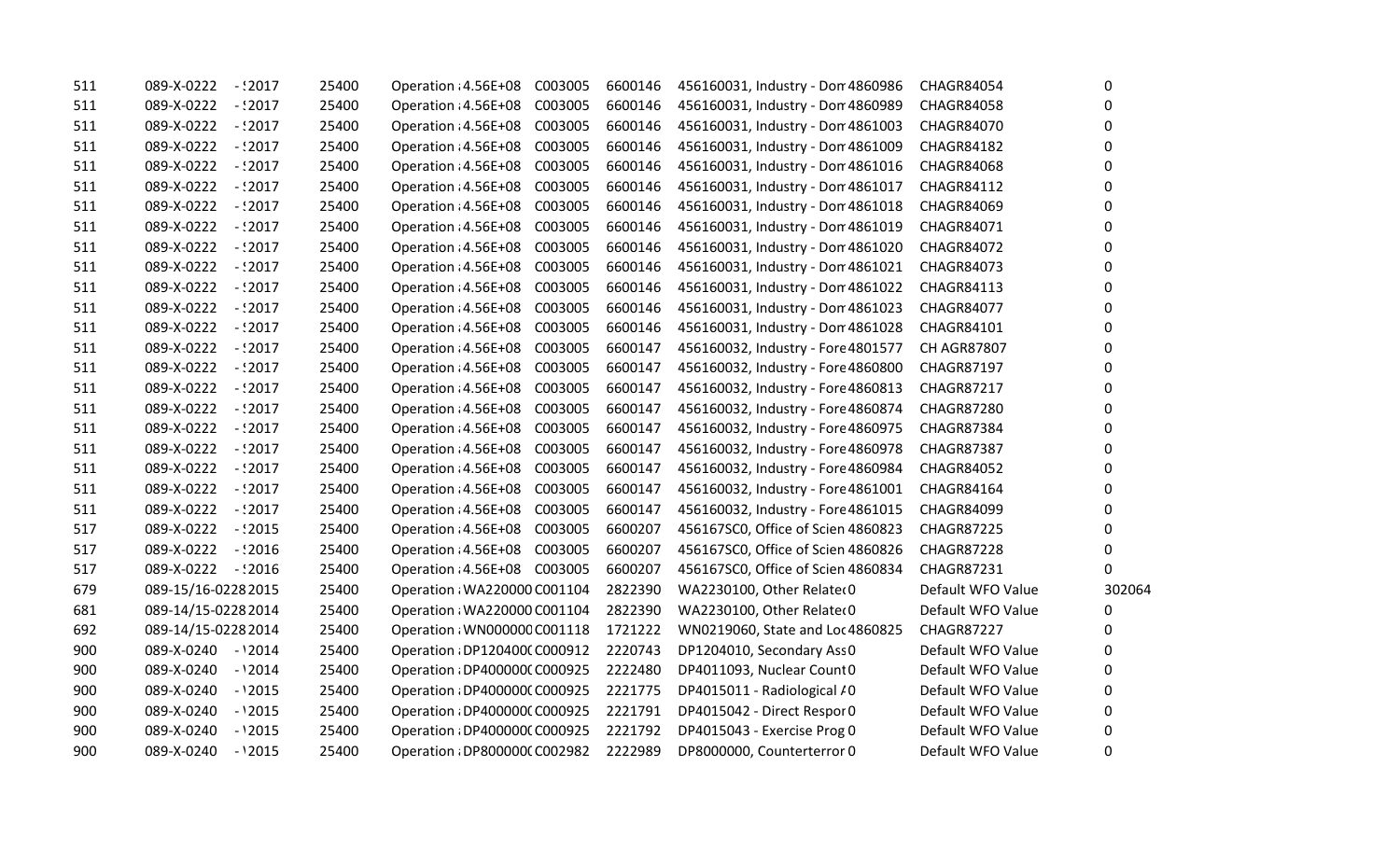| 900  | $-12016$<br>089-X-0240 | 25400 | Operation: DP090900(C002955  | 2223112 | DP0909010, Nuclear Critica 0       | Default WFO Value | 0            |
|------|------------------------|-------|------------------------------|---------|------------------------------------|-------------------|--------------|
| 900  | $-12017$<br>089-X-0240 | 25400 | Operation : DP090900(C002955 | 2223112 | DP0909010, Nuclear Critica 0       | Default WFO Value | 0            |
| 1050 | 089-X-0243<br>$-12015$ | 25400 | Operation: HQ000000 C002425  | 3184701 | HQ1001000, Worker Advor0           | Default WFO Value | $\mathbf{0}$ |
| 1050 | 089-X-0243<br>$-12017$ | 25400 | Operation : HQ000000 C002425 | 3184701 | HQ1001000, Worker Advor0           | Default WFO Value | $\mathbf{0}$ |
| 1060 | 089-X-0243<br>$-12015$ | 25400 | Operation : GD250000 C002546 | 3203755 | GD2540250, CI Training<br>$\bf{0}$ | Default WFO Value | $\mathbf{0}$ |
| 1060 | $-12016$<br>089-X-0243 | 25400 | Operation : GD600000 C002970 | 3203761 | GD6020100, Analysis<br>0           | Default WFO Value | $\Omega$     |
| 1060 | $-12016$<br>089-X-0243 | 25400 | Operation : GD600000 C002970 | 3203763 | GD6020300, Investigations 0        | Default WFO Value | 0            |
| 1060 | $-12016$<br>089-X-0243 | 25400 | Operation : GD600000 C002970 | 3203764 | GD6020400, CI Training<br>0        | Default WFO Value | $\mathbf{0}$ |
| 1060 | 089-X-0243<br>$-12016$ | 25400 | Operation : GD600000 C002970 | 3203769 | GD6020900, Office of The !0        | Default WFO Value | 0            |
| 1060 | 089-X-0243<br>$-12016$ | 25400 | Operation : GD600000 C002970 | 3203779 | GD6050100, CYBER & OPEIO           | Default WFO Value | $\mathbf{0}$ |
| 1060 | 089-X-0243<br>$-12017$ | 25400 | Operation : GD600000 C002970 | 3203761 | GD6020100, Analysis<br>0           | Default WFO Value | $\Omega$     |
| 1060 | 089-X-0243<br>$-12017$ | 25400 | Operation : GD600000 C002970 | 3203763 | GD6020300, Investigations 0        | Default WFO Value | $\mathbf{0}$ |
| 1060 | 089-X-0243<br>$-12017$ | 25400 | Operation : GD600000 C002970 | 3203764 | GD6020400, CI Training<br>0        | Default WFO Value | 0            |
| 1060 | 089-X-0243<br>$-12017$ | 25400 | Operation : GD600000 C002970 | 3203769 | GD6020900, Office of The !0        | Default WFO Value | $\mathbf{0}$ |
| 1060 | 089-X-0243<br>$-12017$ | 25400 | Operation : GD600000 C002970 | 3203779 | GD6050100, CYBER & OPEIO           | Default WFO Value | $\mathbf{0}$ |
| 1060 | 089-X-0243<br>$-12017$ | 25400 | Operation : GD600000 C002970 | 3203780 | GD6050200, Technical Serv0         | Default WFO Value | 0            |
| 1079 | 089-16/17-02432016     | 25400 | Operation: CS0000000 C000892 | 1713352 | CS7000000, Integrated Joir 0       | Default WFO Value | 0            |
| 1551 | 089-X-0309<br>-12013   | 25400 | Operation : NN400000 C001056 | 2222721 | NN4010010, International 0         | Default WFO Value | $\mathbf{0}$ |
| 1551 | 089-X-0309<br>$-12013$ | 25400 | Operation: NN500000 C001058  | 2221234 | NN5002010, U.S. Costs for 0        | Default WFO Value | $\mathbf{0}$ |
| 1551 | 089-X-0309<br>$-12013$ | 25400 | Operation: NN500000 C001058  | 2221240 | NN5004010, U.S. Costs for 0        | Default WFO Value | 0            |
| 1551 | 089-X-0309<br>$-12013$ | 25400 | Operation: NN500000 C001058  | 2222811 | NN5003040, US Costs for NO         | Default WFO Value | $\mathbf{0}$ |
| 1551 | 089-X-0309<br>$-12014$ | 25400 | Operation : NN400000 C001056 | 2222722 | NN4010021, US Costs for RO         | Default WFO Value | $\mathbf{0}$ |
| 1551 | 089-X-0309<br>-12014   | 25400 | Operation : NN500000 C001058 | 2221231 | NN5001010, U.S. Costs for 0        | Default WFO Value | $\mathbf{0}$ |
| 1551 | 089-X-0309<br>$-12014$ | 25400 | Operation: NN500000 C001058  | 2221235 | NN5002020, In-Country Co 0         | Default WFO Value | $\Omega$     |
| 1551 | 089-X-0309<br>$-12014$ | 25400 | Operation: NN500000 C001058  | 2221240 | NN5004010, U.S. Costs for 0        | Default WFO Value | $\Omega$     |
| 1551 | 089-X-0309<br>$-12014$ | 25400 | Operation: NN500000 C001058  | 2221241 | NN5004020, In-Country Co 0         | Default WFO Value | 0            |
| 1551 | 089-X-0309<br>-12014   | 25400 | Operation: NN500000 C001058  | 2221249 | NN5006010, U.S. Costs for 0        | Default WFO Value | $\mathbf{0}$ |
| 1551 | 089-X-0309<br>$-12014$ | 25400 | Operation: NN500000 C001058  | 2222878 | NN5070010, U.S. Costs for 0        | Default WFO Value | 0            |
| 1551 | 089-X-0309<br>$-12014$ | 25400 | Operation: NN500000 C001058  | 2222881 | NN5070040, US Costs for NO         | Default WFO Value | $\mathbf{0}$ |
| 1551 | 089-X-0309<br>-12014   | 25400 | Operation: NN500000 C001058  | 2720208 | NN500W000, M&O Contra 0            | Default WFO Value | $\mathbf{0}$ |
| 1551 | 089-X-0309<br>$-12014$ | 25400 | Operation: NN930000 C002936  | 2222890 | NN9301000, Domestic Nuc 0          | Default WFO Value | 0            |
| 1551 | 089-X-0309<br>$-12015$ | 25400 | Operation: NN2000000 C001052 | 2221132 | NN2001000, Nonproliferat 0         | Default WFO Value | 0            |
| 1551 | 089-X-0309<br>$-12015$ | 25400 | Operation : NN400000 C001056 | 2222717 | NN4009010, Safeguards PcO          | Default WFO Value | $\mathbf{0}$ |
| 1551 | 089-X-0309<br>$-12015$ | 25400 | Operation : NN400000 C001056 | 2222718 | NN4009020, DO NOT USE! 0           | Default WFO Value | 0            |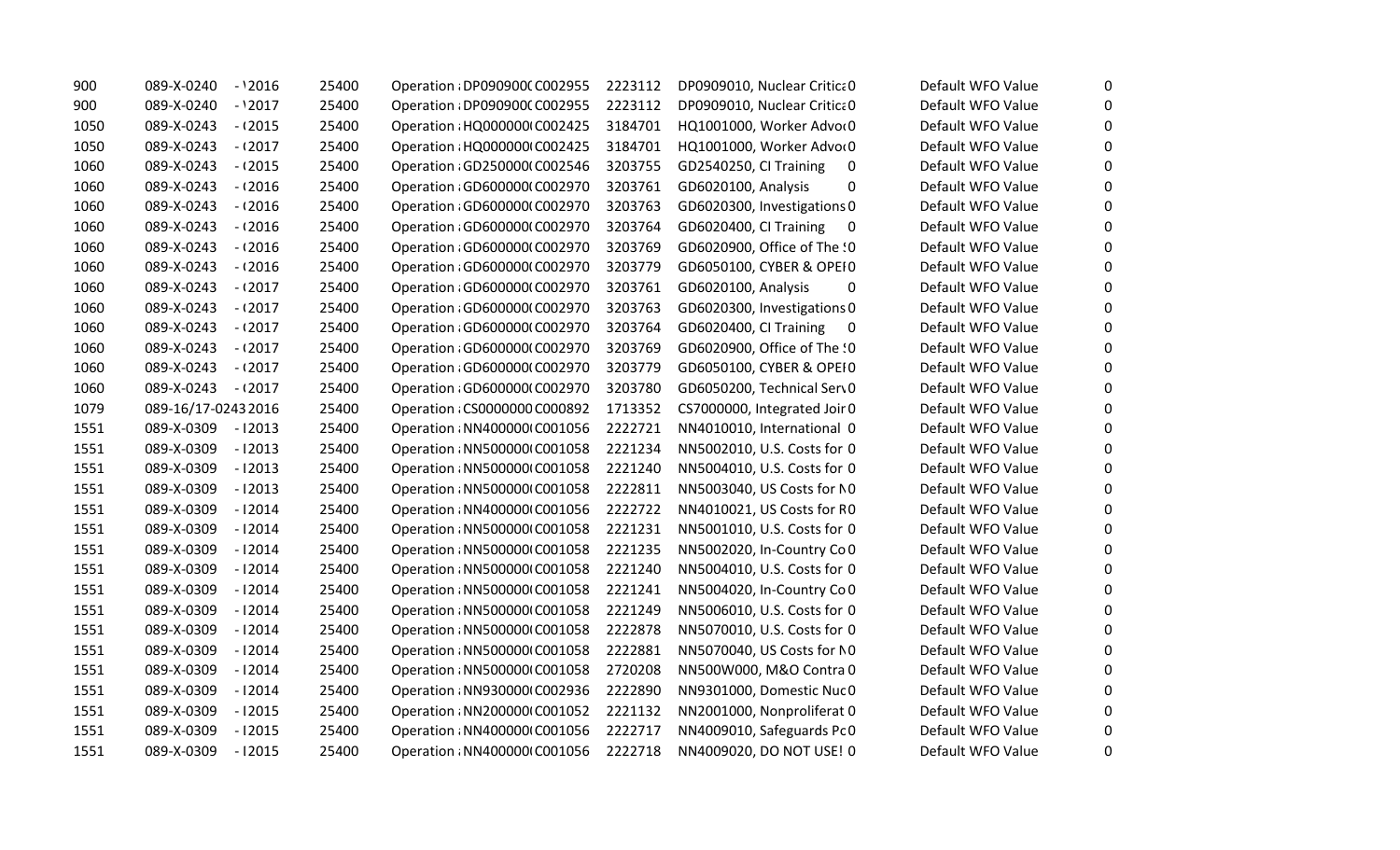| 1551 | 089-X-0309 | $-12015$ | 25400 | Operation : NN400000 C001056  | 2222719 | NN4009030, Safeguards TeO    | Default WFO Value | 0            |
|------|------------|----------|-------|-------------------------------|---------|------------------------------|-------------------|--------------|
| 1551 | 089-X-0309 | $-12015$ | 25400 | Operation : NN400000 C001056  | 2222727 | NN4011010, Warhead Disr 0    | Default WFO Value | 0            |
| 1551 | 089-X-0309 | -12015   | 25400 | Operation : NN400000 C001056  | 2222728 | NN4011020, Nuclear Nonc 0    | Default WFO Value | $\mathbf{0}$ |
| 1551 | 089-X-0309 | $-12015$ | 25400 | Operation : NN400000 C001056  | 2222730 | NN4012010, Global Regime0    | Default WFO Value | $\mathbf{0}$ |
| 1551 | 089-X-0309 | -12015   | 25400 | Operation : NN400000 C001056  | 2222732 | NN4012030, Multilateral SO   | Default WFO Value | $\mathbf{0}$ |
| 1551 | 089-X-0309 | $-12015$ | 25400 | Operation: NN400000 C001056   | 2222733 | NN4012040, Policy Studies 0  | Default WFO Value | 0            |
| 1551 | 089-X-0309 | $-12015$ | 25400 | Operation: NN500000 C001058   | 2221234 | NN5002010, U.S. Costs for 0  | Default WFO Value | $\mathbf{0}$ |
| 1551 | 089-X-0309 | $-12015$ | 25400 | Operation: NN500000 C001058   | 2221235 | NN5002020, In-Country Co 0   | Default WFO Value | $\mathbf{0}$ |
| 1551 | 089-X-0309 | $-12015$ | 25400 | Operation: NN500000 C001058   | 2221240 | NN5004010, U.S. Costs for 0  | Default WFO Value | 0            |
| 1551 | 089-X-0309 | $-12015$ | 25400 | Operation : NN500000 C001058  | 2221241 | NN5004020, In-Country Co 0   | Default WFO Value | $\mathbf{0}$ |
| 1551 | 089-X-0309 | $-12015$ | 25400 | Operation: NN500000 C001058   | 2221243 | NN5005011, U.S. Costs for 0  | Default WFO Value | $\Omega$     |
| 1551 | 089-X-0309 | $-12015$ | 25400 | Operation : NN500000 C001058  | 2222810 | NN5002040, US Costs for NO   | Default WFO Value | $\mathbf{0}$ |
| 1551 | 089-X-0309 | $-12015$ | 25400 | Operation : NN500000 C001058  | 2222878 | NN5070010, U.S. Costs for 0  | Default WFO Value | $\mathbf{0}$ |
| 1551 | 089-X-0309 | $-12015$ | 25400 | Operation : NN500000 C001058  | 2222881 | NN5070040, US Costs for NO   | Default WFO Value | $\Omega$     |
| 1551 | 089-X-0309 | $-12015$ | 25400 | Operation: NN910000 C002938   | 2222883 | NN9100000, Highly Enriche 0  | Default WFO Value | $\mathbf{0}$ |
| 1551 | 089-X-0309 | $-12015$ | 25400 | Operation: NN930000 C002936   | 2222890 | NN9301000, Domestic Nuc 0    | Default WFO Value | $\mathbf{0}$ |
| 1551 | 089-X-0309 | -12016   | 25400 | Operation: CT0000000 C003007  | 2223014 | CT8101000, Nuclear Incide 0  | Default WFO Value | $\mathbf{0}$ |
| 1551 | 089-X-0309 | $-12016$ | 25400 | Operation : CT0000000 C003007 | 2223020 | CT8401000, Radiological A: 0 | Default WFO Value | $\mathbf{0}$ |
| 1551 | 089-X-0309 | $-12016$ | 25400 | Operation: CT0000000 C003007  | 2223023 | CT8404010, Evaluation, Exi0  | Default WFO Value | $\mathbf{0}$ |
| 1551 | 089-X-0309 | $-12016$ | 25400 | Operation: CT0000000 C003007  | 2223025 | CT8405010, Technology Int0   | Default WFO Value | 0            |
| 1551 | 089-X-0309 | $-12016$ | 25400 | Operation : DN1001001C003034  | 2223049 | DN1001011, U.S. Costs for 0  | Default WFO Value | 0            |
| 1551 | 089-X-0309 | $-12016$ | 25400 | Operation: DN100100(C003034   | 2223053 | DN1001021, U.S. Costs for 0  | Default WFO Value | $\Omega$     |
| 1551 | 089-X-0309 | $-12016$ | 25400 | Operation : DN1003001C003036  | 2223063 | DN1003011, U.S. Costs for 0  | Default WFO Value | $\mathbf{0}$ |
| 1551 | 089-X-0309 | $-12016$ | 25400 | Operation : DN2000001 C003038 | 2223076 | DN2001000, Proliferation IO  | Default WFO Value | $\Omega$     |
| 1551 | 089-X-0309 | $-12016$ | 25400 | Operation: DN300100(C003039   | 2223079 | DN3001010, Highly Enriche 0  | Default WFO Value | 0            |
| 1551 | 089-X-0309 | $-12016$ | 25400 | Operation : DN4000001 C003042 | 2223094 | DN4001010, Safeguards Pc 0   | Default WFO Value | 0            |
| 1551 | 089-X-0309 | $-12016$ | 25400 | Operation: DN4000001 C003042  | 2223095 | DN4001020, Safeguards En 0   | Default WFO Value | $\mathbf{0}$ |
| 1551 | 089-X-0309 | $-12016$ | 25400 | Operation : DN4000001 C003042 | 2223096 | DN4001030, Safeguards TeO    | Default WFO Value | 0            |
| 1551 | 089-X-0309 | -12016   | 25400 | Operation : DN4000001 C003042 | 2223101 | DN4003010, Warhead Disn0     | Default WFO Value | $\mathbf{0}$ |
| 1551 | 089-X-0309 | $-12016$ | 25400 | Operation: DN4000001 C003042  | 2223102 | DN4003020, Nuclear Nonc 0    | Default WFO Value | $\mathbf{0}$ |
| 1551 | 089-X-0309 | -12016   | 25400 | Operation : DN4000001 C003042 | 2223103 | DN4004010, Global Regimt0    | Default WFO Value | $\mathbf{0}$ |
| 1551 | 089-X-0309 | $-12016$ | 25400 | Operation : DN4000001 C003042 | 2223105 | DN4004030, Multilateral SLO  | Default WFO Value | 0            |
| 1551 | 089-X-0309 | $-12017$ | 25400 | Operation: CT0000000 C003007  | 2223014 | CT8101000, Nuclear Incide 0  | Default WFO Value | $\mathbf{0}$ |
| 1551 | 089-X-0309 | -12017   | 25400 | Operation: CT0000000 C003007  | 2223020 | CT8401000, Radiological A: 0 | Default WFO Value | 0            |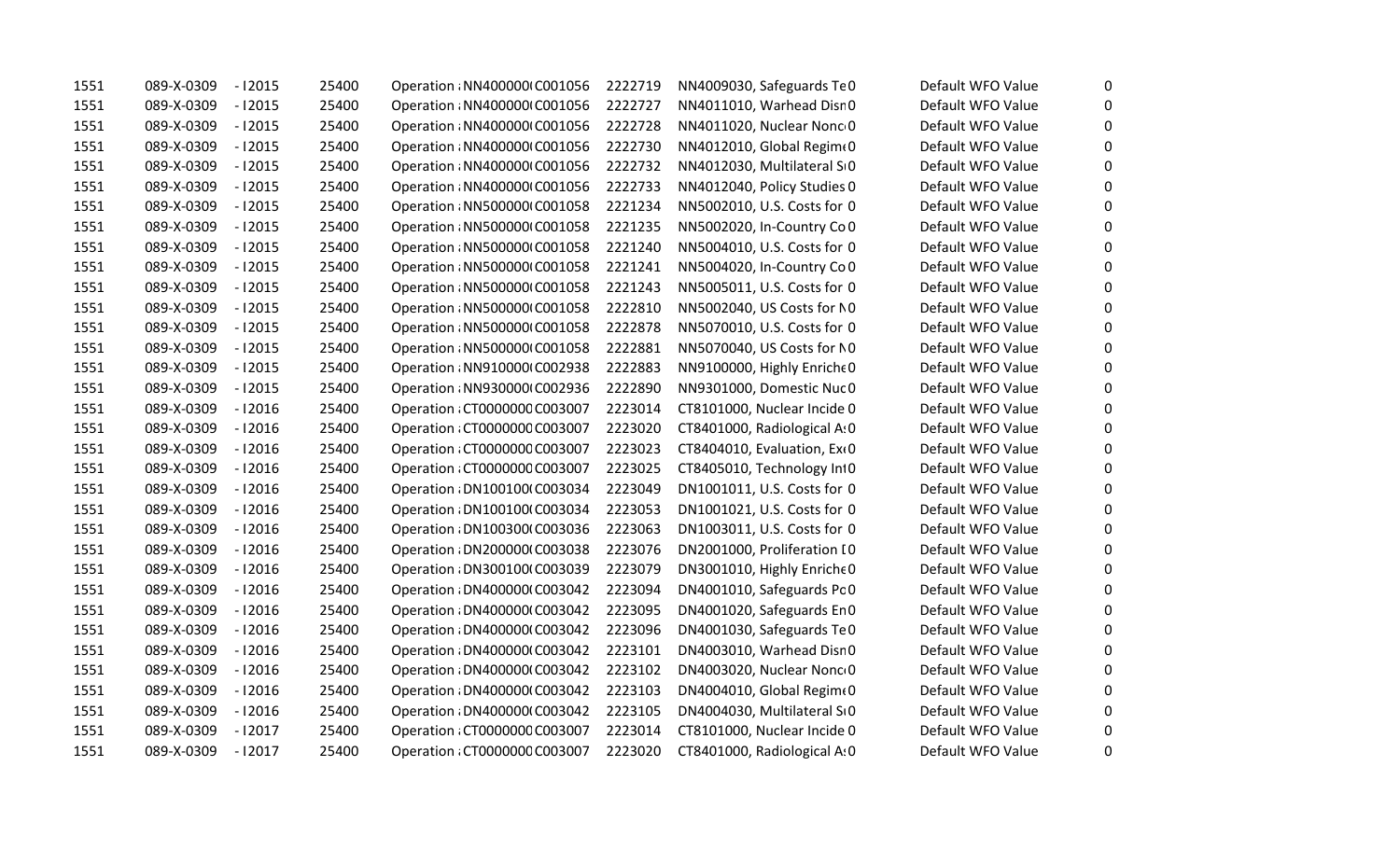| 1551 | 089-X-0309<br>$-12017$ | 25400 | Operation: CT0000000 C003007  | 2223023 | CT8404010, Evaluation, Ext0                       | Default WFO Value | 0      |
|------|------------------------|-------|-------------------------------|---------|---------------------------------------------------|-------------------|--------|
| 1551 | 089-X-0309<br>$-12017$ | 25400 | Operation: CT0000000 C003007  | 2223025 | CT8405010, Technology Int0                        | Default WFO Value | 0      |
| 1551 | 089-X-0309<br>$-12017$ | 25400 | Operation : DN1001001C003034  | 2223049 | DN1001011, U.S. Costs for 0                       | Default WFO Value | 0      |
| 1551 | 089-X-0309<br>$-12017$ | 25400 | Operation : DN2000001 C003038 | 2223076 | DN2001000, Proliferation IO                       | Default WFO Value | 0      |
| 1551 | 089-X-0309<br>$-12017$ | 25400 | Operation : DN300100 (C003039 | 2223079 | DN3001010, Highly Enriche 0                       | Default WFO Value | 0      |
| 1551 | 089-X-0309<br>$-12017$ | 25400 | Operation: DN300100(C003039   | 2223080 | DN3001020, Molybdenum 0                           | Default WFO Value | 0      |
| 1551 | 089-X-0309<br>$-12017$ | 25400 | Operation : DN400000 C003042  | 2223094 | DN4001010, Safeguards PcO                         | Default WFO Value | 0      |
| 1551 | 089-X-0309<br>$-12017$ | 25400 | Operation : DN400000 C003042  | 2223095 | DN4001020, Safeguards En 0                        | Default WFO Value | 0      |
| 1551 | 089-X-0309<br>$-12017$ | 25400 | Operation : DN400000 C003042  | 2223096 | DN4001030, Safeguards TeO                         | Default WFO Value | 0      |
| 1551 | 089-X-0309<br>$-12017$ | 25400 | Operation : DN4000001 C003042 | 2223102 | DN4003020, Nuclear Nonc 0                         | Default WFO Value | 0      |
| 1551 | 089-X-0309<br>$-12017$ | 25400 | Operation : DN4000001 C003042 | 2223103 | DN4004010, Global Regime0                         | Default WFO Value | 0      |
| 1551 | 089-X-0309<br>$-12017$ | 25400 | Operation : DN400000 C003042  | 2223106 | DN4004040, Policy Studies 0                       | Default WFO Value | 0      |
| 1557 | 089-X-0309<br>$-12012$ | 25400 | Operation : NN500000 C001058  | 2222290 | NN5010000, International 0                        | Default WFO Value | 0      |
| 1650 | 089-X-0313<br>$-12010$ | 25400 | Operation : PS0000000 C001075 | 2221514 | PS0202132, Advisory and AO                        | Default WFO Value | 0      |
| 1689 | 089-14/15-03132014     | 25400 | Operation : PS0000000 C001075 | 2222565 | PS0202200, A&A, Countert 0                        | Default WFO Value | 0      |
| 1751 | 089-X-0315 - 12013     | 25400 | Operation: EZ5000000 C002226  | 1110981 | EZ5012300 - BRNL-0030 So 0                        | Default WFO Value | 0      |
| 1751 | 089-X-0315 - 12015     | 25400 | Operation: EZ5000000 C002226  | 1110981 | EZ5012300 - BRNL-0030 So 0                        | Default WFO Value | 0      |
| 2300 | 089-X-4180<br>$-12014$ | 25400 | Operation : ST0000000 C001087 | 2720714 | ST5001020, Brookhaven Liı 0                       | Default WFO Value | 0      |
| 2300 | 089-X-4180<br>$-12014$ | 25400 | Operation : ST0000000 C001087 | 2924424 | ST5001040, Actinium-225 10                        | Default WFO Value | 0      |
| 2300 | 089-X-4180<br>$-12014$ | 32003 | Accelerato: ST0000000 C001087 | 2924281 | ST6001034, Facility Upgrad 0                      | Default WFO Value | 485395 |
| 2300 | 089-X-4180<br>$-12015$ | 25400 | Operation : ST0000000 C001087 | 2720715 | ST5001030, Other Nationa 0                        | Default WFO Value | 0      |
| 2300 | 089-X-4180<br>$-12015$ | 25400 | Operation : ST0000000 C001087 | 2924281 | ST6001034, Facility Upgrad 0                      | Default WFO Value | 0      |
| 2300 | 089-X-4180<br>$-12015$ | 32003 | Accelerato: ST0000000 C001087 | 2924281 | ST6001034, Facility Upgrad 0                      | Default WFO Value | 485395 |
| 2300 | 089-X-4180<br>$-12016$ | 25400 | Operation : ST0000000 C001087 | 2720715 | ST5001030, Other Nationa 0                        | Default WFO Value | 0      |
| 2300 | 089-X-4180<br>$-12016$ | 25400 | Operation: ST0000000 C001087  | 2720716 | ST5002000, University Resi0                       | Default WFO Value | 0      |
| 2300 | 089-X-4180<br>$-12016$ | 25400 | Operation : ST0000000 C001087 | 2720718 | ST6001020, Brookhaven Liı 0                       | Default WFO Value | 0      |
| 2300 | 089-X-4180<br>$-12016$ | 25400 | Operation : ST0000000 C001087 | 2924280 | ST6001032, Hot Cell and O 0                       | Default WFO Value | 0      |
| 2300 | 089-X-4180<br>$-12016$ | 25400 | Operation : ST0000000 C001087 | 2924282 | ST6001036, Technical Servi 0                      | Default WFO Value | 0      |
| 2300 | 089-X-4180<br>$-12016$ | 25400 | Operation : ST0000000 C001087 | 2924306 | ST6001031, Production<br>$\overline{\phantom{0}}$ | Default WFO Value | 0      |
| 2300 | 089-X-4180<br>$-12016$ | 25400 | Operation : ST0000000 C001087 | 2924424 | ST5001040, Actinium-225 10                        | Default WFO Value | 0      |
| 2300 | 089-X-4180<br>$-12017$ | 25400 | Operation : ST0000000 C001087 | 2720715 | ST5001030, Other Nationa 0                        | Default WFO Value | 0      |
| 2300 | 089-X-4180<br>$-12017$ | 25400 | Operation : ST0000000 C001087 | 2720718 | ST6001020, Brookhaven Liı 0                       | Default WFO Value | 0      |
| 2300 | 089-X-4180<br>$-12017$ | 25400 | Operation : ST0000000 C001087 | 2924280 | ST6001032, Hot Cell and O 0                       | Default WFO Value | 0      |
| 2300 | 089-X-4180<br>-12017   | 25400 | Operation : ST0000000 C001087 | 2924306 | ST6001031, Production<br>$\mathbf 0$              | Default WFO Value | 0      |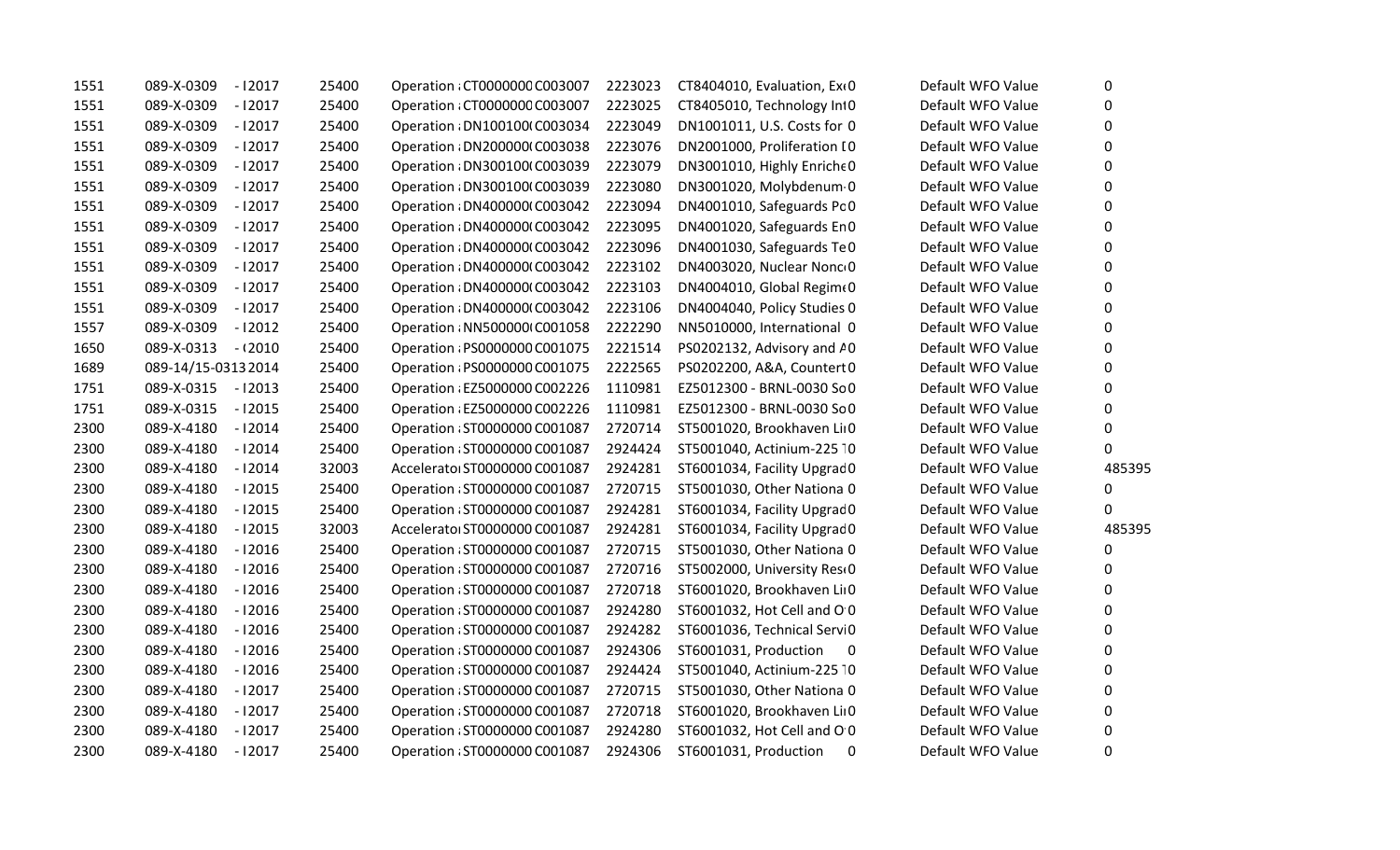| 5300 | $-12014$<br>089-X-0318 | 25400 | Operation : TE1100000 C002798 | 3123785 | TE1103000, Advanced Mor 0         | Default WFO Value | 0      |
|------|------------------------|-------|-------------------------------|---------|-----------------------------------|-------------------|--------|
| 5300 | 089-X-0318<br>$-12014$ | 25400 | Operation : TE1200000 C002799 | 3123792 | TE1201000, Smart Grid<br>0        | Default WFO Value | 0      |
| 5300 | 089-X-0318<br>$-12015$ | 25400 | Operation : TE1100000 C002798 | 3123785 | TE1103000, Advanced Mor 0         | Default WFO Value | 0      |
| 5300 | 089-X-0318<br>$-12015$ | 25400 | Operation : TE1200000 C002799 | 3123792 | TE1201000, Smart Grid<br>0        | Default WFO Value | 0      |
| 5300 | 089-X-0318<br>$-12015$ | 25400 | Operation : TE1400000 C002801 | 3123795 | TE1400000, Energy Storage0        | Default WFO Value | 0      |
| 5300 | 089-X-0318<br>$-12015$ | 25400 | Operation : TG000000C C002803 | 3123806 | TG0100000, Infrastructure 0       | Default WFO Value | 0      |
| 5300 | $-12016$<br>089-X-0318 | 25400 | Operation : TE1100000 C002798 | 3123785 | TE1103000, Advanced Mor 0         | Default WFO Value | 0      |
| 5300 | 089-X-0318<br>$-12016$ | 25400 | Operation : TE1100000 C002798 | 3123789 | TE1101000, Transmission F0        | Default WFO Value | 0      |
| 5300 | 089-X-0318<br>$-12016$ | 25400 | Operation : TE1100000 C002798 | 3123802 | TE1104000, Energy System 0        | Default WFO Value | 0      |
| 5300 | 089-X-0318<br>$-12016$ | 25400 | Operation : TE1200000 C002799 | 3123792 | TE1201000, Smart Grid<br>$\bf{0}$ | Default WFO Value | 0      |
| 5300 | 089-X-0318<br>$-12016$ | 25400 | Operation : TE1200000 C002799 | 3123809 | TE1203000, Advance Distri 0       | Default WFO Value | 0      |
| 5300 | 089-X-0318<br>$-12016$ | 25400 | Operation : TE1200000 C002799 | 3123810 | TE1204000, Market-Based 0         | Default WFO Value | 0      |
| 5300 | 089-X-0318<br>$-12016$ | 25400 | Operation : TE1200000 C002799 | 3123811 | TE1205000, Resilient Electi 0     | Default WFO Value | 0      |
| 5300 | 089-X-0318<br>$-12016$ | 25400 | Operation : TE1200000 C002799 | 3123812 | TE1206000, Advanced Sect 0        | Default WFO Value | 0      |
| 5300 | 089-X-0318<br>$-12016$ | 25400 | Operation : TE1300000 C002800 | 3123803 | TE1301000, Cyber for Ener 0       | Default WFO Value | 0      |
| 5300 | 089-X-0318<br>$-12016$ | 25400 | Operation : TE1300000 C002800 | 3123804 | TE1302000, Cyber for Ener 0       | Default WFO Value | 0      |
| 5300 | 089-X-0318<br>$-12016$ | 25400 | Operation : TE1300000 C002800 | 3123815 | TE1305000, Virtual Energy 0       | Default WFO Value | 0      |
| 5300 | 089-X-0318<br>$-12016$ | 25400 | Operation : TE1400000 C002801 | 3123795 | TE1400000, Energy Storage0        | Default WFO Value | 0      |
| 5300 | 089-X-0318<br>$-12016$ | 25400 | Operation : TF0000000 C002802 | 3123796 | TF0000000, National Electr 0      | Default WFO Value | 0      |
| 5300 | 089-X-0318<br>$-12017$ | 25400 | Operation : TE1400000 C002801 | 3123795 | TE1400000, Energy Storage0        | Default WFO Value | 0      |
| 5350 | 089-X-0319<br>$-12013$ | 25400 | Operation : NT010000(C002769  | 2720775 | NT0104000, Reactor Mater0         | Default WFO Value | 0      |
| 5350 | 089-X-0319<br>$-12014$ | 25400 | Operation : AF5800000 C000822 | 2720875 | AF5832030, Program Asses 0        | Default WFO Value | 301604 |
| 5350 | 089-X-0319<br>$-12016$ | 25400 | Operation : AF0400000 C002768 | 2720880 | AF0440000, Program Supp 0         | Default WFO Value | 0      |
| 5350 | 089-X-0319<br>$-12016$ | 25400 | Operation: AF5800000 C000822  | 2720625 | AF5855000, Fuel Resource: 0       | Default WFO Value | 0      |
| 5350 | 089-X-0319<br>$-12016$ | 25400 | Operation: AF5800000 C000822  | 2720667 | AF5810000, Advanced Fuel0         | Default WFO Value | 0      |
| 5350 | 089-X-0319<br>$-12016$ | 25400 | Operation : AF5800000 C000822 | 2720874 | AF5832020, Systems Analy 0        | Default WFO Value | 0      |
| 5350 | 089-X-0319<br>$-12016$ | 25400 | Operation : AF5800000 C000822 | 2720875 | AF5832030, Program Asses 0        | Default WFO Value | 0      |
| 5350 | 089-X-0319<br>$-12016$ | 25400 | Operation : RC040000C C002775 | 2720918 | RC0424000, ARC Internatic 0       | Default WFO Value | 0      |
| 5350 | 089-X-0319<br>$-12017$ | 25400 | Operation: AF0400000 C002768  | 2720877 | AF0410000, Bilateral Coop 0       | Default WFO Value | 0      |
| 5350 | 089-X-0319<br>$-12017$ | 25400 | Operation: AF5800000 C000822  | 2720625 | AF5855000, Fuel Resource: 0       | Default WFO Value | 0      |
| 5350 | 089-X-0319<br>$-12017$ | 25400 | Operation: AF5800000 C000822  | 2720667 | AF5810000, Advanced Fuel0         | Default WFO Value | 0      |
| 5350 | 089-X-0319<br>$-12017$ | 25400 | Operation: AF5800000 C000822  | 2720874 | AF5832020, Systems Analy 0        | Default WFO Value | 0      |
| 5350 | 089-X-0319<br>$-12017$ | 25400 | Operation : AF5800000 C000822 | 2720875 | AF5832030, Program Asses 0        | Default WFO Value | 0      |
| 5350 | 089-X-0319<br>$-12017$ | 25400 | Operation: AF5800000 C000822  | 2720965 | AF5861010, Spent Fuel and 0       | Default WFO Value | 0      |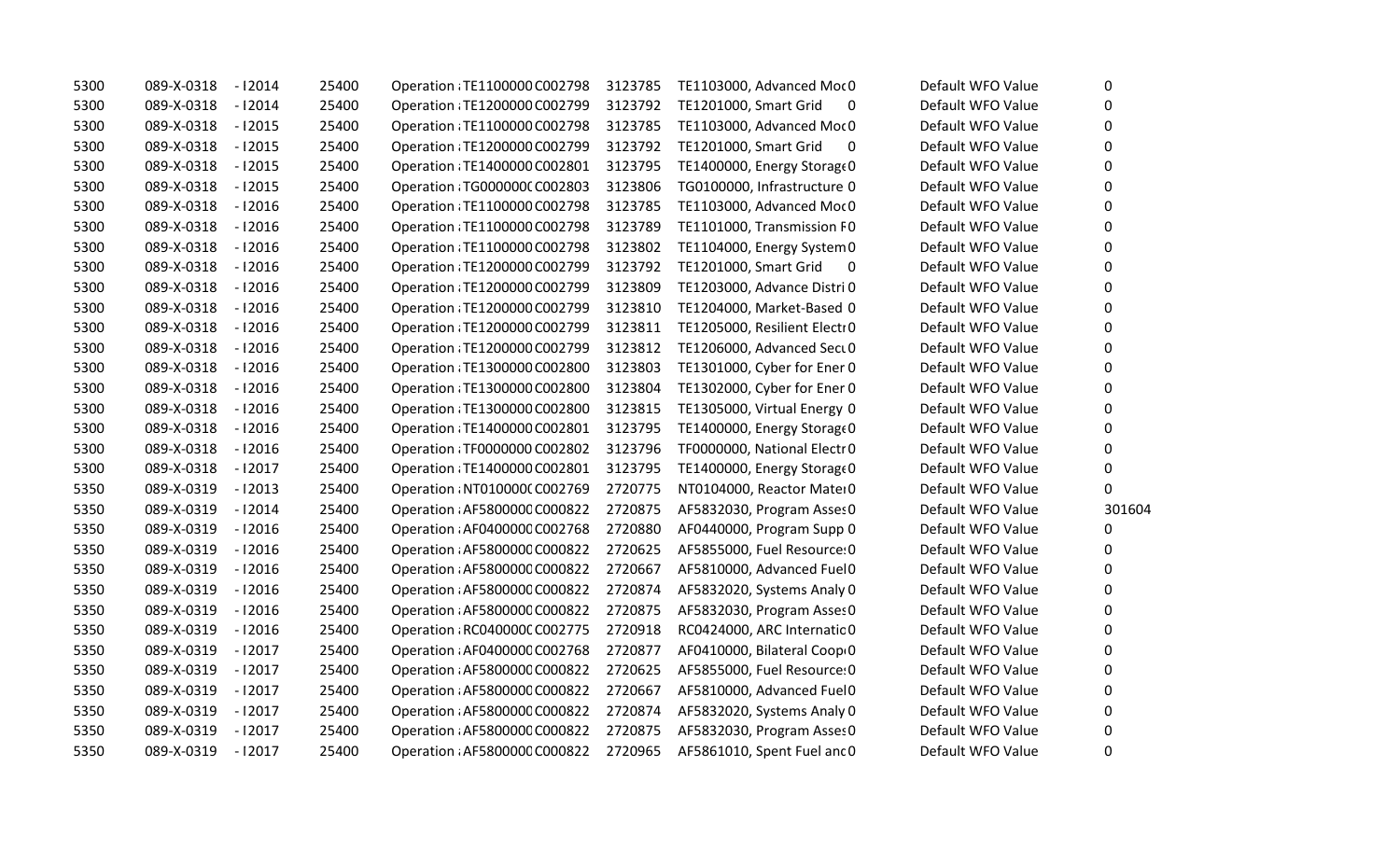| 5350 | 089-X-0319         | $-12017$   | 25400 | Operation: RC040000C C002775  | 2720918 | RC0424000, ARC Internatic 0       | Default WFO Value  | 0        |
|------|--------------------|------------|-------|-------------------------------|---------|-----------------------------------|--------------------|----------|
| 5450 | 089-X-0321         | $-12013$   | 25400 | Operation : EL1700000 C000955 | 1005091 | EL1708000, DOE Specific Ir 0      | Default WFO Value  | 0        |
| 5450 | 089-X-0321         | $-12014$   | 25400 | Operation : BM010000 C000846  | 1009218 | BM0107000, Biopower<br>0          | Default WFO Value  | 0        |
| 5450 | 089-X-0321         | $-12014$   | 25400 | Operation GT0000000 C002910   | 1005612 | GT0100000, Enhanced Gec 0         | Default WFO Value  | 0        |
| 5450 | 089-X-0321         | $-12014$   | 25400 | Operation : VT000000C C001096 | 1004893 | VT0204000, Vehicle Techn(0        | Default WFO Value  | 0        |
| 5450 | 089-X-0321         | $-12015$   | 25400 | Operation : HT0000000 C002796 | 1009190 | HT0100000, Fuel Cell Syste 0      | Default WFO Value  | 0        |
| 5450 | 089-X-0321         | $-12015$   | 25400 | Operation : SL0000000 C002911 | 1005616 | SL0300000, Systems Integr 0       | Default WFO Value  | 0        |
| 5450 | 089-X-0321         | $-12015$   | 25400 | Operation : VT000000C C001096 | 1005556 | VT1301000, Vehicle and Sy0        | Default WFO Value  | 0        |
| 5450 | 089-X-0321         | $-12016$   | 25400 | Operation GT0000000 C002910   | 1005613 | GT0300000, Hydrothermal 0         | Default WFO Value  | 0        |
| 5450 | 089-X-0321         | $-12016$   | 25400 | Operation : HT0000000 C002796 | 1009190 | HT0100000, Fuel Cell Syste 0      | Default WFO Value  | 0        |
| 5450 | 089-X-0321         | $-12016$   | 25400 | Operation : HT0000000 C002796 | 1009190 | HT0100000, Fuel Cell Syste 0      | Default WFO Value  | 302017   |
| 5450 | 089-X-0321         | $-12016$   | 25400 | Operation : HT0000000 C002796 | 1009198 | HT0800000, Technology Va0         | Default WFO Value  | 0        |
| 5450 | 089-X-0321         | $-12016$   | 25400 | Operation: PG000000(C002840   | 1005604 | PG0400000, Innovation & 10        | Default WFO Value  | 0        |
| 5450 | 089-X-0321         | $-12016$   | 25400 | Operation: VT000000C C001096  | 1005554 | VT1201000, Batteries & EleO       | Default WFO Value  | 0        |
| 5450 | 089-X-0321         | $-12016$   | 25400 | Operation: VT000000C C001096  | 1005556 | VT1301000, Vehicle and Sy0        | Default WFO Value  | 0        |
| 5450 | 089-X-0321         | $-12017$   | 25400 | Operation GT0000000 C002910   | 1005613 | GT0300000, Hydrothermal 0         | Default WFO Value  | 0        |
| 5450 | 089-X-0321         | $-12017$   | 25400 | Operation : HT0000000 C002796 | 1009190 | HT0100000, Fuel Cell Syste 0      | Default WFO Value  | 0        |
| 5450 | 089-X-0321         | $-12017$   | 25400 | Operation: VT000000C C001096  | 1005554 | VT1201000, Batteries & EleO       | Default WFO Value  | 0        |
| 5450 | 089-X-0321         | $-12017$   | 25400 | Operation: VT000000C C001096  | 1005556 | VT1301000, Vehicle and Sy0        | Default WFO Value  | 0        |
| 5489 | 089-16/17-03212016 |            | 25400 | Operation: 4.56E+08 C003005   | 6600073 | 456140358, Other Federal 4861011  | CHAGRGX0012648-BNL | 302027   |
| 5498 | 089-X-0321         | $-12015$   | 25400 | Operation: 4.56E+08 C003005   | 6600146 | 456160031, Industry - Don 4860966 | <b>CHAGR87366</b>  | $\Omega$ |
| 5498 | 089-X-0321         | $-12016$   | 25400 | Operation: 4.56E+08 C003005   | 6600146 | 456160031, Industry - Don 4860966 | <b>CHAGR87366</b>  | 0        |
| 6600 | 089X0337           | - E 2014   | 25400 | Operation : CJ0100000 C002599 | 3166012 | CJ0100000, ARPA-E Project0        | Default WFO Value  | 0        |
| 6600 | 089X0337           | $-$ E 2014 | 25400 | Operation : CJ0100000 C002599 | 3166012 | CJ0100000, ARPA-E Project0        | Default WFO Value  | 1249     |
| 6600 | 089X0337           | $- E 2014$ | 25400 | Operation : CJ0100000 C002599 | 3166012 | CJ0100000, ARPA-E Project 0       | Default WFO Value  | 1250     |

## **Non-Appropriated Total**

**DOE Appropriated Total**

**SF-30 Total**

**FPDS-NG Total [Action Obligation] FPDS-NG Total [Base And Exercised Options Value] FPDS-NG Total [Base And All Options Value]**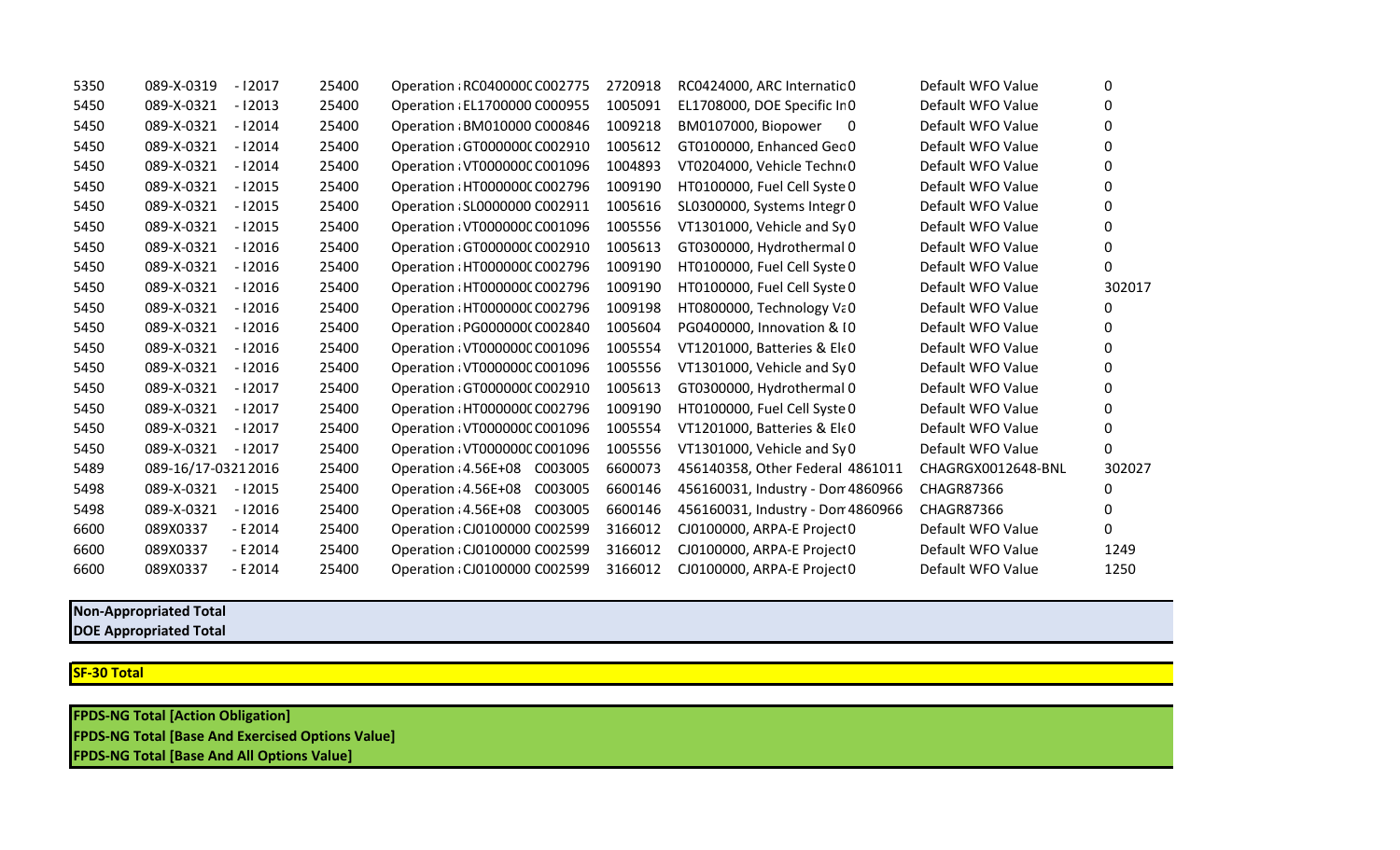| 287,262.63   | Work for Others Funds Associated with Federal Agencies: |
|--------------|---------------------------------------------------------|
| 3,890,556.08 | Total DOE Funds:                                        |
| 347,536.80   | Total Non-Appropriated Funds:                           |
| 4,525,355.51 | Grand Total:                                            |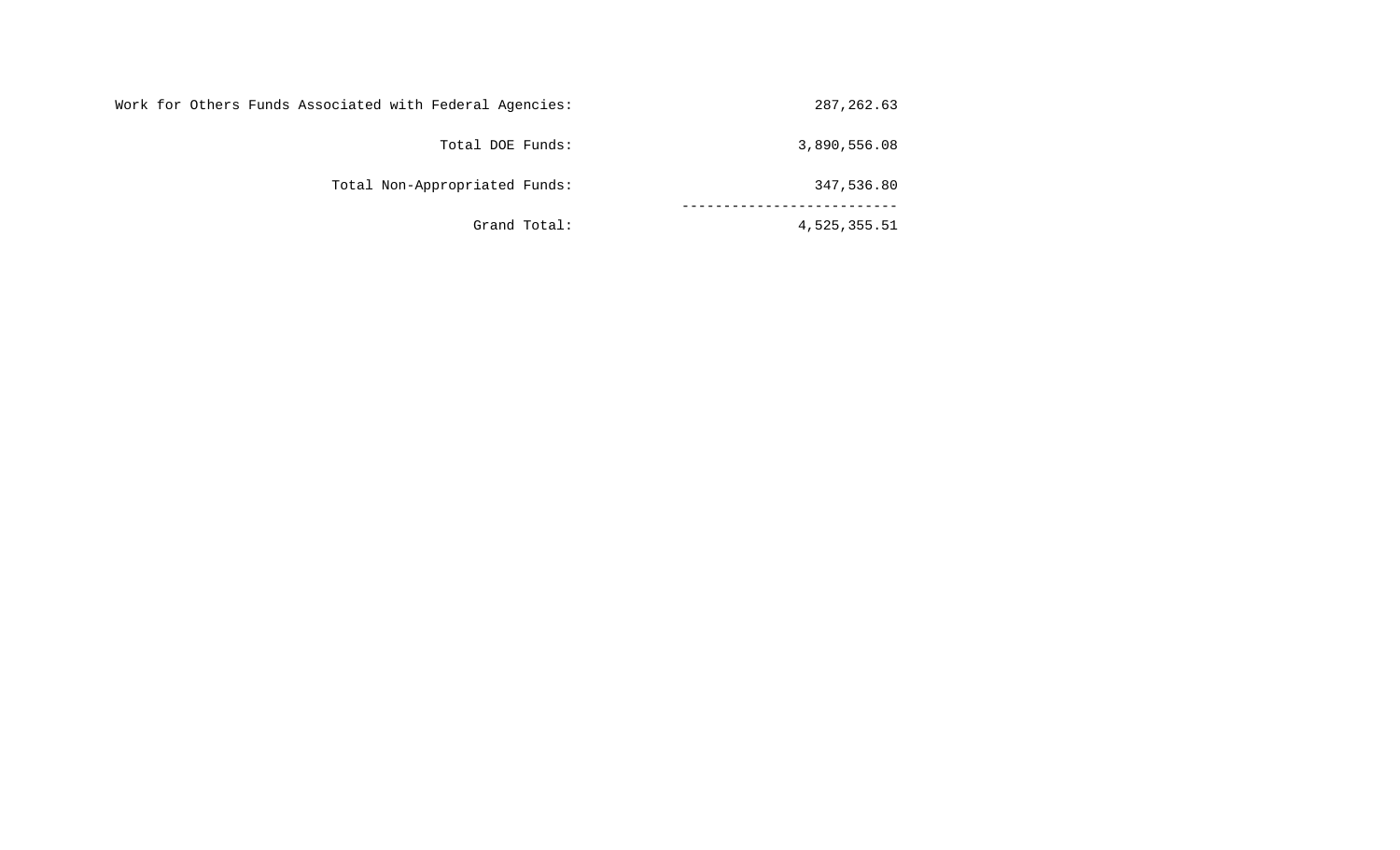| Local                   | Beginning    | <b>Budget</b> | <b>Budget</b> | <b>Budget</b> | Total        |
|-------------------------|--------------|---------------|---------------|---------------|--------------|
| Use                     | Uncosted     | Authority     | Authority     | Authority     | Available    |
| Code                    | Obligations  | Previous      | Change        | Revised       |              |
| Default Local Use Value | \$1,581.19   | \$0.00        | \$0.00        | \$0.00        | \$1,581.19   |
| CHEQU                   | \$39,292.45  | \$0.00        | \$0.00        | \$0.00        | \$39,292.45  |
| Default Local Use Value | \$3,865.54   | \$0.00        | \$0.00        | \$0.00        | \$3,865.54   |
| Default Local Use Value | \$2,180.42   | \$0.00        | \$0.00        | \$0.00        | \$2,180.42   |
| Default Local Use Value | \$133,299.29 | \$0.00        | \$0.00        | \$0.00        | \$133,299.29 |
| CHEQU                   | \$2,515.98   | \$0.00        | \$0.00        | \$0.00        | \$2,515.98   |
| Default Local Use Value | \$22,965.75  | \$0.00        | \$0.00        | \$0.00        | \$22,965.75  |
| Default Local Use Value | \$3,459.35   | \$0.00        | \$0.00        | \$0.00        | \$3,459.35   |
| Default Local Use Value | \$88,613.67  | \$0.00        | \$0.00        | \$0.00        | \$88,613.67  |
| Default Local Use Value | \$108,136.82 | \$0.00        | \$0.00        | \$0.00        | \$108,136.82 |
| Default Local Use Value | \$31,958.69  | $-531,958.69$ | \$0.00        | $-531,958.69$ | \$0.00       |
| CHEQU                   | \$13,302.54  | $-$13,302.54$ | \$0.00        | $-$13,302.54$ | \$0.00       |
| Default Local Use Value | \$13,328.21  | \$0.00        | \$0.00        | \$0.00        | \$13,328.21  |
| Default Local Use Value | \$25,126.18  | \$0.00        | \$0.00        | \$0.00        | \$25,126.18  |
| Default Local Use Value | \$212,904.79 | \$0.00        | \$0.00        | \$0.00        | \$212,904.79 |
| Default Local Use Value | \$34,228.17  | \$0.00        | \$0.00        | \$0.00        | \$34,228.17  |
| Default Local Use Value | \$440,766.74 | \$0.00        | \$0.00        | \$0.00        | \$440,766.74 |
| Default Local Use Value | \$165,193.55 | \$0.00        | \$0.00        | \$0.00        | \$165,193.55 |
| Default Local Use Value | \$708,710.29 | \$0.00        | \$0.00        | \$0.00        | \$708,710.29 |
| Default Local Use Value | \$6,172.14   | \$0.00        | \$0.00        | \$0.00        | \$6,172.14   |
| Default Local Use Value | \$180,000.00 | \$0.00        | \$0.00        | \$0.00        | \$180,000.00 |
| Default Local Use Value | \$66.09      | \$0.00        | \$0.00        | \$0.00        | \$66.09      |
| CHEQU                   | \$0.35       | \$0.00        | \$0.00        | \$0.00        | \$0.35       |
| CHEQU                   | \$1,164.17   | \$0.00        | \$0.00        | \$0.00        | \$1,164.17   |
| Default Local Use Value | \$2,399.33   | \$0.00        | \$0.00        | \$0.00        | \$2,399.33   |
| CHOPEMIE30YD            | \$620,981.62 | \$0.00        | \$0.00        | \$0.00        | \$620,981.62 |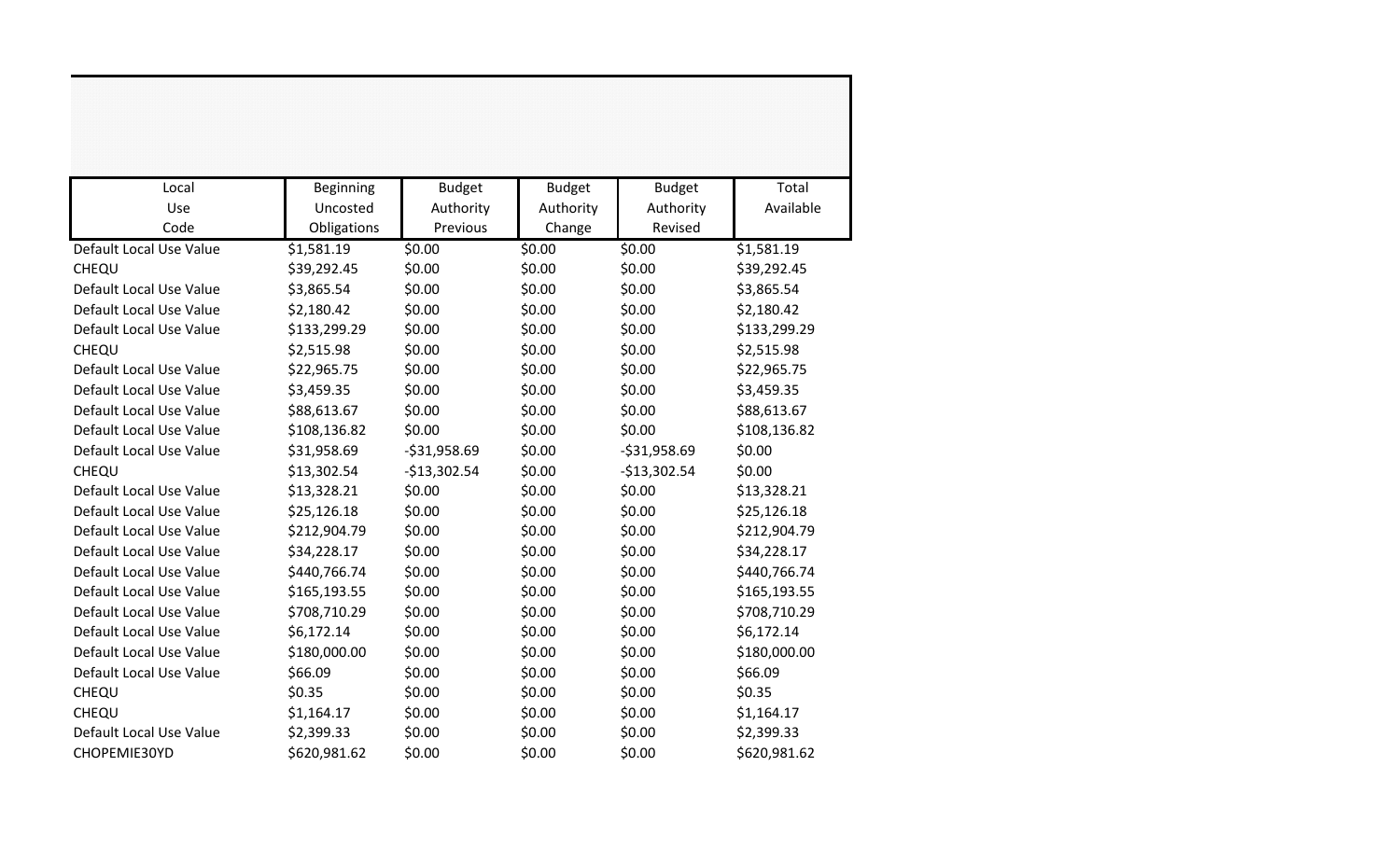| Default Local Use Value | \$52,821.41    | \$0.00       | \$0.00        | \$0.00        | \$52,821.41    |
|-------------------------|----------------|--------------|---------------|---------------|----------------|
| Default Local Use Value | \$284,282.14   | \$0.00       | \$0.00        | \$0.00        | \$284,282.14   |
| Default Local Use Value | \$119,515.33   | \$0.00       | \$0.00        | \$0.00        | \$119,515.33   |
| Default Local Use Value | \$9,984.80     | \$0.00       | \$0.00        | \$0.00        | \$9,984.80     |
| Default Local Use Value | \$90,348.79    | \$0.00       | \$0.00        | \$0.00        | \$90,348.79    |
| Default Local Use Value | \$1,781,003.95 | \$0.00       | \$0.00        | \$0.00        | \$1,781,003.95 |
| Default Local Use Value | \$177,483.60   | \$0.00       | \$0.00        | \$0.00        | \$177,483.60   |
| Default Local Use Value | \$220,490.65   | $-$1,707.12$ | \$0.00        | $-$1,707.12$  | \$218,783.53   |
| Default Local Use Value | \$180,000.00   | \$0.00       | \$0.00        | \$0.00        | \$180,000.00   |
| Default Local Use Value | \$2,286,067.89 | \$0.00       | \$0.00        | \$0.00        | \$2,286,067.89 |
| Default Local Use Value | \$42,767.36    | \$0.00       | \$0.00        | \$0.00        | \$42,767.36    |
| Default Local Use Value | \$800,505.82   | \$0.00       | \$0.00        | \$0.00        | \$800,505.82   |
| CHEQU                   | \$52,139.75    | \$0.00       | \$0.00        | \$0.00        | \$52,139.75    |
| CHEQU                   | \$3,393.61     | \$0.00       | \$0.00        | \$0.00        | \$3,393.61     |
| Default Local Use Value | \$1,141,759.68 | \$0.00       | \$0.00        | \$0.00        | \$1,141,759.68 |
| Default Local Use Value | \$631,209.37   | \$0.00       | \$0.00        | \$0.00        | \$631,209.37   |
| Default Local Use Value | \$219,425.15   | \$0.00       | \$0.00        | \$0.00        | \$219,425.15   |
| Default Local Use Value | \$718,695.99   | \$0.00       | \$0.00        | \$0.00        | \$718,695.99   |
| Default Local Use Value | \$205,594.31   | \$0.00       | \$0.00        | \$0.00        | \$205,594.31   |
| Default Local Use Value | \$324,477.63   | \$0.00       | \$0.00        | \$0.00        | \$324,477.63   |
| Default Local Use Value | \$502,270.24   | \$0.00       | \$0.00        | \$0.00        | \$502,270.24   |
| Default Local Use Value | \$1,606,137.72 | \$0.00       | \$0.00        | \$0.00        | \$1,606,137.72 |
| Default Local Use Value | \$242,500.00   | \$0.00       | \$0.00        | \$0.00        | \$242,500.00   |
| Default Local Use Value | \$9,468,950.42 | \$0.00       | \$0.00        | \$0.00        | \$9,468,950.42 |
| Default Local Use Value | \$167,707.69   | \$0.00       | $-521,673.92$ | $-$21,673.92$ | \$146,033.77   |
| CHOPEMIE61BM            | \$8,877.94     | \$0.00       | \$0.00        | \$0.00        | \$8,877.94     |
| Default Local Use Value | \$1,044,141.64 | \$0.00       | \$0.00        | \$0.00        | \$1,044,141.64 |
| Default Local Use Value | \$325,922.19   | \$0.00       | \$0.00        | \$0.00        | \$325,922.19   |
| Default Local Use Value | \$385,000.00   | \$0.00       | \$0.00        | \$0.00        | \$385,000.00   |
| Default Local Use Value | \$515,439.32   | \$0.00       | \$0.00        | \$0.00        | \$515,439.32   |
| Default Local Use Value | \$872,897.65   | \$0.00       | \$0.00        | \$0.00        | \$872,897.65   |
| Default Local Use Value | \$250,572.30   | \$0.00       | \$0.00        | \$0.00        | \$250,572.30   |
| Default Local Use Value | \$31,794.97    | \$0.00       | \$0.00        | \$0.00        | \$31,794.97    |
| Default Local Use Value | \$119,962.39   | \$0.00       | \$0.00        | \$0.00        | \$119,962.39   |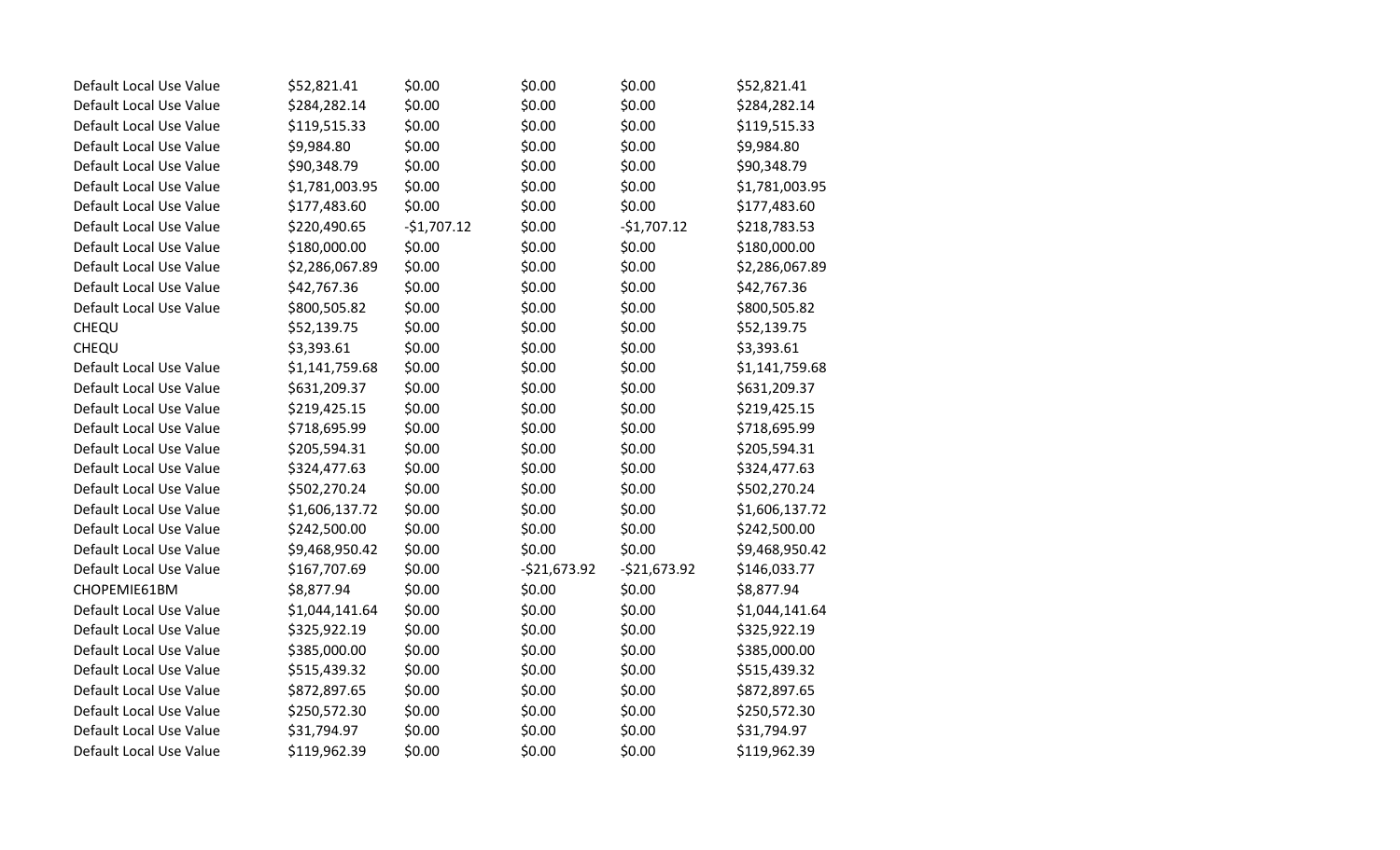| Default Local Use Value | \$171,563.78    | \$0.00          | \$0.00 | \$0.00          | \$171,563.78    |
|-------------------------|-----------------|-----------------|--------|-----------------|-----------------|
| Default Local Use Value | \$624,552.42    | \$0.00          | \$0.00 | \$0.00          | \$624,552.42    |
| Default Local Use Value | \$597,568.28    | \$0.00          | \$0.00 | \$0.00          | \$597,568.28    |
| Default Local Use Value | \$97,745.06     | \$0.00          | \$0.00 | \$0.00          | \$97,745.06     |
| Default Local Use Value | \$439,869.04    | \$0.00          | \$0.00 | \$0.00          | \$439,869.04    |
| Default Local Use Value | \$332,163.64    | \$0.00          | \$0.00 | \$0.00          | \$332,163.64    |
| Default Local Use Value | \$1,156,414.54  | \$0.00          | \$0.00 | \$0.00          | \$1,156,414.54  |
| Default Local Use Value | \$3,451.68      | \$0.00          | \$0.00 | \$0.00          | \$3,451.68      |
| Default Local Use Value | \$5,608,896.89  | \$0.00          | \$0.00 | \$0.00          | \$5,608,896.89  |
| Default Local Use Value | \$3,890,030.59  | \$0.00          | \$0.00 | \$0.00          | \$3,890,030.59  |
| Default Local Use Value | \$1,702,019.19  | \$0.00          | \$0.00 | \$0.00          | \$1,702,019.19  |
| Default Local Use Value | \$435,882.54    | \$0.00          | \$0.00 | \$0.00          | \$435,882.54    |
| Default Local Use Value | \$214,542.85    | \$0.00          | \$0.00 | \$0.00          | \$214,542.85    |
| Default Local Use Value | \$72,507.28     | \$0.00          | \$0.00 | \$0.00          | \$72,507.28     |
| Default Local Use Value | \$473,078.72    | \$0.00          | \$0.00 | \$0.00          | \$473,078.72    |
| Default Local Use Value | \$1,977,142.14  | \$0.00          | \$0.00 | \$0.00          | \$1,977,142.14  |
| Default Local Use Value | \$188,786.71    | \$0.00          | \$0.00 | \$0.00          | \$188,786.71    |
| Default Local Use Value | \$240,339.63    | \$0.00          | \$0.00 | \$0.00          | \$240,339.63    |
| Default Local Use Value | \$268,939.89    | \$0.00          | \$0.00 | \$0.00          | \$268,939.89    |
| Default Local Use Value | \$330,284.74    | \$0.00          | \$0.00 | \$0.00          | \$330,284.74    |
| Default Local Use Value | \$383,021.77    | \$0.00          | \$0.00 | \$0.00          | \$383,021.77    |
| Default Local Use Value | \$3,286,893.63  | \$0.00          | \$0.00 | \$0.00          | \$3,286,893.63  |
| Default Local Use Value | \$25,785,995.15 | -\$5,600,000.00 | \$0.00 | -\$5,600,000.00 | \$20,185,995.15 |
| Default Local Use Value | \$7,853,607.86  | \$0.00          | \$0.00 | \$0.00          | \$7,853,607.86  |
| Default Local Use Value | \$20,444.56     | \$0.00          | \$0.00 | \$0.00          | \$20,444.56     |
| Default Local Use Value | \$1,357,113.79  | \$0.00          | \$0.00 | \$0.00          | \$1,357,113.79  |
| Default Local Use Value | \$2,017,288.63  | \$0.00          | \$0.00 | \$0.00          | \$2,017,288.63  |
| Default Local Use Value | \$514,401.99    | \$0.00          | \$0.00 | \$0.00          | \$514,401.99    |
| Default Local Use Value | \$974,600.96    | \$0.00          | \$0.00 | \$0.00          | \$974,600.96    |
| Default Local Use Value | \$688,593.25    | \$0.00          | \$0.00 | \$0.00          | \$688,593.25    |
| Default Local Use Value | \$2,875,000.00  | \$0.00          | \$0.00 | \$0.00          | \$2,875,000.00  |
| Default Local Use Value | \$63,125.86     | \$0.00          | \$0.00 | \$0.00          | \$63,125.86     |
| Default Local Use Value | \$79,184.60     | \$0.00          | \$0.00 | \$0.00          | \$79,184.60     |
| Default Local Use Value | \$500,000.00    | \$0.00          | \$0.00 | \$0.00          | \$500,000.00    |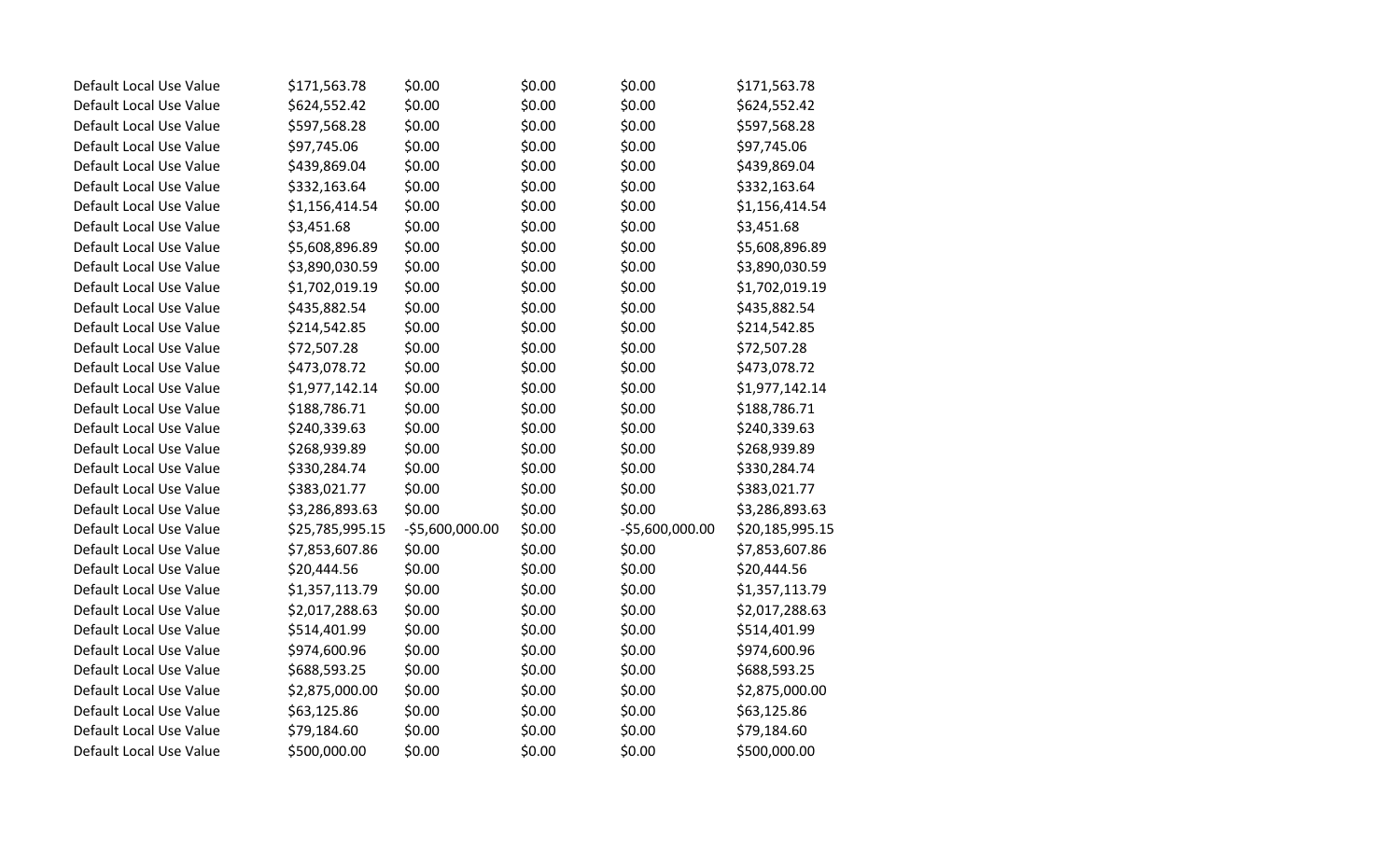| Default Local Use Value | \$471,000.00   | \$0.00           | \$0.00 | \$0.00           | \$471,000.00    |
|-------------------------|----------------|------------------|--------|------------------|-----------------|
| Default Local Use Value | \$657,357.42   | \$0.00           | \$0.00 | \$0.00           | \$657,357.42    |
| Default Local Use Value | \$139,000.95   | \$0.00           | \$0.00 | \$0.00           | \$139,000.95    |
| Default Local Use Value | \$325,428.91   | \$0.00           | \$0.00 | \$0.00           | \$325,428.91    |
| Default Local Use Value | \$40,000.00    | \$0.00           | \$0.00 | \$0.00           | \$40,000.00     |
| Default Local Use Value | \$1,700,697.29 | \$0.00           | \$0.00 | \$0.00           | \$1,700,697.29  |
| Default Local Use Value | \$719,579.18   | \$0.00           | \$0.00 | \$0.00           | \$719,579.18    |
| Default Local Use Value | \$2,500,000.00 | $-51,582,426.00$ | \$0.00 | $-$1,582,426.00$ | \$917,574.00    |
| Default Local Use Value | \$1,492,685.68 | \$0.00           | \$0.00 | \$0.00           | \$1,492,685.68  |
| Default Local Use Value | \$1,338,617.23 | \$0.00           | \$0.00 | \$0.00           | \$1,338,617.23  |
| CHEQUMIE30YD            | \$9,394,807.12 | \$0.00           | \$0.00 | \$0.00           | \$9,394,807.12  |
| CHEQUMIE11WB            | \$3,100,354.96 | \$0.00           | \$0.00 | \$0.00           | \$3,100,354.96  |
| CHEQUMIE21XG            | \$7,453,205.72 | \$0.00           | \$0.00 | \$0.00           | \$7,453,205.72  |
| CHEQU                   | \$720,000.00   | \$0.00           | \$0.00 | \$0.00           | \$720,000.00    |
| CHEQU                   | \$1,594,000.00 | \$0.00           | \$0.00 | \$0.00           | \$1,594,000.00  |
| CHEQU                   | \$1,086,299.63 | \$0.00           | \$0.00 | \$0.00           | \$1,086,299.63  |
| CHEQU                   | \$6,757,308.93 | \$5,600,000.00   | \$0.00 | \$5,600,000.00   | \$12,357,308.93 |
| CHEQU                   | \$2,135,454.47 | \$0.00           | \$0.00 | \$0.00           | \$2,135,454.47  |
| CHEQU                   | \$0.00         | \$1,582,426.00   | \$0.00 | \$1,582,426.00   | \$1,582,426.00  |
| Default Local Use Value | \$2,784,013.23 | \$0.00           | \$0.00 | \$0.00           | \$2,784,013.23  |
| <b>CHAIP</b>            | \$338,106.61   | \$0.00           | \$0.00 | \$0.00           | \$338,106.61    |
| <b>CHAIP</b>            | \$3,384,154.12 | \$0.00           | \$0.00 | \$0.00           | \$3,384,154.12  |
| Default Local Use Value | \$0.00         | \$3,898,000.00   | \$0.00 | \$3,898,000.00   | \$3,898,000.00  |
| Default Local Use Value | \$0.00         | \$515,000.00     | \$0.00 | \$515,000.00     | \$515,000.00    |
| Default Local Use Value | \$0.00         | \$293,000.00     | \$0.00 | \$293,000.00     | \$293,000.00    |
| Default Local Use Value | \$0.00         | \$1,206,000.00   | \$0.00 | \$1,206,000.00   | \$1,206,000.00  |
| Default Local Use Value | \$0.00         | \$338,000.00     | \$0.00 | \$338,000.00     | \$338,000.00    |
| Default Local Use Value | \$0.00         | \$407,000.00     | \$0.00 | \$407,000.00     | \$407,000.00    |
| Default Local Use Value | \$0.00         | \$451,000.00     | \$0.00 | \$451,000.00     | \$451,000.00    |
| Default Local Use Value | \$0.00         | \$2,838,000.00   | \$0.00 | \$2,838,000.00   | \$2,838,000.00  |
| Default Local Use Value | \$0.00         | \$12,647,000.00  | \$0.00 | \$12,647,000.00  | \$12,647,000.00 |
| CHOPEMIE61BM            | \$0.00         | \$1,979,000.00   | \$0.00 | \$1,979,000.00   | \$1,979,000.00  |
| Default Local Use Value | \$0.00         | \$2,477,000.00   | \$0.00 | \$2,477,000.00   | \$2,477,000.00  |
| Default Local Use Value | \$0.00         | \$559,000.00     | \$0.00 | \$559,000.00     | \$559,000.00    |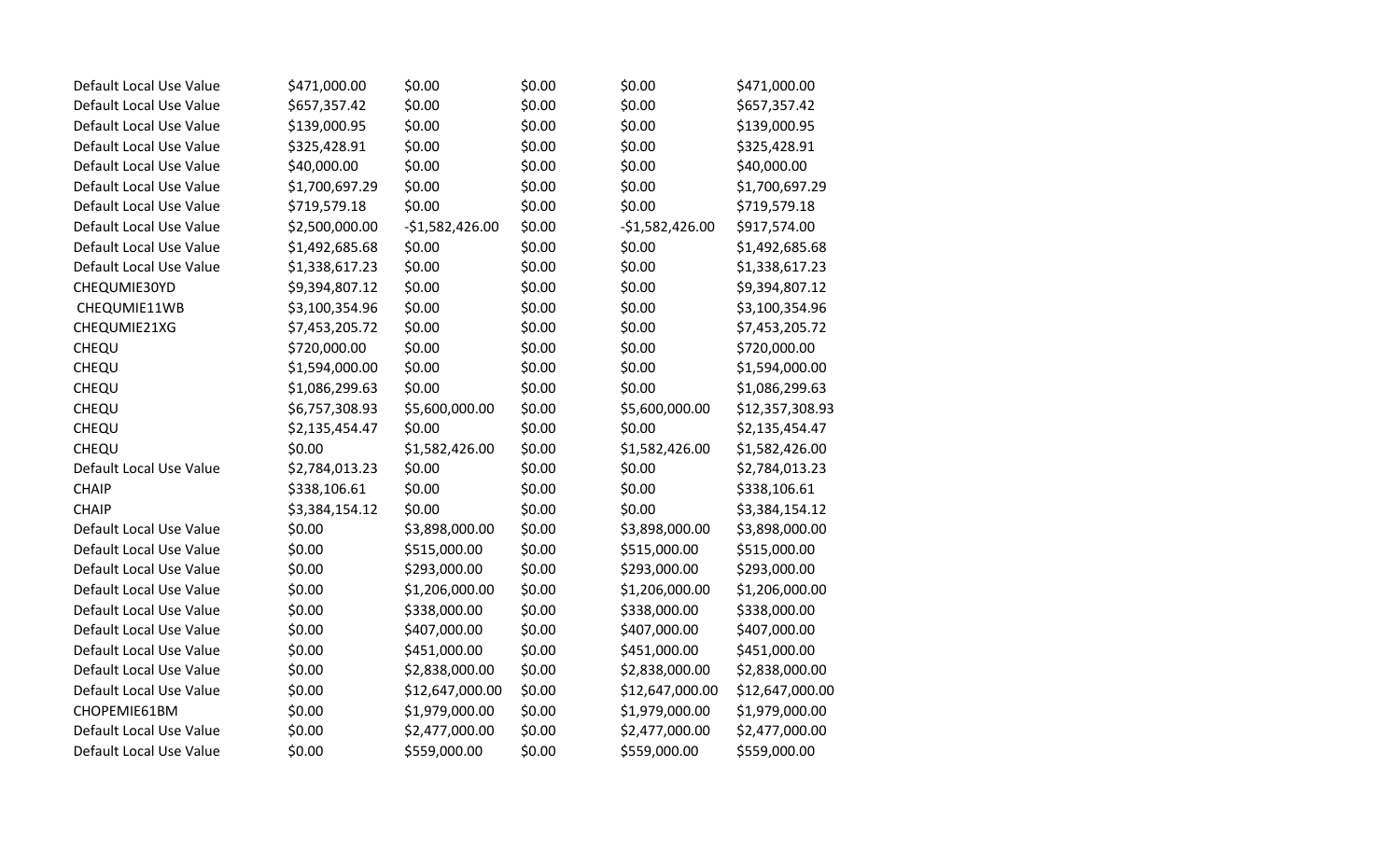| Default Local Use Value | \$0.00 | \$221,000.00    | \$0.00       | \$221,000.00    | \$221,000.00    |
|-------------------------|--------|-----------------|--------------|-----------------|-----------------|
| Default Local Use Value | \$0.00 | \$573,000.00    | \$300,000.00 | \$873,000.00    | \$873,000.00    |
| Default Local Use Value | \$0.00 | \$2,065,000.00  | \$0.00       | \$2,065,000.00  | \$2,065,000.00  |
| Default Local Use Value | \$0.00 | \$87,000.00     | \$0.00       | \$87,000.00     | \$87,000.00     |
| Default Local Use Value | \$0.00 | \$218,000.00    | \$0.00       | \$218,000.00    | \$218,000.00    |
| Default Local Use Value | \$0.00 | \$125,000.00    | \$0.00       | \$125,000.00    | \$125,000.00    |
| Default Local Use Value | \$0.00 | \$3,343,000.00  | \$0.00       | \$3,343,000.00  | \$3,343,000.00  |
| Default Local Use Value | \$0.00 | \$143,000.00    | \$0.00       | \$143,000.00    | \$143,000.00    |
| Default Local Use Value | \$0.00 | \$631,000.00    | \$0.00       | \$631,000.00    | \$631,000.00    |
| Default Local Use Value | \$0.00 | \$66,000.00     | \$500,000.00 | \$566,000.00    | \$566,000.00    |
| Default Local Use Value | \$0.00 | \$2,072,000.00  | \$0.00       | \$2,072,000.00  | \$2,072,000.00  |
| Default Local Use Value | \$0.00 | \$1,278,200.00  | \$0.00       | \$1,278,200.00  | \$1,278,200.00  |
| Default Local Use Value | \$0.00 | \$3,665,300.00  | \$0.00       | \$3,665,300.00  | \$3,665,300.00  |
| Default Local Use Value | \$0.00 | \$25,000.00     | \$0.00       | \$25,000.00     | \$25,000.00     |
| Default Local Use Value | \$0.00 | \$73,132,000.00 | \$0.00       | \$73,132,000.00 | \$73,132,000.00 |
| Default Local Use Value | \$0.00 | \$19,520,600.00 | \$0.00       | \$19,520,600.00 | \$19,520,600.00 |
| Default Local Use Value | \$0.00 | \$1,524,500.00  | \$895,000.00 | \$2,419,500.00  | \$2,419,500.00  |
| Default Local Use Value | \$0.00 | \$2,272,700.00  | \$0.00       | \$2,272,700.00  | \$2,272,700.00  |
| Default Local Use Value | \$0.00 | \$390,300.00    | \$0.00       | \$390,300.00    | \$390,300.00    |
| Default Local Use Value | \$0.00 | \$1,658,000.00  | \$0.00       | \$1,658,000.00  | \$1,658,000.00  |
| Default Local Use Value | \$0.00 | \$1,086,000.00  | \$0.00       | \$1,086,000.00  | \$1,086,000.00  |
| Default Local Use Value | \$0.00 | \$856,000.00    | \$0.00       | \$856,000.00    | \$856,000.00    |
| Default Local Use Value | \$0.00 | \$892,000.00    | \$0.00       | \$892,000.00    | \$892,000.00    |
| Default Local Use Value | \$0.00 | \$2,074,000.00  | \$0.00       | \$2,074,000.00  | \$2,074,000.00  |
| Default Local Use Value | \$0.00 | \$122,000.00    | \$0.00       | \$122,000.00    | \$122,000.00    |
| Default Local Use Value | \$0.00 | \$68,678,000.00 | \$0.00       | \$68,678,000.00 | \$68,678,000.00 |
| Default Local Use Value | \$0.00 | \$11,962,000.00 | \$0.00       | \$11,962,000.00 | \$11,962,000.00 |
| Default Local Use Value | \$0.00 | \$115,000.00    | \$0.00       | \$115,000.00    | \$115,000.00    |
| Default Local Use Value | \$0.00 | \$398,000.00    | \$0.00       | \$398,000.00    | \$398,000.00    |
| Default Local Use Value | \$0.00 | \$1,858,000.00  | \$0.00       | \$1,858,000.00  | \$1,858,000.00  |
| Default Local Use Value | \$0.00 | \$3,453,000.00  | \$0.00       | \$3,453,000.00  | \$3,453,000.00  |
| Default Local Use Value | \$0.00 | \$298,000.00    | \$0.00       | \$298,000.00    | \$298,000.00    |
| Default Local Use Value | \$0.00 | \$1,351,000.00  | \$0.00       | \$1,351,000.00  | \$1,351,000.00  |
| Default Local Use Value | \$0.00 | \$4,154,000.00  | \$0.00       | \$4,154,000.00  | \$4,154,000.00  |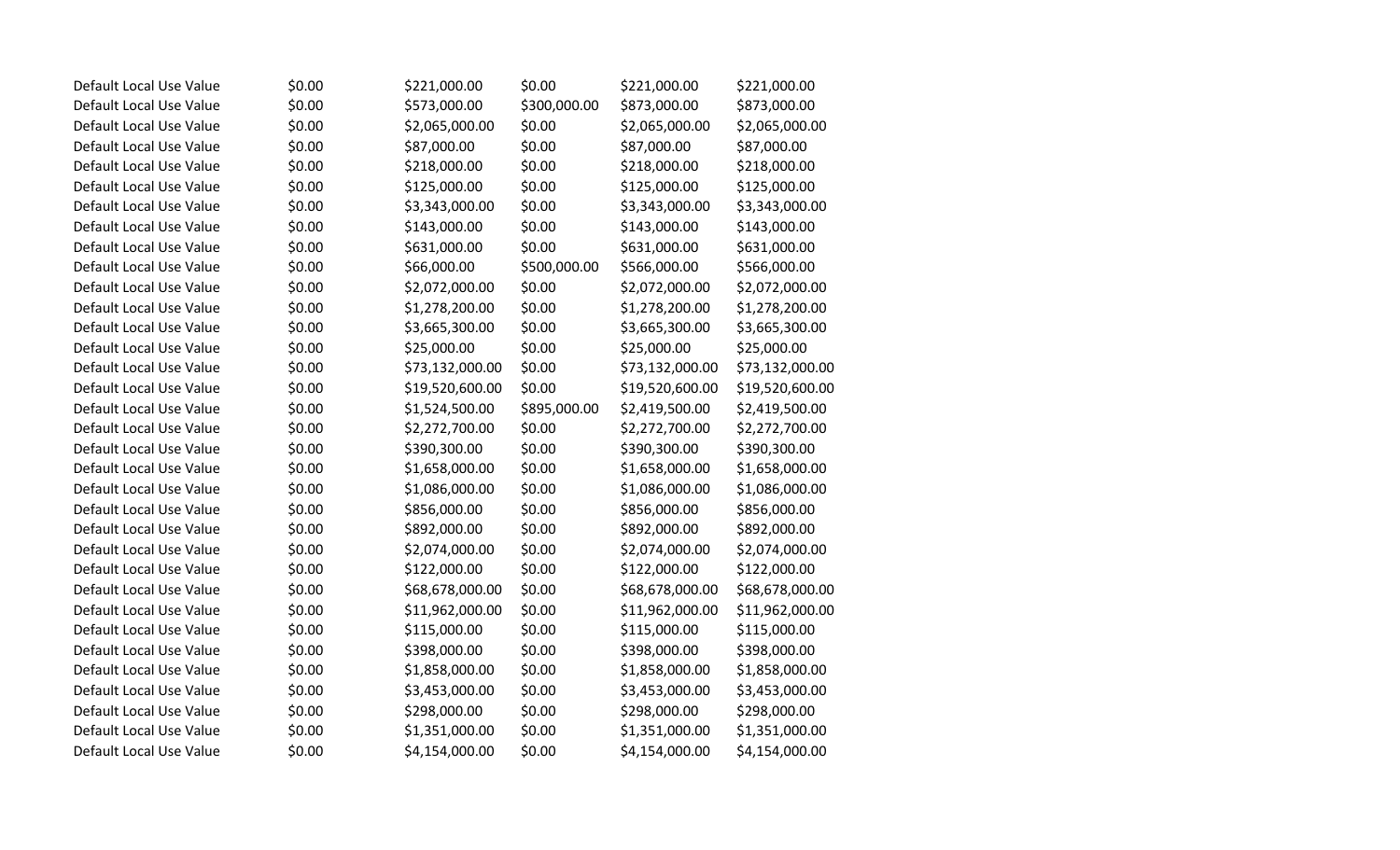| Default Local Use Value | \$0.00       | \$716,000.00   | \$0.00         | \$716,000.00   | \$716,000.00   |
|-------------------------|--------------|----------------|----------------|----------------|----------------|
| Default Local Use Value | \$0.00       | \$748,000.00   | \$0.00         | \$748,000.00   | \$748,000.00   |
| Default Local Use Value | \$0.00       | \$1,395,000.00 | \$0.00         | \$1,395,000.00 | \$1,395,000.00 |
| Default Local Use Value | \$0.00       | \$730,000.00   | \$0.00         | \$730,000.00   | \$730,000.00   |
| Default Local Use Value | \$0.00       | \$450,000.00   | \$0.00         | \$450,000.00   | \$450,000.00   |
| Default Local Use Value | \$0.00       | \$1,050,000.00 | \$0.00         | \$1,050,000.00 | \$1,050,000.00 |
| Default Local Use Value | \$0.00       | \$140,000.00   | \$0.00         | \$140,000.00   | \$140,000.00   |
| Default Local Use Value | \$0.00       | \$220,000.00   | $-$100,000.00$ | \$120,000.00   | \$120,000.00   |
| Default Local Use Value | \$0.00       | \$432,000.00   | \$0.00         | \$432,000.00   | \$432,000.00   |
| Default Local Use Value | \$0.00       | \$1,444,000.00 | \$0.00         | \$1,444,000.00 | \$1,444,000.00 |
| Default Local Use Value | \$0.00       | \$2,930,000.00 | \$0.00         | \$2,930,000.00 | \$2,930,000.00 |
| Default Local Use Value | \$0.00       | \$146,000.00   | \$0.00         | \$146,000.00   | \$146,000.00   |
| Default Local Use Value | \$0.00       | \$691,000.00   | \$0.00         | \$691,000.00   | \$691,000.00   |
| CHEQUMIE30YD            | \$0.00       | \$4,520,000.00 | \$0.00         | \$4,520,000.00 | \$4,520,000.00 |
| CHEQUMIE11WB            | \$0.00       | \$2,000,000.00 | \$0.00         | \$2,000,000.00 | \$2,000,000.00 |
| CHEQU                   | \$0.00       | \$750,000.00   | \$0.00         | \$750,000.00   | \$750,000.00   |
| CHEQU                   | \$0.00       | \$610,900.00   | \$0.00         | \$610,900.00   | \$610,900.00   |
| CHEQU                   | \$0.00       | \$1,507,700.00 | \$0.00         | \$1,507,700.00 | \$1,507,700.00 |
| Default Local Use Value | \$0.00       | \$3,050,000.00 | \$0.00         | \$3,050,000.00 | \$3,050,000.00 |
| <b>CHAIP</b>            | \$0.00       | \$667,000.00   | \$0.00         | \$667,000.00   | \$667,000.00   |
| <b>CHAIP</b>            | \$0.00       | \$1,322,800.00 | \$0.00         | \$1,322,800.00 | \$1,322,800.00 |
| Default Local Use Value | \$7,384.70   | $-57,384.70$   | \$0.00         | $-57,384.70$   | \$0.00         |
| Default Local Use Value | \$6,782.16   | \$0.00         | \$0.00         | \$0.00         | \$6,782.16     |
| Default Local Use Value | \$223.96     | \$0.00         | $-5222.26$     | $-5222.26$     | \$1.70         |
| Default Local Use Value | \$90,913.13  | \$0.00         | \$0.00         | \$0.00         | \$90,913.13    |
| Default Local Use Value | \$127,652.31 | \$0.00         | \$0.00         | \$0.00         | \$127,652.31   |
| Default Local Use Value | \$34,951.46  | \$0.00         | \$0.00         | \$0.00         | \$34,951.46    |
| Default Local Use Value | \$211,230.10 | \$0.00         | \$0.00         | \$0.00         | \$211,230.10   |
| Default Local Use Value | \$0.08       | \$0.00         | $-50.08$       | $-50.08$       | \$0.00         |
| Default Local Use Value | \$7,979.17   | \$0.00         | \$0.00         | \$0.00         | \$7,979.17     |
| Default Local Use Value | \$75,000.00  | \$0.00         | \$0.00         | \$0.00         | \$75,000.00    |
| Default Local Use Value | \$0.00       | \$127,715.56   | \$67,961.16    | \$195,676.72   | \$195,676.72   |
| Default Local Use Value | \$0.00       | \$72,815.53    | \$0.00         | \$72,815.53    | \$72,815.53    |
| Default Local Use Value | \$9,492.10   | \$0.00         | \$0.00         | \$0.00         | \$9,492.10     |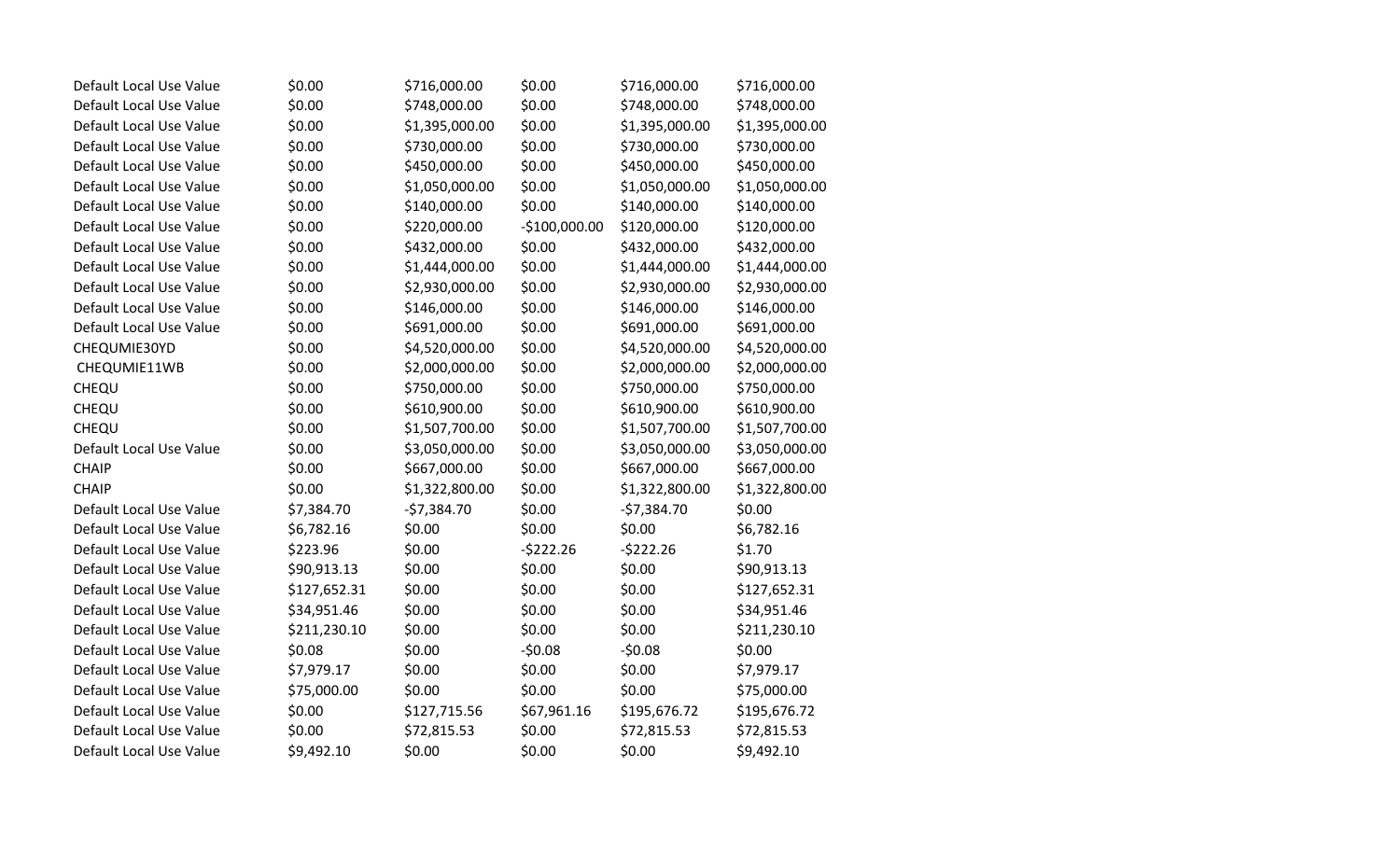| Default Local Use Value | \$238,428.09 | \$0.00        | \$0.00        | \$0.00        | \$238,428.09 |
|-------------------------|--------------|---------------|---------------|---------------|--------------|
| Default Local Use Value | \$1,701.35   | $-$1,701.35$  | \$0.00        | $-51,701.35$  | \$0.00       |
| Default Local Use Value | \$14,199.38  | \$0.00        | \$0.00        | \$0.00        | \$14,199.38  |
| Default Local Use Value | \$11,542.04  | \$0.00        | \$0.00        | \$0.00        | \$11,542.04  |
| Default Local Use Value | \$1,002.84   | $-$1,002.84$  | \$0.00        | $-$1,002.84$  | \$0.00       |
| Default Local Use Value | \$2,163.30   | \$0.00        | \$0.00        | \$0.00        | \$2,163.30   |
| Default Local Use Value | \$20,689.98  | \$0.00        | \$0.00        | \$0.00        | \$20,689.98  |
| Default Local Use Value | \$70,279.39  | $-$20,540.93$ | $-$49,738.46$ | $-570,279.39$ | \$0.00       |
| Default Local Use Value | \$60,105.55  | \$0.00        | \$0.00        | \$0.00        | \$60,105.55  |
| Default Local Use Value | \$3,496.65   | $-53,496.65$  | \$0.00        | $-53,496.65$  | \$0.00       |
| Default Local Use Value | \$20,850.43  | \$0.00        | \$0.00        | \$0.00        | \$20,850.43  |
| Default Local Use Value | \$3,348.85   | \$0.00        | \$0.00        | \$0.00        | \$3,348.85   |
| Default Local Use Value | \$3,753.21   | \$0.00        | \$0.00        | \$0.00        | \$3,753.21   |
| Default Local Use Value | \$13,578.50  | \$0.00        | \$0.00        | \$0.00        | \$13,578.50  |
| Default Local Use Value | \$24,660.64  | $-$24,660.64$ | \$0.00        | $-524,660.64$ | \$0.00       |
| Default Local Use Value | \$3,397.00   | \$0.00        | \$0.00        | \$0.00        | \$3,397.00   |
| Default Local Use Value | \$327.03     | $-$327.03$    | \$0.00        | $-5327.03$    | \$0.00       |
| Default Local Use Value | \$7,832.17   | $-51,533.21$  | \$0.00        | $-51,533.21$  | \$6,298.96   |
| Default Local Use Value | \$3,767.67   | \$0.00        | \$0.00        | \$0.00        | \$3,767.67   |
| Default Local Use Value | \$40,366.79  | \$0.00        | \$0.00        | \$0.00        | \$40,366.79  |
| Default Local Use Value | \$908.26     | \$0.00        | \$0.00        | \$0.00        | \$908.26     |
| Default Local Use Value | \$2,034.98   | \$0.00        | \$0.00        | \$0.00        | \$2,034.98   |
| Default Local Use Value | \$2,111.25   | \$0.00        | \$0.00        | \$0.00        | \$2,111.25   |
| Default Local Use Value | \$0.04       | \$0.00        | $-50.04$      | $-50.04$      | \$0.00       |
| Default Local Use Value | \$6,865.03   | \$0.00        | \$0.00        | \$0.00        | \$6,865.03   |
| Default Local Use Value | \$375,478.83 | \$0.00        | \$0.00        | \$0.00        | \$375,478.83 |
| Default Local Use Value | \$8,509.56   | \$0.00        | \$0.00        | \$0.00        | \$8,509.56   |
| Default Local Use Value | \$70,958.66  | \$0.00        | \$0.00        | \$0.00        | \$70,958.66  |
| Default Local Use Value | \$71,848.46  | $-526,593.12$ | \$0.00        | $-526,593.12$ | \$45,255.34  |
| Default Local Use Value | \$548.42     | $-5548.42$    | \$0.00        | $-5548.42$    | \$0.00       |
| Default Local Use Value | \$42,584.48  | \$0.00        | \$0.00        | \$0.00        | \$42,584.48  |
| Default Local Use Value | \$46,830.12  | \$0.00        | \$0.00        | \$0.00        | \$46,830.12  |
| Default Local Use Value | \$20,444.14  | \$0.00        | \$0.00        | \$0.00        | \$20,444.14  |
| Default Local Use Value | \$3,072.52   | $-53,072.52$  | \$0.00        | $-53,072.52$  | \$0.00       |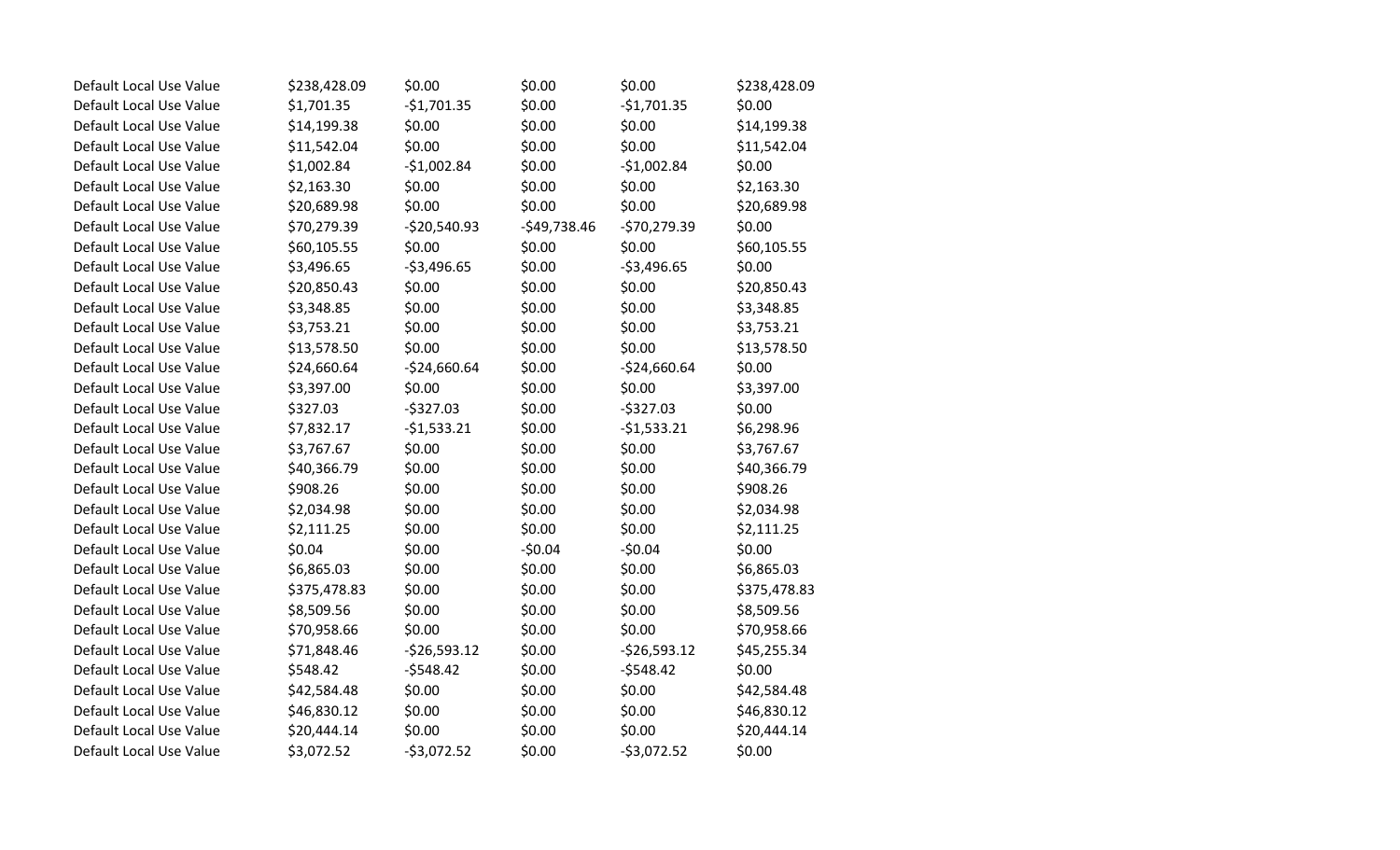| Default Local Use Value | \$11,474.22  | \$0.00       | \$0.00        | \$0.00        | \$11,474.22  |
|-------------------------|--------------|--------------|---------------|---------------|--------------|
| Default Local Use Value | \$0.02       | \$0.00       | $-50.02$      | $-50.02$      | \$0.00       |
| Default Local Use Value | \$2,473.53   | \$0.00       | \$0.00        | \$0.00        | \$2,473.53   |
| Default Local Use Value | \$120.20     | \$0.00       | \$0.00        | \$0.00        | \$120.20     |
| Default Local Use Value | \$51,066.81  | -\$50,000.00 | \$0.00        | $-$50,000.00$ | \$1,066.81   |
| Default Local Use Value | \$104,046.13 | \$0.00       | $-570,594.98$ | $-570,594.98$ | \$33,451.15  |
| Default Local Use Value | \$15,000.00  | \$0.00       | \$0.00        | \$0.00        | \$15,000.00  |
| Default Local Use Value | \$39,948.28  | \$0.00       | \$0.00        | \$0.00        | \$39,948.28  |
| Default Local Use Value | \$83,388.97  | \$0.00       | \$0.00        | \$0.00        | \$83,388.97  |
| Default Local Use Value | \$1,904.38   | \$0.00       | \$0.00        | \$0.00        | \$1,904.38   |
| Default Local Use Value | \$15,420.15  | \$0.00       | \$0.00        | \$0.00        | \$15,420.15  |
| Default Local Use Value | \$18,066.55  | \$0.00       | \$0.00        | \$0.00        | \$18,066.55  |
| Default Local Use Value | \$113,277.89 | \$0.00       | \$0.00        | \$0.00        | \$113,277.89 |
| Default Local Use Value | \$1,845.92   | \$0.00       | $-555.50$     | $-555.50$     | \$1,790.42   |
| Default Local Use Value | \$35,369.90  | \$0.00       | \$0.00        | \$0.00        | \$35,369.90  |
| Default Local Use Value | \$814.13     | \$0.00       | \$0.00        | \$0.00        | \$814.13     |
| Default Local Use Value | \$6,176.33   | $-56,176.33$ | \$0.00        | $-56,176.33$  | \$0.00       |
| Default Local Use Value | \$40,638.41  | \$0.00       | \$0.00        | \$0.00        | \$40,638.41  |
| Default Local Use Value | \$2,812.51   | \$0.00       | \$0.00        | \$0.00        | \$2,812.51   |
| Default Local Use Value | \$2,632.19   | \$0.00       | \$0.00        | \$0.00        | \$2,632.19   |
| Default Local Use Value | \$4.30       | \$0.00       | $-54.30$      | $-54.30$      | \$0.00       |
| Default Local Use Value | \$2,475.82   | \$0.00       | \$0.00        | \$0.00        | \$2,475.82   |
| Default Local Use Value | \$26,257.02  | \$0.00       | \$0.00        | \$0.00        | \$26,257.02  |
| Default Local Use Value | \$0.00       | \$10,261.54  | $-$10,261.54$ | \$0.00        | \$0.00       |
| Default Local Use Value | \$0.00       | \$34,468.16  | \$0.00        | \$34,468.16   | \$34,468.16  |
| Default Local Use Value | \$0.00       | \$41,429.71  | \$2,762.93    | \$44,192.64   | \$44,192.64  |
| Default Local Use Value | \$0.00       | \$4,172.21   | \$0.00        | \$4,172.21    | \$4,172.21   |
| Default Local Use Value | \$0.00       | \$6,405.95   | \$1,497.01    | \$7,902.96    | \$7,902.96   |
| Default Local Use Value | \$0.00       | \$0.00       | \$1,723.60    | \$1,723.60    | \$1,723.60   |
| Default Local Use Value | \$0.00       | \$25,232.87  | \$78,754.87   | \$103,987.74  | \$103,987.74 |
| Default Local Use Value | \$0.00       | \$0.00       | \$78,731.72   | \$78,731.72   | \$78,731.72  |
| Default Local Use Value | \$0.00       | \$53,169.88  | \$55,138.97   | \$108,308.85  | \$108,308.85 |
| Default Local Use Value | \$0.00       | \$36,532.04  | \$0.00        | \$36,532.04   | \$36,532.04  |
| Default Local Use Value | \$0.00       | \$95,986.00  | \$0.00        | \$95,986.00   | \$95,986.00  |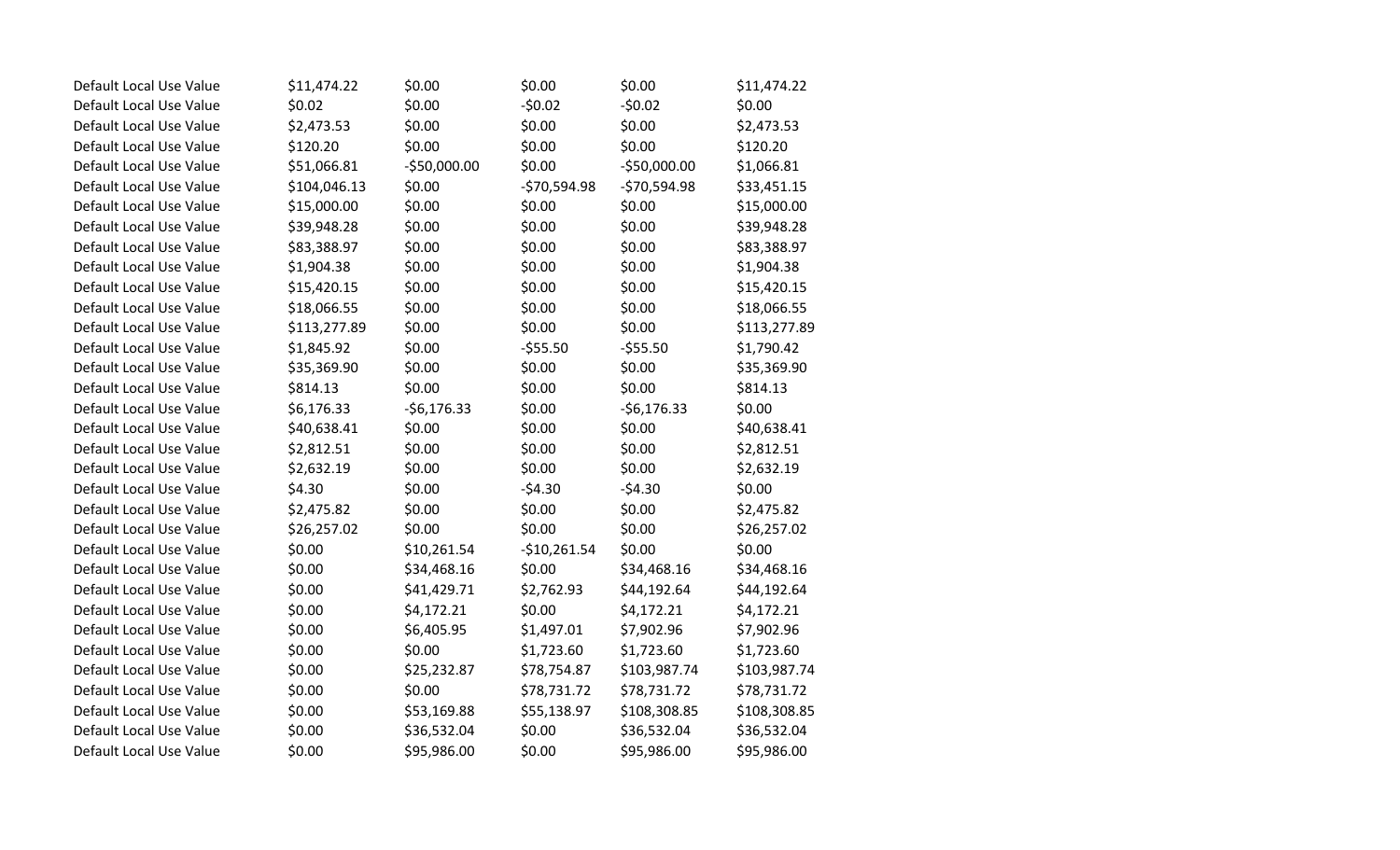| Default Local Use Value        | \$0.00       | \$16,653.82    | \$0.00       | \$16,653.82    | \$16,653.82    |
|--------------------------------|--------------|----------------|--------------|----------------|----------------|
| Default Local Use Value        | \$0.00       | \$0.00         | \$10,000.00  | \$10,000.00    | \$10,000.00    |
| Default Local Use Value        | \$0.00       | \$140,776.70   | \$19,417.48  | \$160,194.18   | \$160,194.18   |
| Default Local Use Value        | \$0.00       | \$7,000.00     | \$0.00       | \$7,000.00     | \$7,000.00     |
| Default Local Use Value        | \$0.00       | \$35,000.00    | $-56,887.70$ | \$28,112.30    | \$28,112.30    |
| Default Local Use Value        | \$0.00       | \$8,000.00     | \$0.00       | \$8,000.00     | \$8,000.00     |
| Default Local Use Value        | \$0.00       | \$14,321.38    | \$0.01       | \$14,321.39    | \$14,321.39    |
| Default Local Use Value        | \$0.00       | \$6,009.66     | \$0.00       | \$6,009.66     | \$6,009.66     |
| Default Local Use Value        | \$0.00       | \$50,000.00    | \$3,823.31   | \$53,823.31    | \$53,823.31    |
| Default Local Use Value        | \$0.00       | \$15,000.00    | \$0.00       | \$15,000.00    | \$15,000.00    |
| Default Local Use Value        | \$0.00       | \$2,000,000.00 | \$88,383.92  | \$2,088,383.92 | \$2,088,383.92 |
| Default Local Use Value        | \$0.00       | \$90,000.00    | \$0.00       | \$90,000.00    | \$90,000.00    |
| Default Local Use Value        | \$0.00       | \$0.00         | \$4,563.11   | \$4,563.11     | \$4,563.11     |
| Default Local Use Value        | \$0.00       | \$0.00         | \$22,815.53  | \$22,815.53    | \$22,815.53    |
| Default Local Use Value        | \$0.00       | \$97,087.38    | \$0.00       | \$97,087.38    | \$97,087.38    |
| Default Local Use Value        | \$0.00       | \$38,714.56    | \$34,572.82  | \$73,287.38    | \$73,287.38    |
| Default Local Use Value        | \$0.00       | \$42,619.98    | \$4,458.52   | \$47,078.50    | \$47,078.50    |
| Default Local Use Value        | \$0.00       | \$10,846.55    | \$0.00       | \$10,846.55    | \$10,846.55    |
| Default Local Use Value        | \$0.00       | \$74,857.39    | \$74.36      | \$74,931.75    | \$74,931.75    |
| Default Local Use Value        | \$0.00       | \$74,314.20    | \$0.00       | \$74,314.20    | \$74,314.20    |
| Default Local Use Value        | \$0.00       | \$20,005.07    | \$10,622.36  | \$30,627.43    | \$30,627.43    |
| Default Local Use Value        | \$0.00       | \$2,217,330.10 | \$0.00       | \$2,217,330.10 | \$2,217,330.10 |
| Default Local Use Value        | \$53,343.14  | \$0.00         | \$0.00       | \$0.00         | \$53,343.14    |
| Default Local Use Value        | \$23,465.53  | \$0.00         | \$0.00       | \$0.00         | \$23,465.53    |
| Default Local Use Value        | \$200,083.97 | \$0.00         | \$0.00       | \$0.00         | \$200,083.97   |
| Climate REDI / CEM FY15 632(a) | \$40,000.00  | \$0.00         | \$0.00       | \$0.00         | \$40,000.00    |
| Default Local Use Value        | \$54,145.26  | \$0.00         | \$0.00       | \$0.00         | \$54,145.26    |
| Default Local Use Value        | \$17,728.79  | \$0.00         | \$0.00       | \$0.00         | \$17,728.79    |
| Default Local Use Value        | \$2,310.04   | \$0.00         | \$0.00       | \$0.00         | \$2,310.04     |
| Default Local Use Value        | \$2,057.91   | \$0.00         | \$0.00       | \$0.00         | \$2,057.91     |
| Default Local Use Value        | \$0.01       | \$0.00         | \$0.00       | \$0.00         | \$0.01         |
| Default Local Use Value        | \$256.73     | \$0.00         | \$0.00       | \$0.00         | \$256.73       |
| Default Local Use Value        | \$1,659.63   | \$0.00         | \$0.00       | \$0.00         | \$1,659.63     |
| Default Local Use Value        | \$50,000.00  | \$0.00         | \$0.00       | \$0.00         | \$50,000.00    |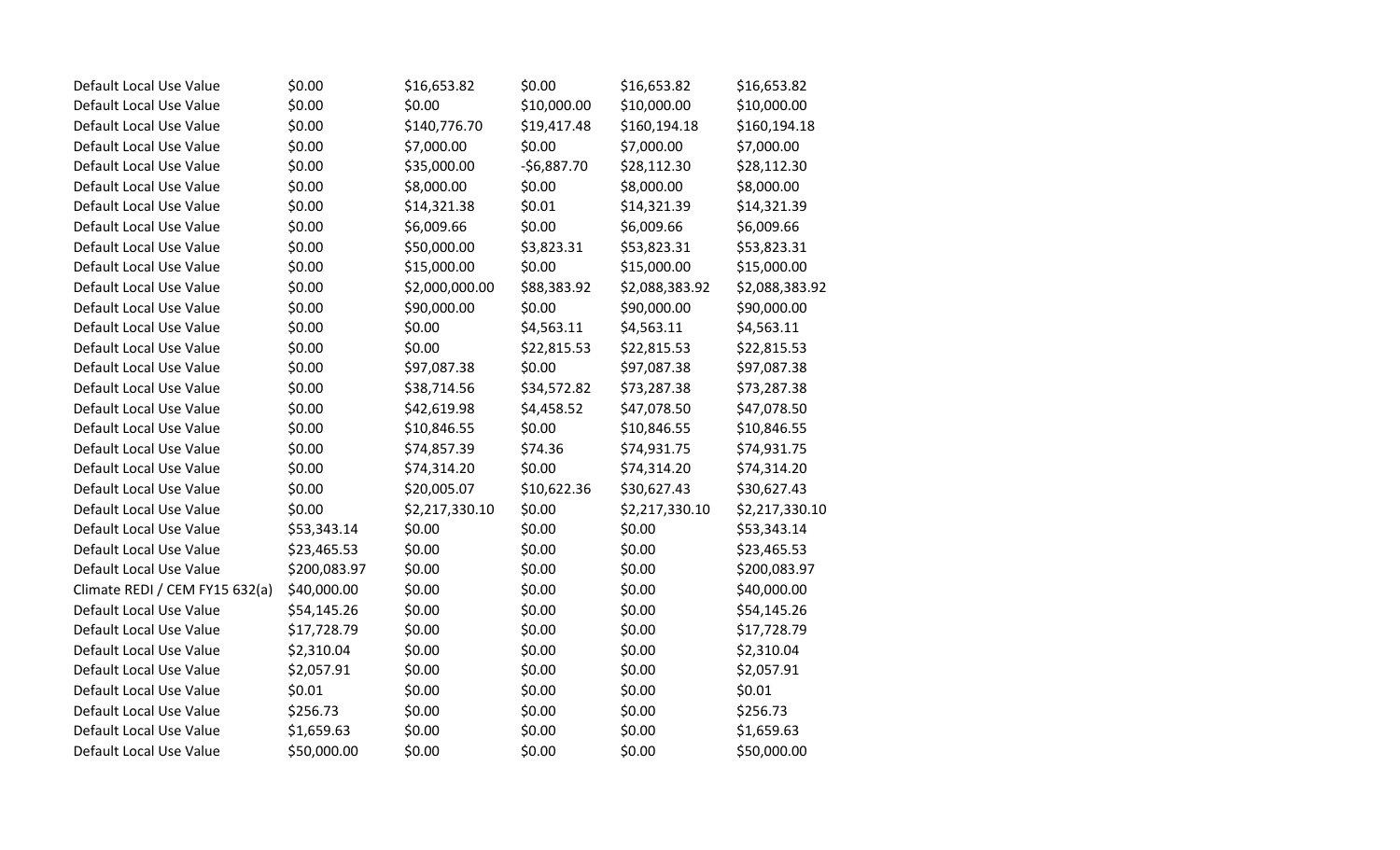| Default Local Use Value | \$28,101.77    | \$0.00        | \$0.00        | \$0.00         | \$28,101.77    |
|-------------------------|----------------|---------------|---------------|----------------|----------------|
| Default Local Use Value | \$0.00         | \$124,265.00  | \$0.00        | \$124,265.00   | \$124,265.00   |
| Default Local Use Value | \$13,885.65    | \$0.00        | \$0.00        | \$0.00         | \$13,885.65    |
| Default Local Use Value | \$0.00         | \$20,000.00   | \$0.00        | \$20,000.00    | \$20,000.00    |
| Default Local Use Value | \$38,022.43    | \$0.00        | \$0.00        | \$0.00         | \$38,022.43    |
| Default Local Use Value | \$95,177.67    | \$0.00        | \$0.00        | \$0.00         | \$95,177.67    |
| Default Local Use Value | \$620,975.87   | \$0.00        | \$0.00        | \$0.00         | \$620,975.87   |
| Default Local Use Value | \$27,779.43    | \$0.00        | \$0.00        | \$0.00         | \$27,779.43    |
| Default Local Use Value | \$284,128.50   | \$0.00        | \$0.00        | \$0.00         | \$284,128.50   |
| Default Local Use Value | \$31,971.53    | \$0.00        | \$0.00        | \$0.00         | \$31,971.53    |
| Default Local Use Value | \$0.00         | \$219,285.00  | \$0.00        | \$219,285.00   | \$219,285.00   |
| Default Local Use Value | \$0.00         | \$940,691.00  | \$0.00        | \$940,691.00   | \$940,691.00   |
| Default Local Use Value | \$0.00         | \$25,765.00   | \$0.00        | \$25,765.00    | \$25,765.00    |
| Default Local Use Value | \$0.00         | \$496,969.00  | \$0.00        | \$496,969.00   | \$496,969.00   |
| Default Local Use Value | \$0.00         | \$60,000.00   | \$0.00        | \$60,000.00    | \$60,000.00    |
| Default Local Use Value | \$0.00         | \$214,723.00  | \$0.00        | \$214,723.00   | \$214,723.00   |
| Default Local Use Value | \$173,407.96   | \$0.00        | \$0.00        | \$0.00         | \$173,407.96   |
| Default Local Use Value | \$7,926.55     | \$0.00        | \$0.00        | \$0.00         | \$7,926.55     |
| Default Local Use Value | \$109,686.53   | $-5278.80$    | \$0.00        | $-5278.80$     | \$109,407.73   |
| Default Local Use Value | \$240,667.55   | \$0.00        | \$0.00        | \$0.00         | \$240,667.55   |
| Default Local Use Value | \$2,868.79     | \$0.00        | \$0.00        | \$0.00         | \$2,868.79     |
| Default Local Use Value | \$5,882.97     | \$0.00        | \$0.00        | \$0.00         | \$5,882.97     |
| Default Local Use Value | \$3,898.41     | \$0.00        | \$0.00        | \$0.00         | \$3,898.41     |
| Default Local Use Value | \$1,797,650.48 | \$0.00        | -\$666,770.00 | $-$666,770.00$ | \$1,130,880.48 |
| Default Local Use Value | \$118,720.00   | \$0.00        | \$0.00        | \$0.00         | \$118,720.00   |
| Default Local Use Value | \$303,914.10   | \$0.00        | \$0.00        | \$0.00         | \$303,914.10   |
| Default Local Use Value | \$4.97         | $-54.97$      | \$0.00        | $-54.97$       | \$0.00         |
| Default Local Use Value | \$12,375.31    | \$0.00        | \$0.00        | \$0.00         | \$12,375.31    |
| Default Local Use Value | \$27,382.94    | \$0.00        | \$0.00        | \$0.00         | \$27,382.94    |
| Default Local Use Value | \$51,312.90    | $-551,312.90$ | \$0.00        | $-551,312.90$  | \$0.00         |
| Default Local Use Value | \$5,557.99     | \$0.00        | \$0.00        | \$0.00         | \$5,557.99     |
| Default Local Use Value | \$40,296.10    | \$0.00        | \$0.00        | \$0.00         | \$40,296.10    |
| Default Local Use Value | \$90,568.64    | \$0.00        | \$0.00        | \$0.00         | \$90,568.64    |
| Default Local Use Value | \$115,983.55   | \$0.00        | \$0.00        | \$0.00         | \$115,983.55   |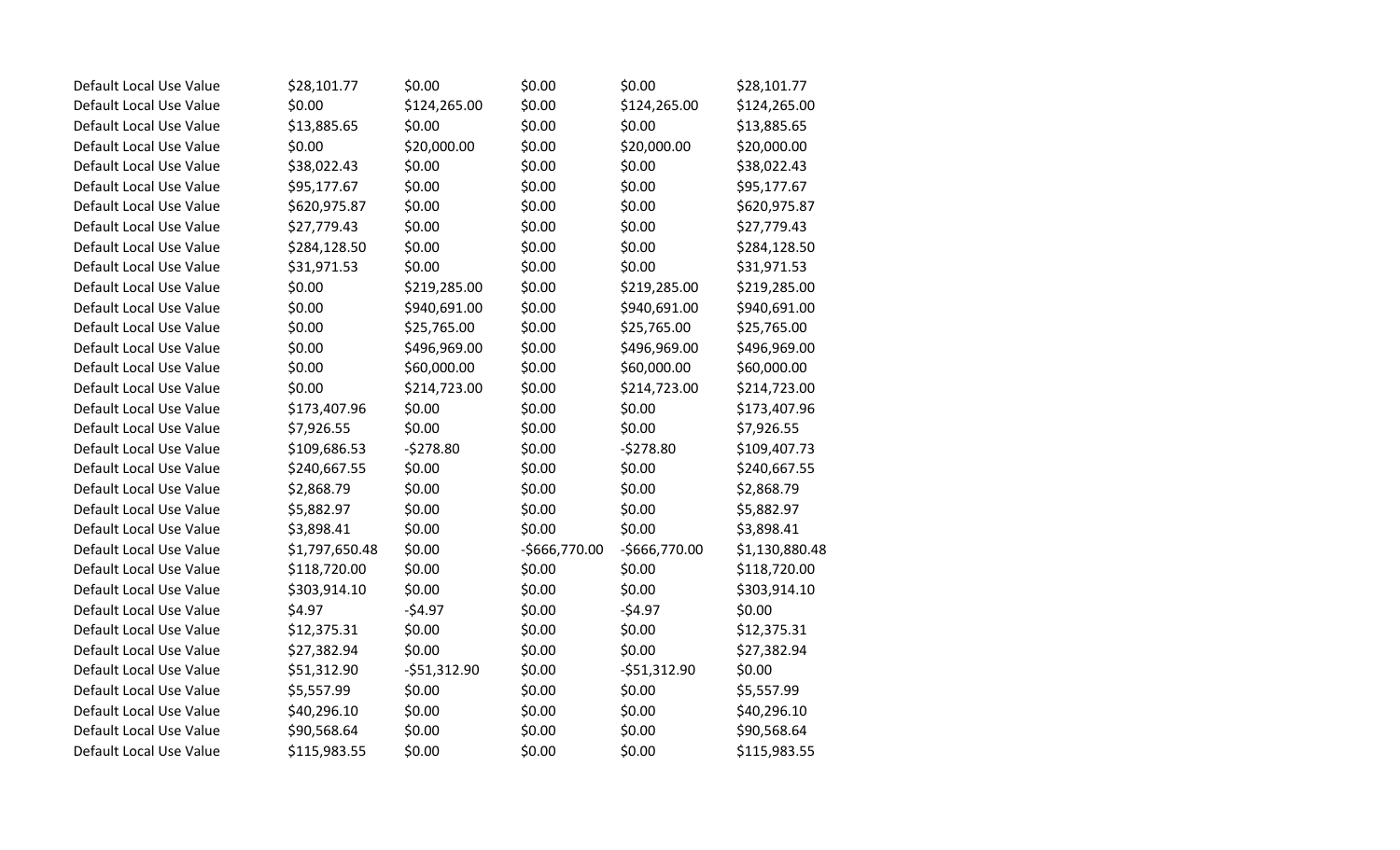| Default Local Use Value | \$28,488.59    | $-$18,567.31$ | \$0.00       | $-$18,567.31$ | \$9,921.28     |
|-------------------------|----------------|---------------|--------------|---------------|----------------|
| Default Local Use Value | \$0.03         | \$0.00        | \$0.00       | \$0.00        | \$0.03         |
| Default Local Use Value | \$12,700.54    | \$0.00        | \$0.00       | \$0.00        | \$12,700.54    |
| Default Local Use Value | \$15,681.30    | \$0.00        | \$0.00       | \$0.00        | \$15,681.30    |
| Default Local Use Value | \$3,279.15     | \$0.00        | \$0.00       | \$0.00        | \$3,279.15     |
| Default Local Use Value | \$91,216.46    | \$0.00        | \$0.00       | \$0.00        | \$91,216.46    |
| Default Local Use Value | \$1,170,606.82 | \$0.00        | \$0.00       | \$0.00        | \$1,170,606.82 |
| Default Local Use Value | \$612,798.16   | \$0.00        | \$0.00       | \$0.00        | \$612,798.16   |
| Default Local Use Value | \$153,515.04   | \$0.00        | \$0.00       | \$0.00        | \$153,515.04   |
| Default Local Use Value | \$29.25        | \$0.00        | \$0.00       | \$0.00        | \$29.25        |
| Default Local Use Value | \$234,731.14   | \$0.00        | \$0.00       | \$0.00        | \$234,731.14   |
| Default Local Use Value | \$80,517.16    | \$0.00        | \$0.00       | \$0.00        | \$80,517.16    |
| Default Local Use Value | \$1,148.73     | \$0.00        | \$0.00       | \$0.00        | \$1,148.73     |
| Default Local Use Value | \$15,000.00    | \$0.00        | \$0.00       | \$0.00        | \$15,000.00    |
| Default Local Use Value | \$4,283.61     | \$0.00        | \$0.00       | \$0.00        | \$4,283.61     |
| Default Local Use Value | \$50,000.00    | \$0.00        | \$0.00       | \$0.00        | \$50,000.00    |
| Default Local Use Value | \$55,526.01    | \$0.00        | \$0.00       | \$0.00        | \$55,526.01    |
| Default Local Use Value | \$75,498.15    | \$0.00        | \$0.00       | \$0.00        | \$75,498.15    |
| Default Local Use Value | \$101,821.47   | \$0.00        | \$0.00       | \$0.00        | \$101,821.47   |
| Default Local Use Value | \$4,200.90     | $-52,702.38$  | \$0.00       | $-$2,702.38$  | \$1,498.52     |
| Default Local Use Value | \$231,051.41   | \$0.00        | \$0.00       | \$0.00        | \$231,051.41   |
| Default Local Use Value | \$704,027.86   | \$0.00        | \$0.00       | \$0.00        | \$704,027.86   |
| Default Local Use Value | \$40,000.00    | \$0.00        | \$0.00       | \$0.00        | \$40,000.00    |
| Default Local Use Value | \$367,968.12   | \$0.00        | \$0.00       | \$0.00        | \$367,968.12   |
| Default Local Use Value | \$130,977.11   | \$0.00        | \$0.00       | \$0.00        | \$130,977.11   |
| Default Local Use Value | \$333,801.45   | \$0.00        | \$0.00       | \$0.00        | \$333,801.45   |
| Default Local Use Value | \$543,679.17   | $-52,196.00$  | \$0.00       | $-52,196.00$  | \$541,483.17   |
| Default Local Use Value | \$24,431.56    | \$0.00        | \$0.00       | \$0.00        | \$24,431.56    |
| Default Local Use Value | \$18,664.46    | \$0.00        | \$0.00       | \$0.00        | \$18,664.46    |
| Default Local Use Value | \$119,435.40   | \$0.00        | \$0.00       | \$0.00        | \$119,435.40   |
| Default Local Use Value | \$134,656.26   | \$0.00        | \$0.00       | \$0.00        | \$134,656.26   |
| Default Local Use Value | \$131,792.22   | \$0.00        | \$0.00       | \$0.00        | \$131,792.22   |
| Default Local Use Value | \$0.00         | \$34,042.00   | \$174,000.00 | \$208,042.00  | \$208,042.00   |
| Default Local Use Value | \$0.00         | \$953,172.00  | \$0.00       | \$953,172.00  | \$953,172.00   |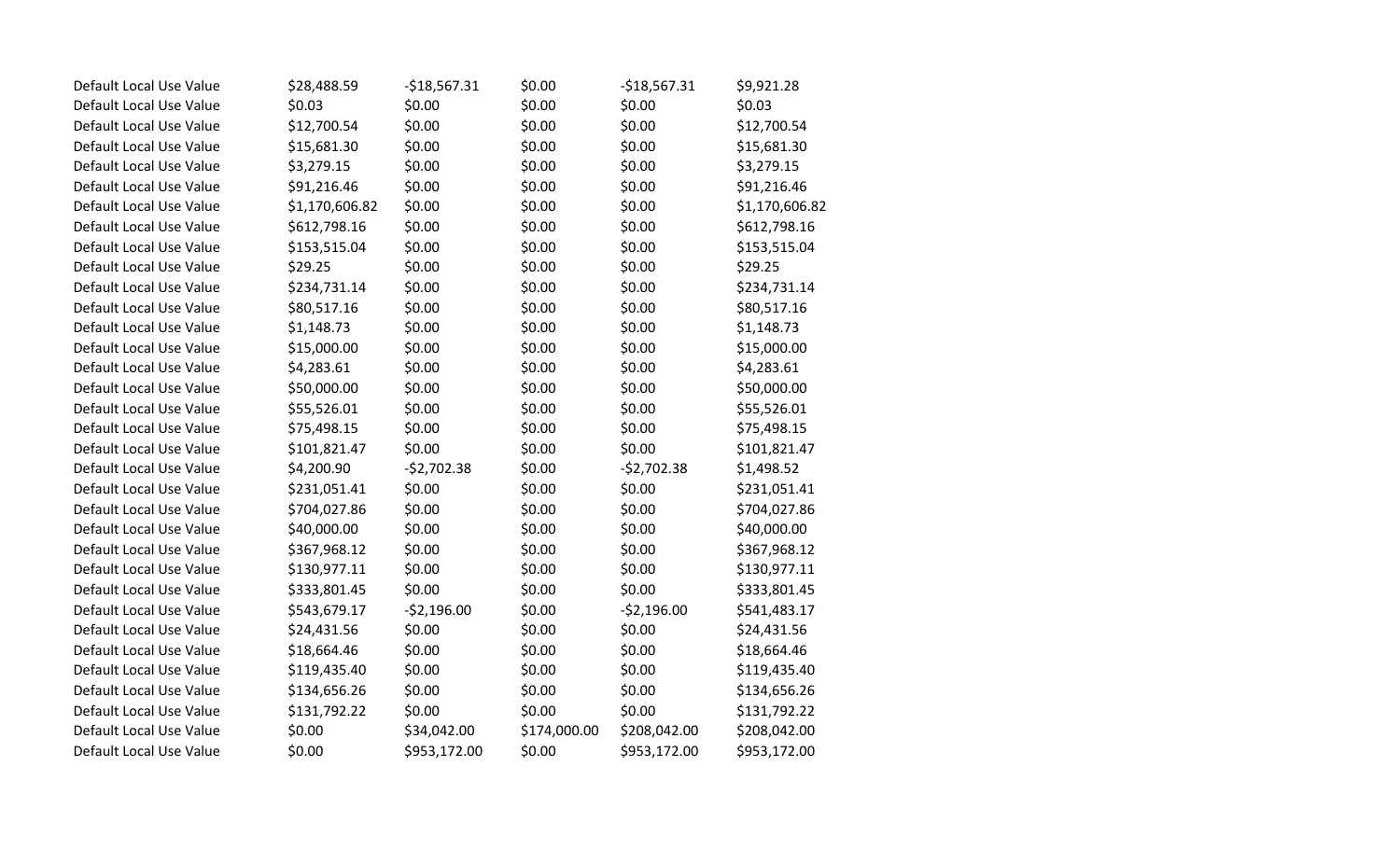| Default Local Use Value | \$0.00         | \$135,600.00   | \$0.00       | \$135,600.00   | \$135,600.00   |
|-------------------------|----------------|----------------|--------------|----------------|----------------|
| Default Local Use Value | \$0.00         | \$11,347.00    | \$0.00       | \$11,347.00    | \$11,347.00    |
| Default Local Use Value | \$0.00         | \$140,000.00   | \$0.00       | \$140,000.00   | \$140,000.00   |
| Default Local Use Value | \$0.00         | \$1,455,670.00 | \$0.00       | \$1,455,670.00 | \$1,455,670.00 |
| Default Local Use Value | \$0.00         | \$458,450.00   | \$0.00       | \$458,450.00   | \$458,450.00   |
| Default Local Use Value | \$0.00         | \$20,000.00    | \$0.00       | \$20,000.00    | \$20,000.00    |
| Default Local Use Value | \$0.00         | \$513,447.30   | \$0.00       | \$513,447.30   | \$513,447.30   |
| Default Local Use Value | \$0.00         | \$904,402.07   | \$0.00       | \$904,402.07   | \$904,402.07   |
| Default Local Use Value | \$0.00         | \$219,228.79   | \$0.00       | \$219,228.79   | \$219,228.79   |
| Default Local Use Value | \$0.00         | \$256,426.81   | \$0.00       | \$256,426.81   | \$256,426.81   |
| Default Local Use Value | \$0.00         | \$46,330.03    | \$0.00       | \$46,330.03    | \$46,330.03    |
| Default Local Use Value | \$0.00         | \$0.00         | \$50,000.00  | \$50,000.00    | \$50,000.00    |
| Default Local Use Value | \$50,324.10    | \$0.00         | \$0.00       | \$0.00         | \$50,324.10    |
| Default Local Use Value | \$38,795.51    | \$0.00         | \$0.00       | \$0.00         | \$38,795.51    |
| Default Local Use Value | \$2,019.15     | \$0.00         | \$0.00       | \$0.00         | \$2,019.15     |
| Default Local Use Value | \$522,109.05   | \$0.00         | \$0.00       | \$0.00         | \$522,109.05   |
| Default Local Use Value | \$47.62        | \$0.00         | \$0.00       | \$0.00         | \$47.62        |
| Default Local Use Value | \$506,852.52   | \$0.00         | \$0.00       | \$0.00         | \$506,852.52   |
| Default Local Use Value | \$107,238.58   | \$0.00         | \$0.00       | \$0.00         | \$107,238.58   |
| <b>CHAIP</b>            | \$378,714.95   | \$0.00         | \$0.00       | \$0.00         | \$378,714.95   |
| Default Local Use Value | \$11,925.21    | \$0.00         | \$0.00       | \$0.00         | \$11,925.21    |
| Default Local Use Value | \$49,875.62    | \$0.00         | \$0.00       | \$0.00         | \$49,875.62    |
| <b>CHAIP</b>            | \$152,000.00   | \$0.00         | \$0.00       | \$0.00         | \$152,000.00   |
| Default Local Use Value | \$220,833.12   | \$185,000.00   | \$0.00       | \$185,000.00   | \$405,833.12   |
| Default Local Use Value | \$147,084.32   | \$0.00         | \$0.00       | \$0.00         | \$147,084.32   |
| Default Local Use Value | \$234,931.66   | \$140,000.00   | \$0.00       | \$140,000.00   | \$374,931.66   |
| Default Local Use Value | \$1,427,585.71 | \$600,000.00   | \$0.00       | \$600,000.00   | \$2,027,585.71 |
| Default Local Use Value | \$20,289.84    | \$0.00         | \$0.00       | \$0.00         | \$20,289.84    |
| Default Local Use Value | \$2,217,227.76 | \$0.00         | \$0.00       | \$0.00         | \$2,217,227.76 |
| Default Local Use Value | \$0.00         | \$100,000.00   | \$0.00       | \$100,000.00   | \$100,000.00   |
| Default Local Use Value | \$0.00         | \$0.00         | \$212,000.00 | \$212,000.00   | \$212,000.00   |
| Default Local Use Value | \$0.00         | \$0.00         | \$208,000.00 | \$208,000.00   | \$208,000.00   |
| Default Local Use Value | \$0.00         | \$0.00         | \$755,000.00 | \$755,000.00   | \$755,000.00   |
| Default Local Use Value | \$0.00         | \$850,000.00   | \$850,000.00 | \$1,700,000.00 | \$1,700,000.00 |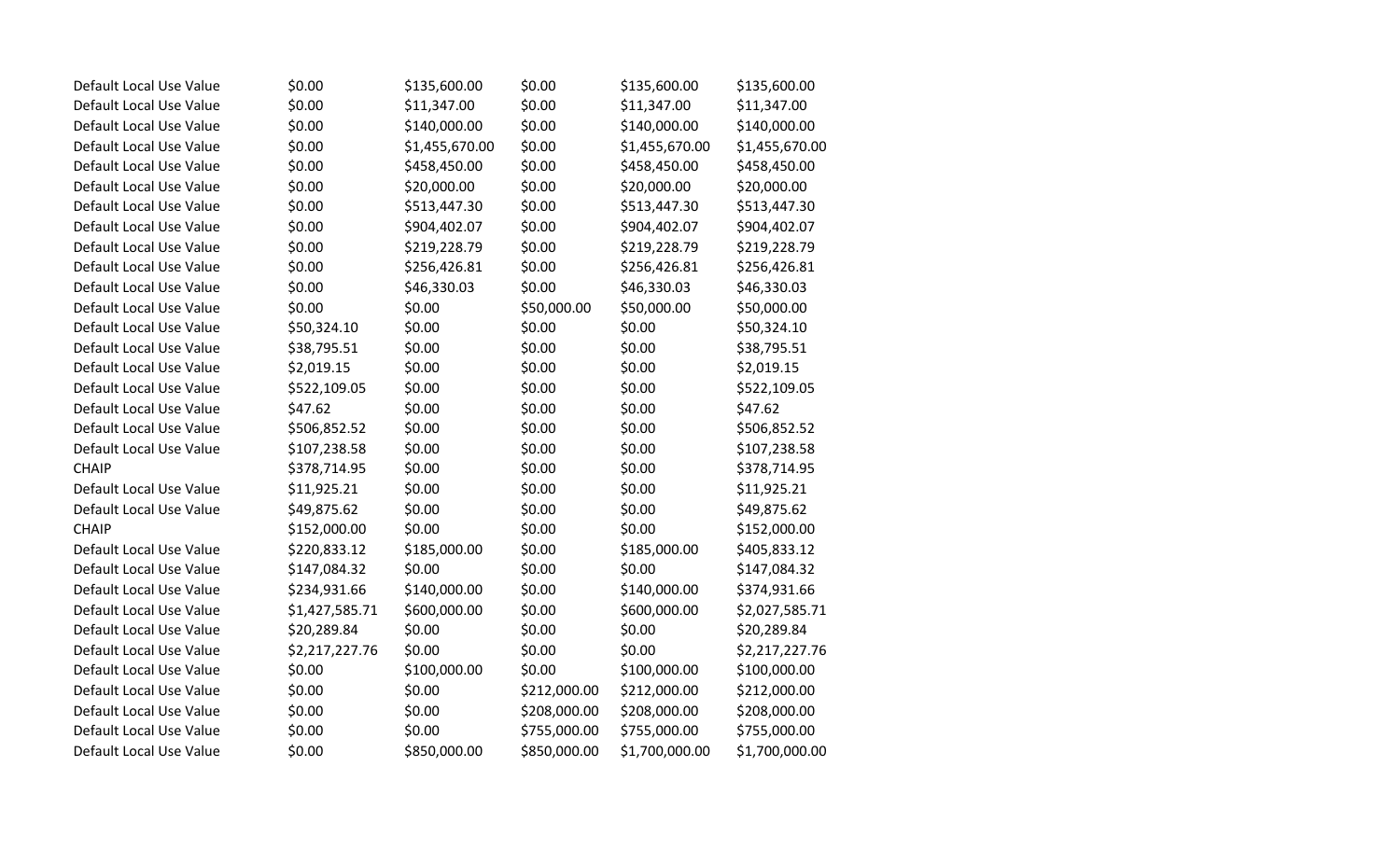| Default Local Use Value | \$8,661.50   | \$0.00       | \$0.00       | \$0.00       | \$8,661.50   |
|-------------------------|--------------|--------------|--------------|--------------|--------------|
| Default Local Use Value | \$31,959.55  | \$0.00       | \$0.00       | \$0.00       | \$31,959.55  |
| Default Local Use Value | \$20,611.00  | \$0.00       | \$0.00       | \$0.00       | \$20,611.00  |
| Default Local Use Value | \$26,357.24  | \$0.00       | \$0.00       | \$0.00       | \$26,357.24  |
| Default Local Use Value | \$56.79      | \$0.00       | \$0.00       | \$0.00       | \$56.79      |
| Default Local Use Value | \$63.25      | \$0.00       | \$0.00       | \$0.00       | \$63.25      |
| Default Local Use Value | \$67,432.00  | \$0.00       | \$0.00       | \$0.00       | \$67,432.00  |
| Default Local Use Value | \$7,976.36   | \$0.00       | \$0.00       | \$0.00       | \$7,976.36   |
| Default Local Use Value | \$250,799.93 | \$0.00       | \$0.00       | \$0.00       | \$250,799.93 |
| Default Local Use Value | \$2,347.00   | \$0.00       | \$0.00       | \$0.00       | \$2,347.00   |
| Default Local Use Value | \$276.08     | \$0.00       | \$0.00       | \$0.00       | \$276.08     |
| Default Local Use Value | \$2,804.90   | \$0.00       | \$0.00       | \$0.00       | \$2,804.90   |
| Default Local Use Value | \$83,643.81  | \$0.00       | \$0.00       | \$0.00       | \$83,643.81  |
| Default Local Use Value | \$45,945.00  | \$0.00       | \$0.00       | \$0.00       | \$45,945.00  |
| Default Local Use Value | \$32,823.22  | $-558.76$    | \$0.00       | $-558.76$    | \$32,764.46  |
| Default Local Use Value | \$8,312.99   | \$0.00       | \$0.00       | \$0.00       | \$8,312.99   |
| Default Local Use Value | \$49,649.35  | \$0.00       | \$0.00       | \$0.00       | \$49,649.35  |
| Default Local Use Value | \$3,750.00   | \$0.00       | \$0.00       | \$0.00       | \$3,750.00   |
| Default Local Use Value | \$4,790.55   | \$0.00       | \$0.00       | \$0.00       | \$4,790.55   |
| Default Local Use Value | \$0.00       | \$0.00       | \$7,500.00   | \$7,500.00   | \$7,500.00   |
| Default Local Use Value | \$98,115.68  | \$0.00       | \$0.00       | \$0.00       | \$98,115.68  |
| CHNE-0301604            | \$2,668.83   | \$0.00       | \$0.00       | \$0.00       | \$2,668.83   |
| Default Local Use Value | \$5,184.83   | \$0.00       | \$0.00       | \$0.00       | \$5,184.83   |
| Default Local Use Value | \$46,642.43  | \$0.00       | \$0.00       | \$0.00       | \$46,642.43  |
| Default Local Use Value | \$168,682.35 | \$0.00       | \$0.00       | \$0.00       | \$168,682.35 |
| Default Local Use Value | \$95,188.31  | \$0.00       | \$0.00       | \$0.00       | \$95,188.31  |
| Default Local Use Value | \$214,496.04 | \$0.00       | \$0.00       | \$0.00       | \$214,496.04 |
| Default Local Use Value | \$22,642.70  | \$0.00       | \$0.00       | \$0.00       | \$22,642.70  |
| Default Local Use Value | \$0.00       | \$10,000.00  | \$0.00       | \$10,000.00  | \$10,000.00  |
| Default Local Use Value | \$0.00       | \$77,950.00  | \$0.00       | \$77,950.00  | \$77,950.00  |
| Default Local Use Value | \$0.00       | \$623,600.00 | \$0.00       | \$623,600.00 | \$623,600.00 |
| Default Local Use Value | \$0.00       | \$315,697.50 | \$0.00       | \$315,697.50 | \$315,697.50 |
| Default Local Use Value | \$0.00       | \$32,739.00  | \$116,000.00 | \$148,739.00 | \$148,739.00 |
| Default Local Use Value | \$0.00       | \$0.00       | \$84,000.00  | \$84,000.00  | \$84,000.00  |